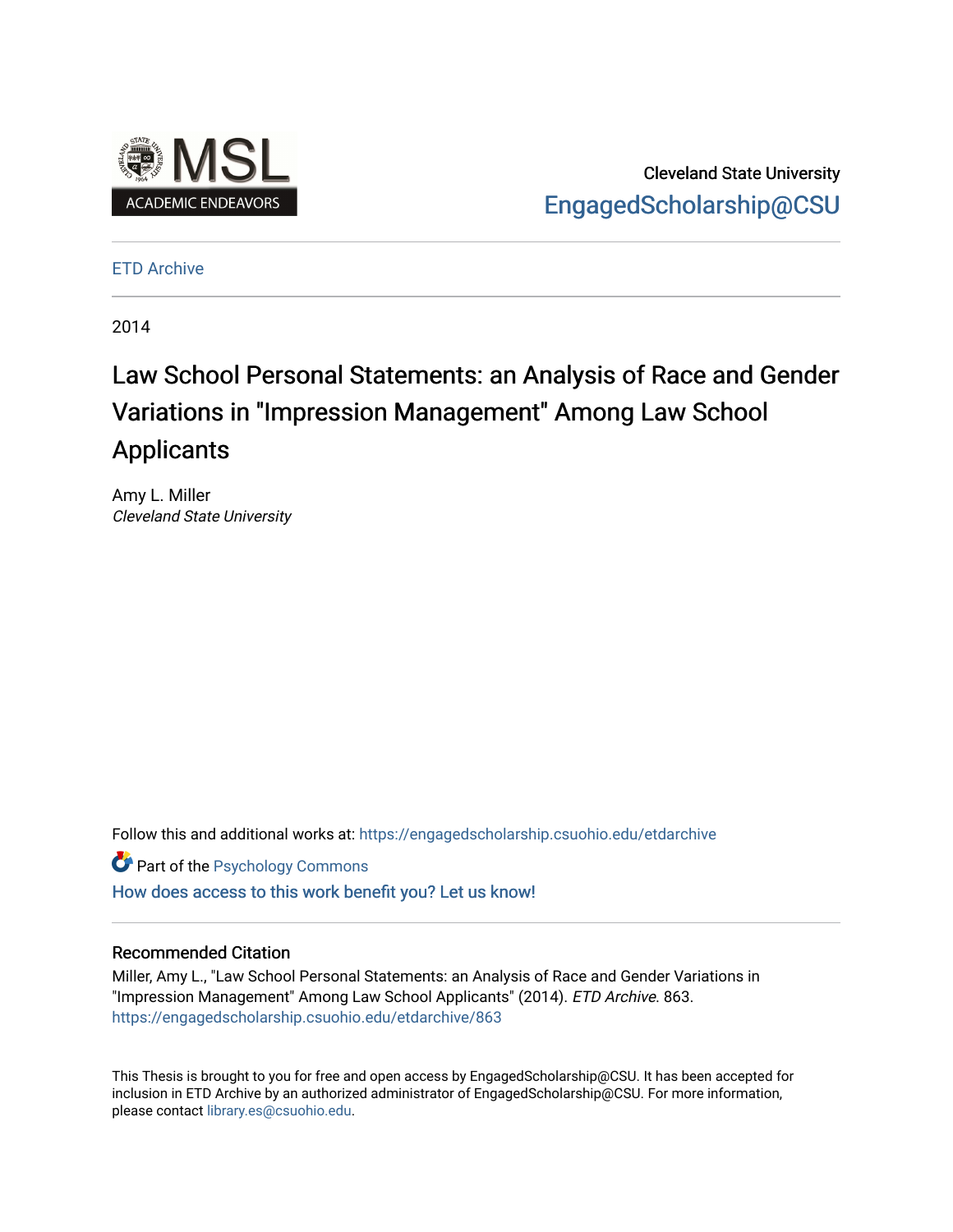# LAW SCHOOL PERSONAL STATEMENTS: AN ANALYSIS OF RACE AND GENDER VARIATIONS IN "IMPRESSION MANAGEMENT" AMONG LAW SCHOOL APPLICANTS

# AMY L. MILLER

Bachelor of Arts in History and Political Science

Dickinson College

May 1998

Doctorate of Jurisprudence

Case Western Reserve University School of Law

May 2003

Submitted in partial fulfillment of requirements for the degree

MASTER OF ARTS IN PSYCHOLOGY

at the

CLEVELAND STATE UNIVERSITY

May 2014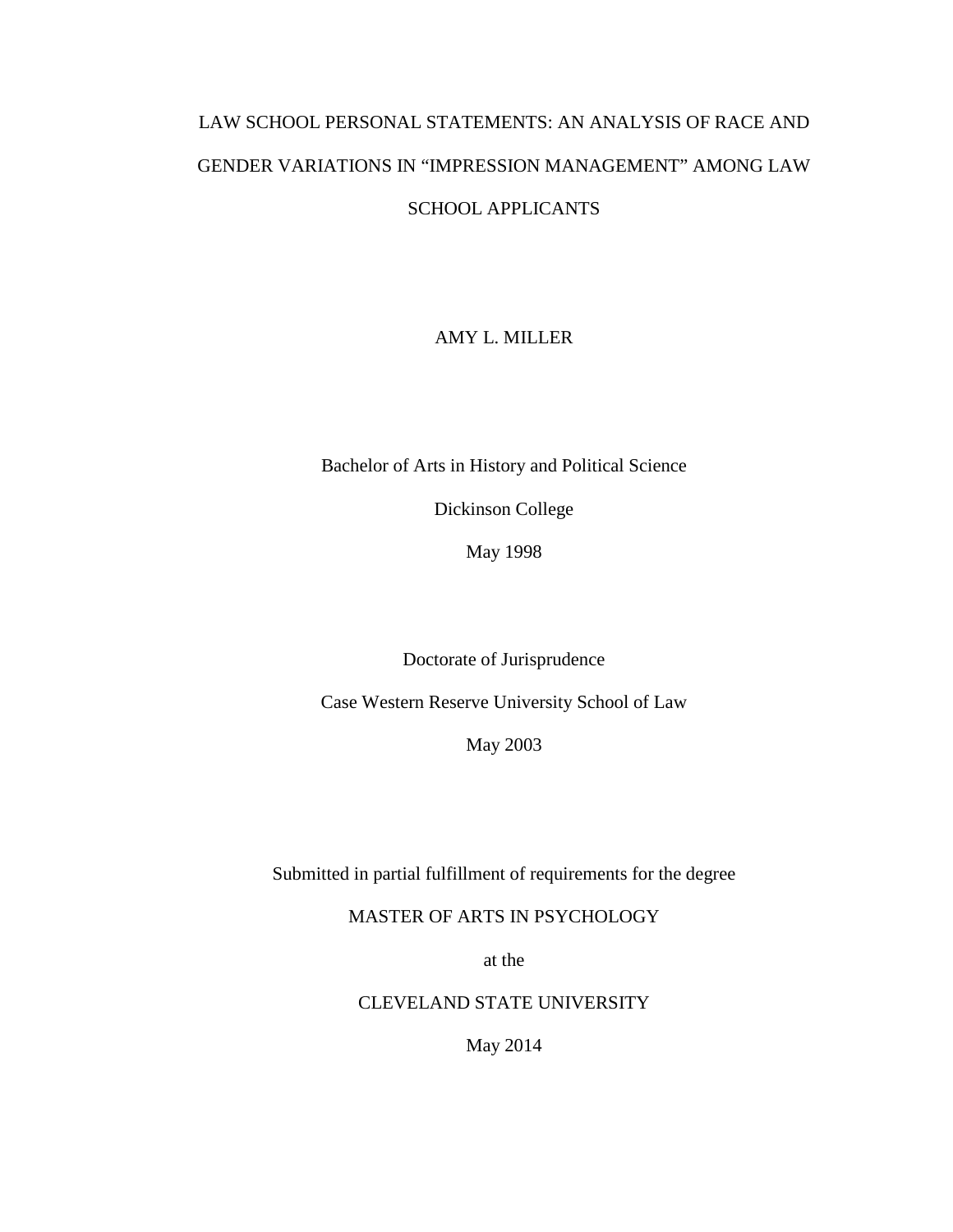**We hereby approve this thesis**

**For**

# **Amy L. Miller**

# **Candidate for the Master of Arts in Psychology**

# **for the Department of**

**Psychology**

**And** 

# **CLEVELAND STATE UNIVERSITY'S College of Graduate Studies by**

Stephen Slane Department of Psychology

\_\_\_\_\_\_\_\_\_\_\_\_\_\_\_\_\_\_\_\_\_\_\_\_\_\_\_\_\_\_\_\_\_\_\_\_\_\_\_\_\_\_\_\_

Victoria Winbush Department of Social Work

\_\_\_\_\_\_\_\_\_\_\_\_\_\_\_\_\_\_\_\_\_\_\_\_\_\_\_\_\_\_\_\_\_\_\_\_\_\_\_\_\_\_\_\_

Christopher L. Sagers College of Law

\_\_\_\_\_\_\_\_\_\_\_\_\_\_\_\_\_\_\_\_\_\_\_\_\_\_\_\_\_\_\_\_\_\_\_\_\_\_\_\_\_\_\_\_

May 9, 2014 Date of Defense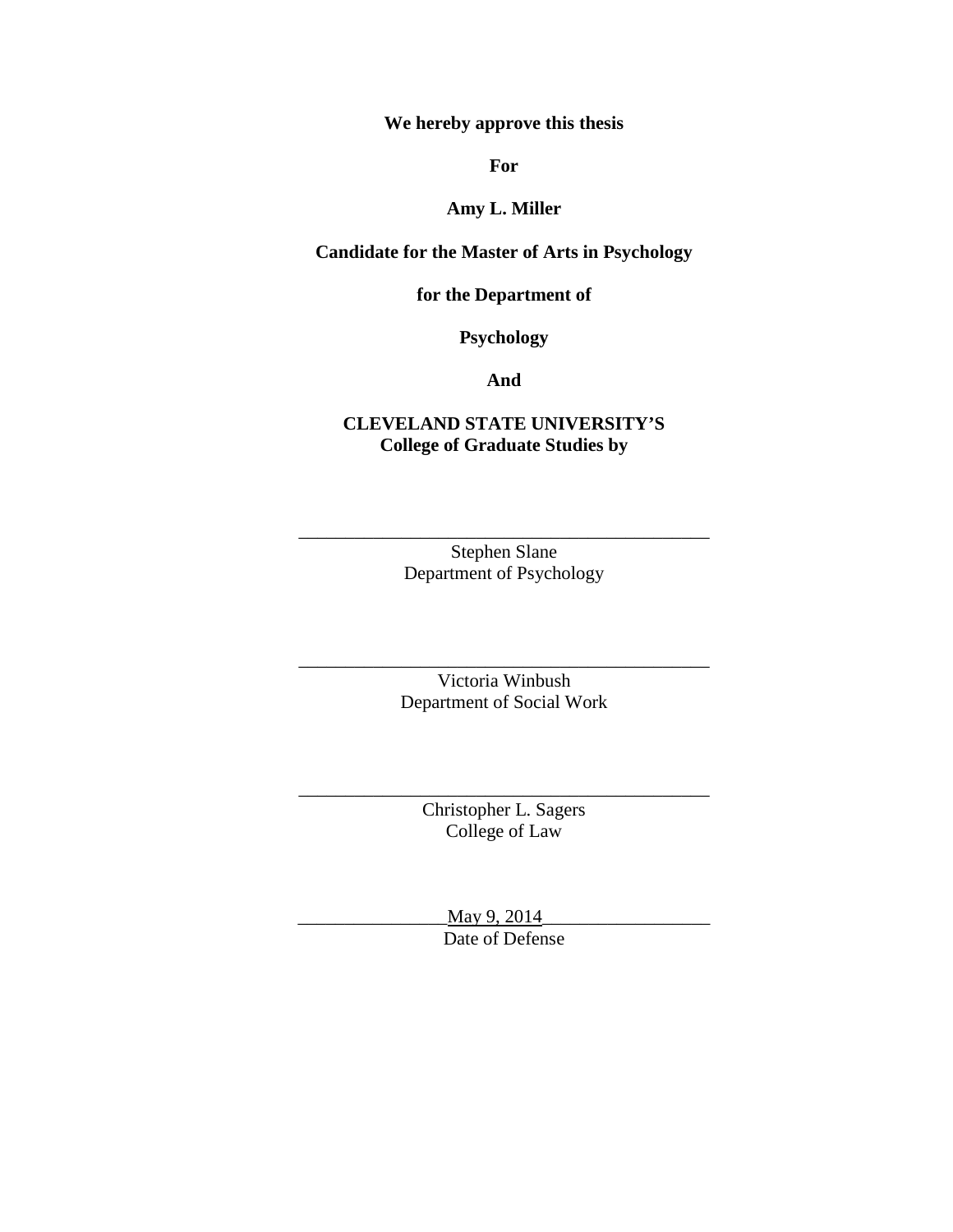# DEDICATION

This thesis is dedicated to DMP 16 Cohort, DMP faculty, and my family who encouraged, supported, and nurtured my journey in the program.

I owe you all a debt of gratitude.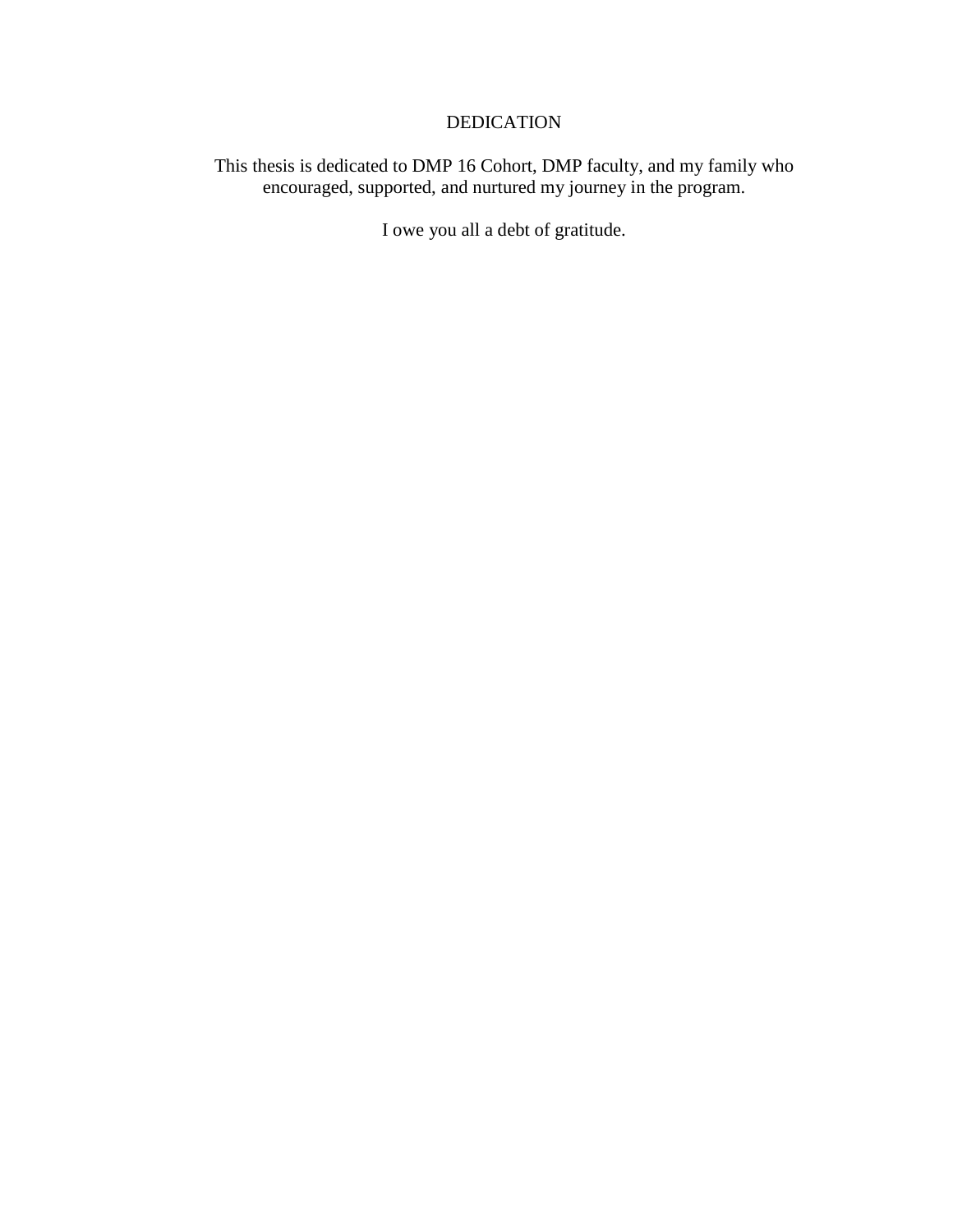## ACKNOWLEDGEMENTS

This project would not have come to fruition without the support of many individuals from across the University. First and foremost, much thanks go to Steve Slane for advising me through the entire thesis process from helping me shape my research topic to working on statistical analysis with me. I could not have done this without him. Many thanks to Vikki Winbush and Chris Sagers for agreeing to sit on my thesis committee and offering their guidance and support. Thank you to Rothy Moeller for providing inter-rater reliability to my research. Thanks to Christopher R. Lucak, Assistant Dean for Admission and Financial Aid at Cleveland-Marshall College of Law, for supporting my research. A huge thank you to Steve Antol for the hours of work he dedicated to gathering, sorting, and blind-coding all the data for this research. Finally, thanks to DMP 16 "Divine Nine" who have helped me every step of the way.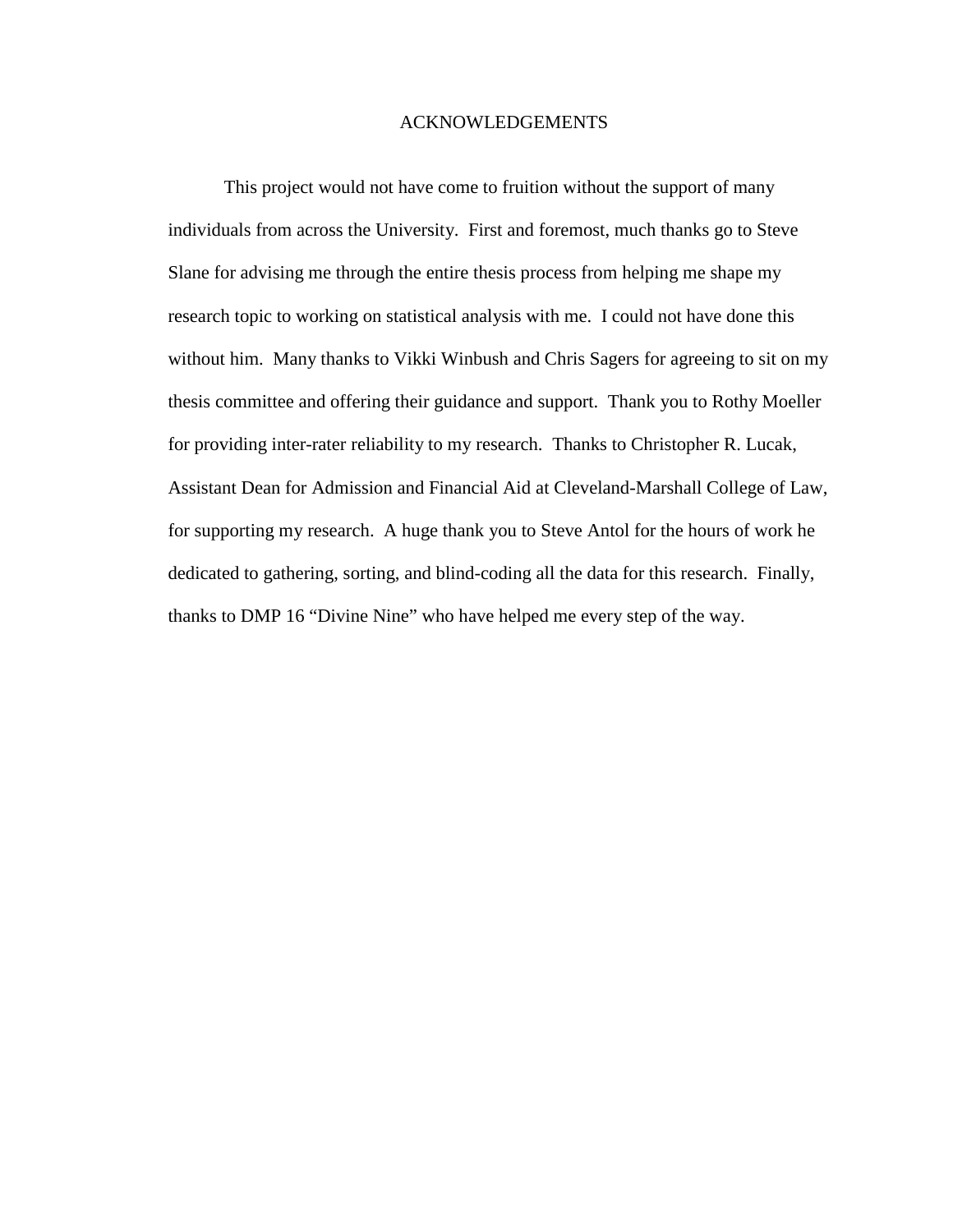# LAW SCHOOL PERSONAL STATEMENTS: AN ANALYSIS OF RACE AND GENDER VARIATIONS IN "IMPRESSION MANAGEMENT" AMONG LAW SCHOOL APPLICANTS

#### AMY L. MILLER

## **ABSTRACT**

This study examined 200 personal statements of male, female, White, and African-American law school applicants to better understand how applicants use impression management to gain admission to law school. Data showed significant differences in how males compared to females and Whites compared to African-Americans use impression management in their law school personal statements. The research found African-Americans discussed personal motivation more often than did White applicants. White females and African-American males more frequently utilized conditions of motivation, gender or race, and personal story to demonstrate their capability to succeed in law school despite generally lower academic indicators. Females had more experience in the law than males. Males discussed red flags and used name dropping significantly more than females. In order to avoid missed opportunities for minority law school applicants to "sell themselves" to admission officers, law school admission offices, prelaw advisors, and the legal profession must clearly state what factors beyond the Law School Admission Test and undergraduate grade point average are necessary to be successful in law school.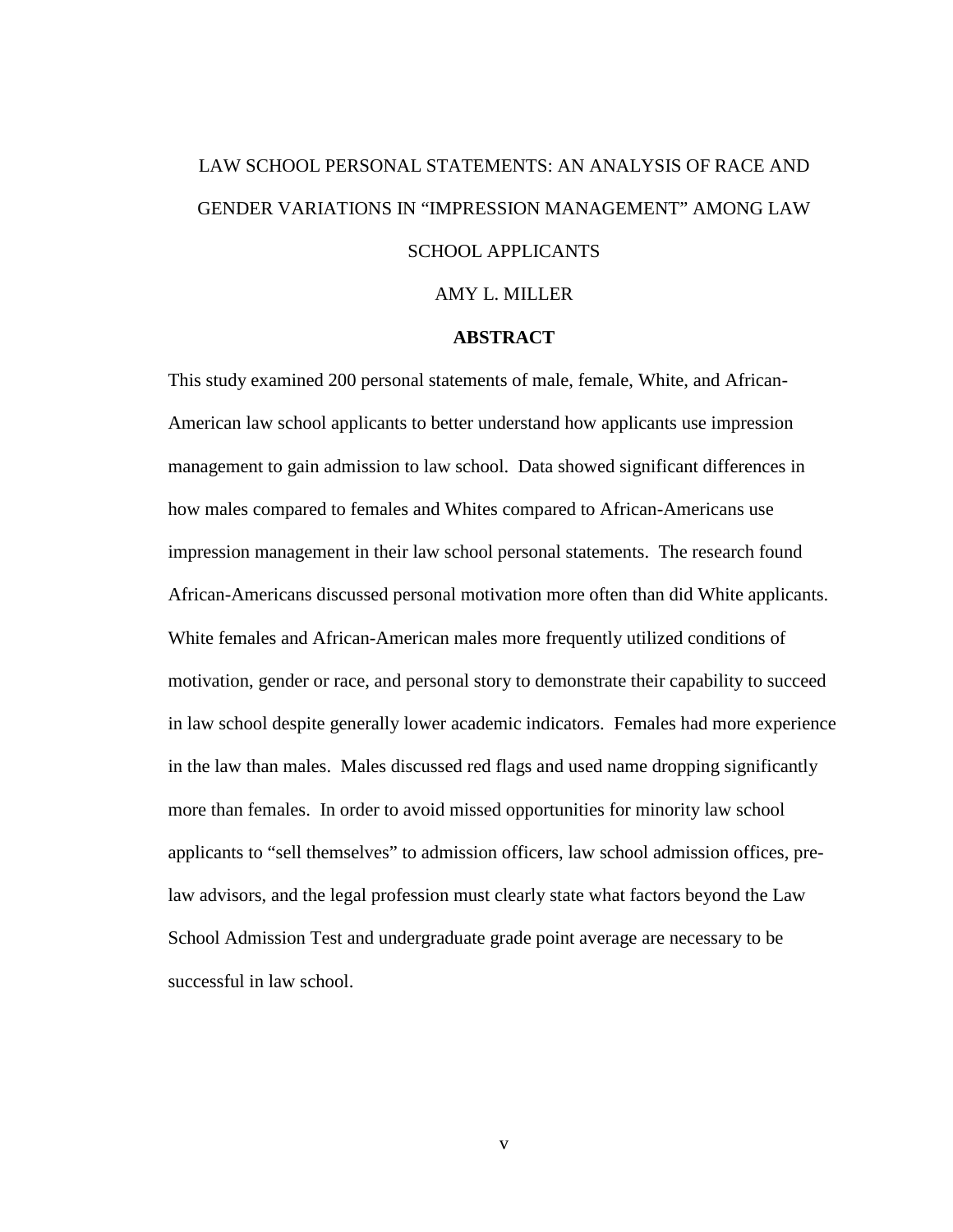# TABLE OF CONTENTS

|                | Page |
|----------------|------|
|                |      |
|                |      |
| <b>CHAPTER</b> |      |
|                |      |
|                |      |
|                |      |
|                |      |
|                |      |
|                |      |
|                |      |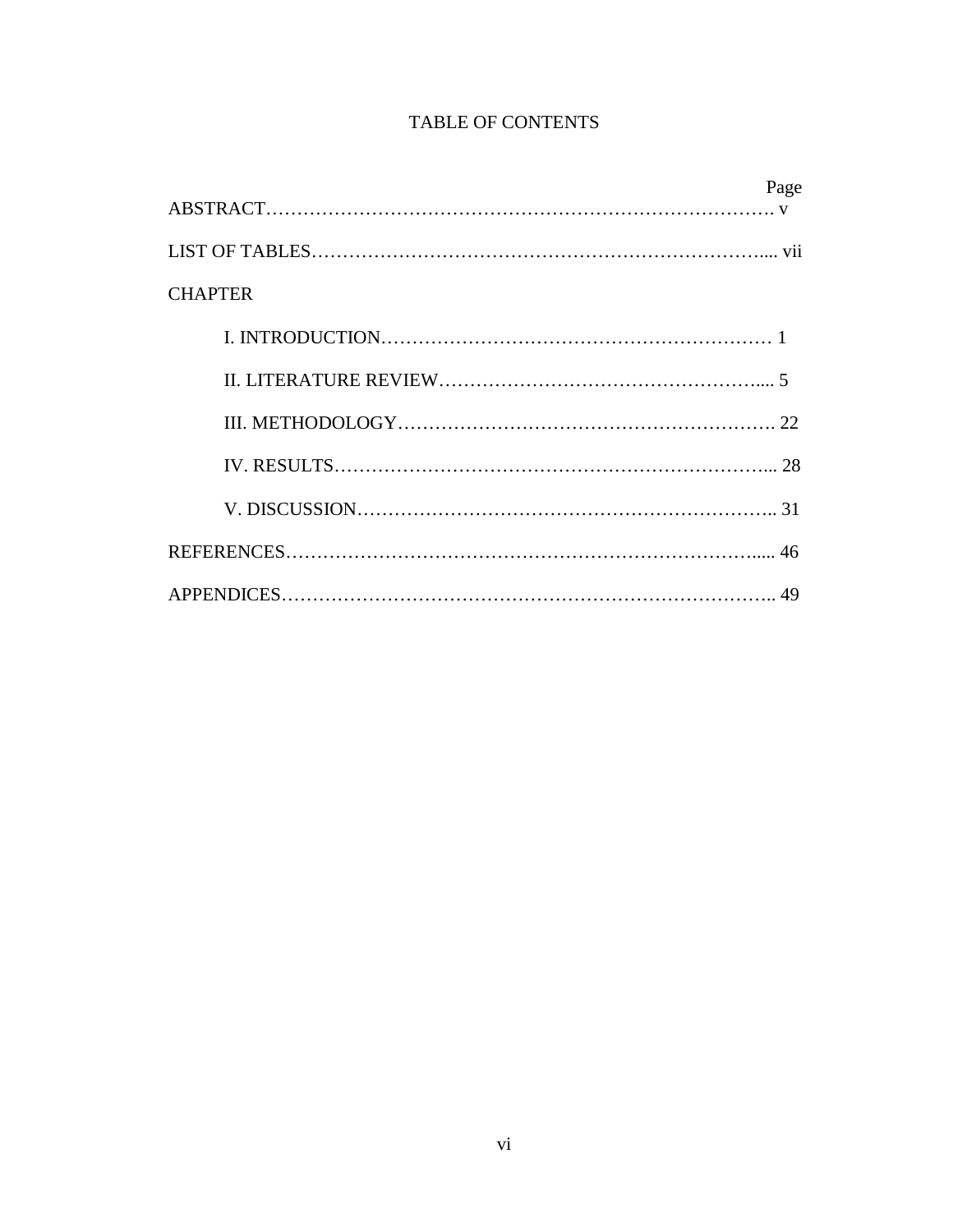# LIST OF TABLES

| Table | Page |
|-------|------|
|       |      |
|       |      |
|       |      |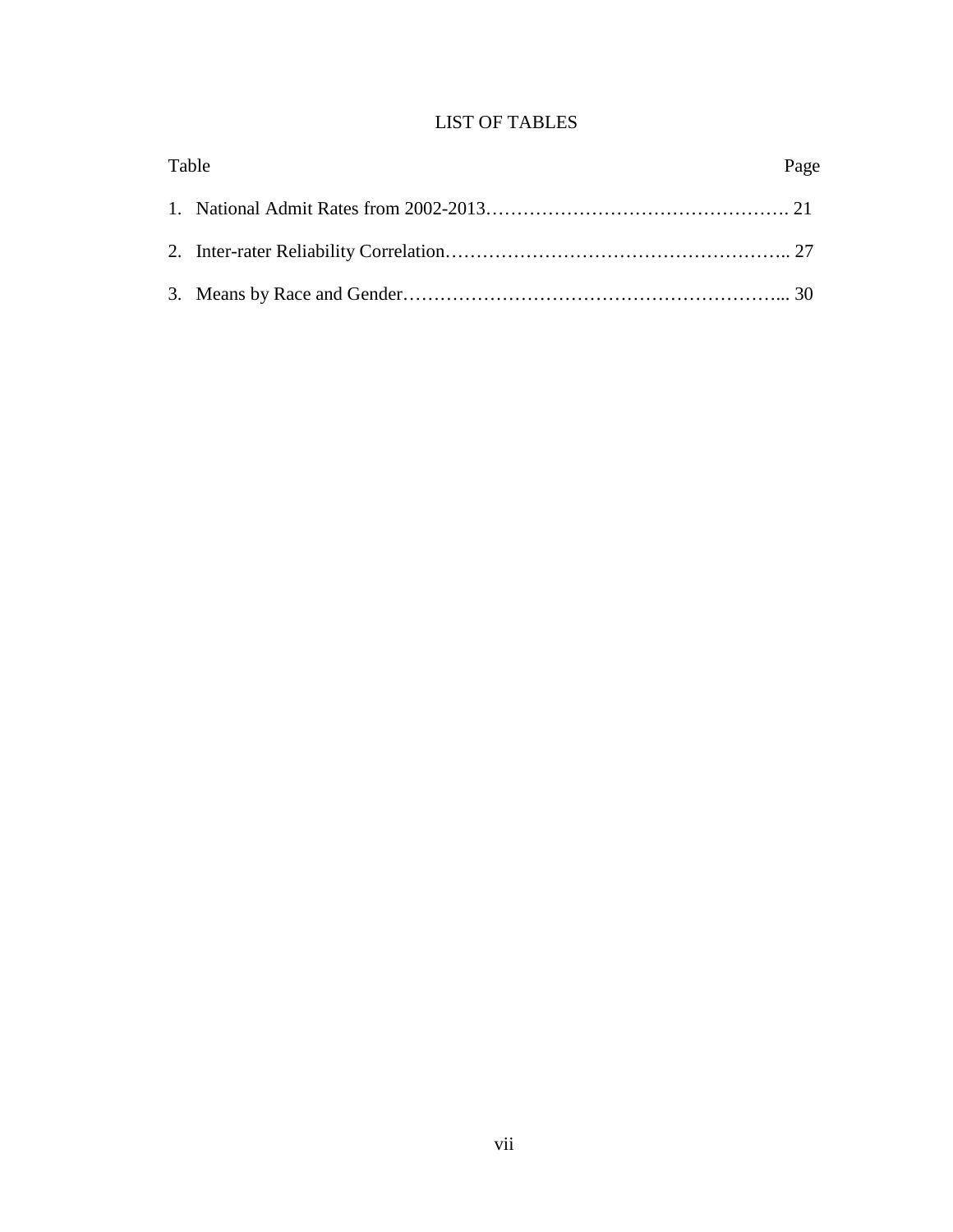## CHAPTER I

### INTRODUCTION

Law school personal statements are one component in the law school application process. I proposed to study race and gender related variations in applicants' use of their personal statements to manage the impressions they make on law school admissions officers. My own experience as a law school admissions professional suggests that topics and personal information in personal statements vary by gender and race. I proposed to specifically study variation between the rhetoric used by male, female, White, and African-American applicants to highlight why they should be admitted. The purpose of the comparison was to understand how each group was engaged in impression management in their personal statement.

## **Law School Personal Statements in the Law School Application**

A typical law school application packet includes at least four parts: applicant's undergraduate grade point average (UGPA), score on the Law School Admission Test (LSAT), a personal statement, and one or more letters of recommendation. The most determinative aspects of law school admission are the combination of an applicant's UGPA and LSAT score. However, the numbers rarely tell the whole story; the majority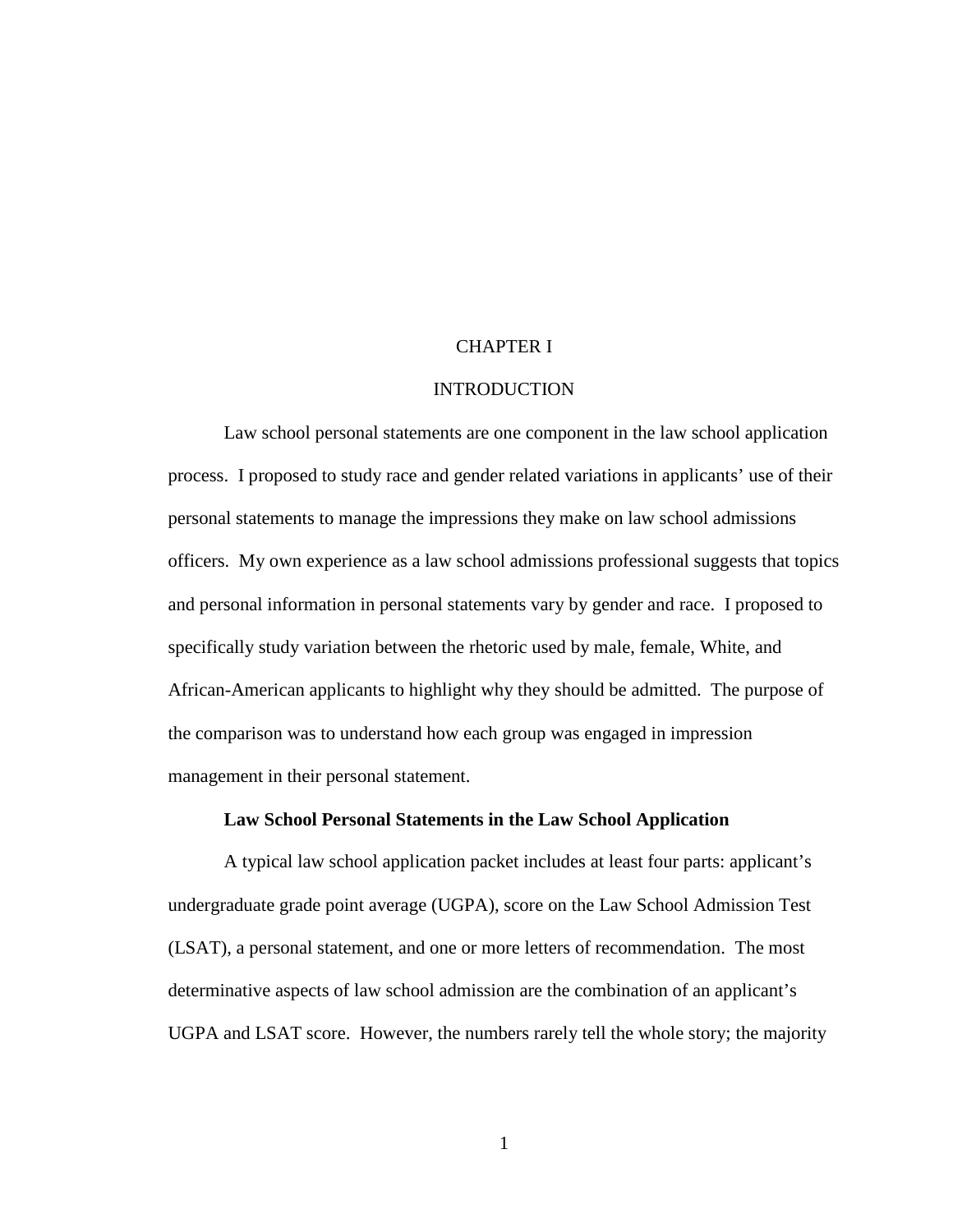of applicants are not automatic admits or denies (Lammert-Reeves, 2011). This is when the law school personal statement becomes important.

The personal statement – the one piece of the application materials that comes directly from the applicant to the admission committee – has a significant role to play in determining admission. Bodine (2006) clearly states how valuable the personal statement is to your application:

Law schools are actually doing you a favor by giving your essays so much weight. How so? Because, of all the components of your application, the personal statement is the one over which you have the greatest control…your personal statement is all yours…law schools give you the reins to shape their perceptions of your candidacy. (p. 4).

As such, the personal statement is the sole method an applicant can tell the admission committee whatever the applicant wants them to know to make a decision. Furthermore, the vast majority of law schools do not offer an applicant the ability to have a personal interview as a formal part of the application review process. Therefore, the personal statement is often used as a substitute for personal interviews (Bodine, 2006).

Personal statements are valuable in the admission process because most applicants are not admitted by numbers alone; the LSAT and UGPA are not the sole deciders of admission. In fact, the personal statement becomes most valuable in such circumstances as these: applicants at top schools with uniformly high quality applicants; applicants from underrepresented minority groups; applicants who fall into the middle of the applicant pool (i.e. not presumptive admit or presumptive deny); late applicants vying for the last spots in the class; applicants with unusual life experiences; applicants with opposing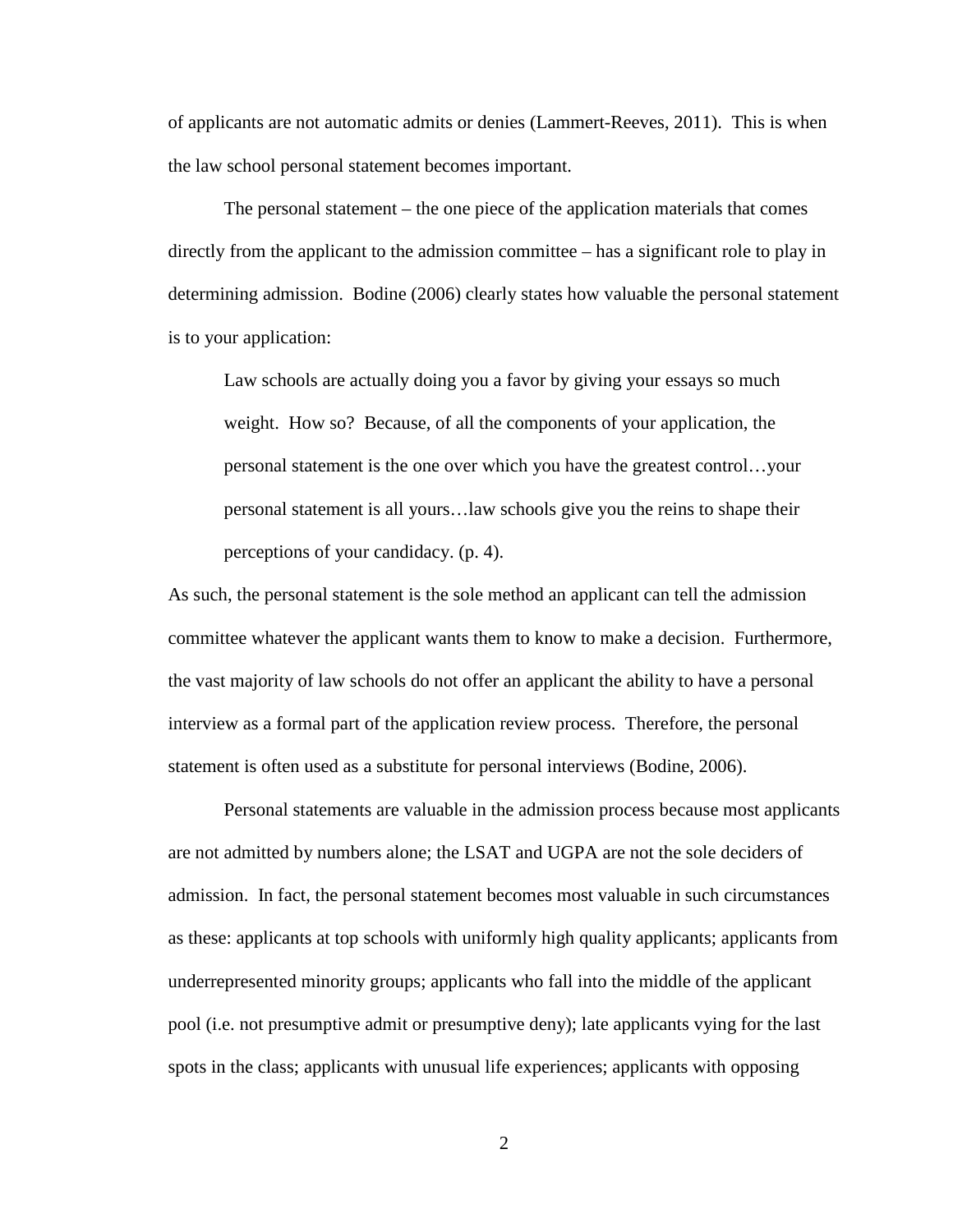credentials (i.e. a high LSAT, but low UGPA or vice versa), and applicants applying to lower-tier law schools (same problem as top-tier law schools where admission committees are determining the best applicants among an equally low credentialed pool) (Bodine, 2006). The reality of law school admission is that LSAT and UGPA are of paramount importance, but a worthy personal statement can make a difference.

Personal statements are most important to an admission committee when the applicants are of equally high quality, like at the top ranked law schools, or when two applicants have the same numbers. "In fact, the better the school, the more likely it is that the objective data in your application will not determine your fate and that the essays in particular will weigh heavily in the decision" (Montauk, 2011, p. 302). Law school admission officers need to distinguish between applicants. Moreover, personal statements are an excellent method of deciding which students offer unique qualities, drive, diversity, and interest to the new class in spite of multiple candidates who have very similar credentials (Bodine, 2006).

The other equally important reason for personal statements is judging the applicant's writing ability (Montauk, 2011; Stewart, 2009; Bodine, 2006). After all, lawyers are communicators first and foremost. The ability to communicate through words – on paper and verbally – is a tenet of the profession. Law schools can teach the particular style of writing like a lawyer, but law schools expect a solid foundation in the ability to write. While there is a writing portion on the LSAT, it is a 30 minutes essay, the time aspect of it makes this quick writing sample generally useless except to determine the basics of an applicant's ability to take a side and argue for their position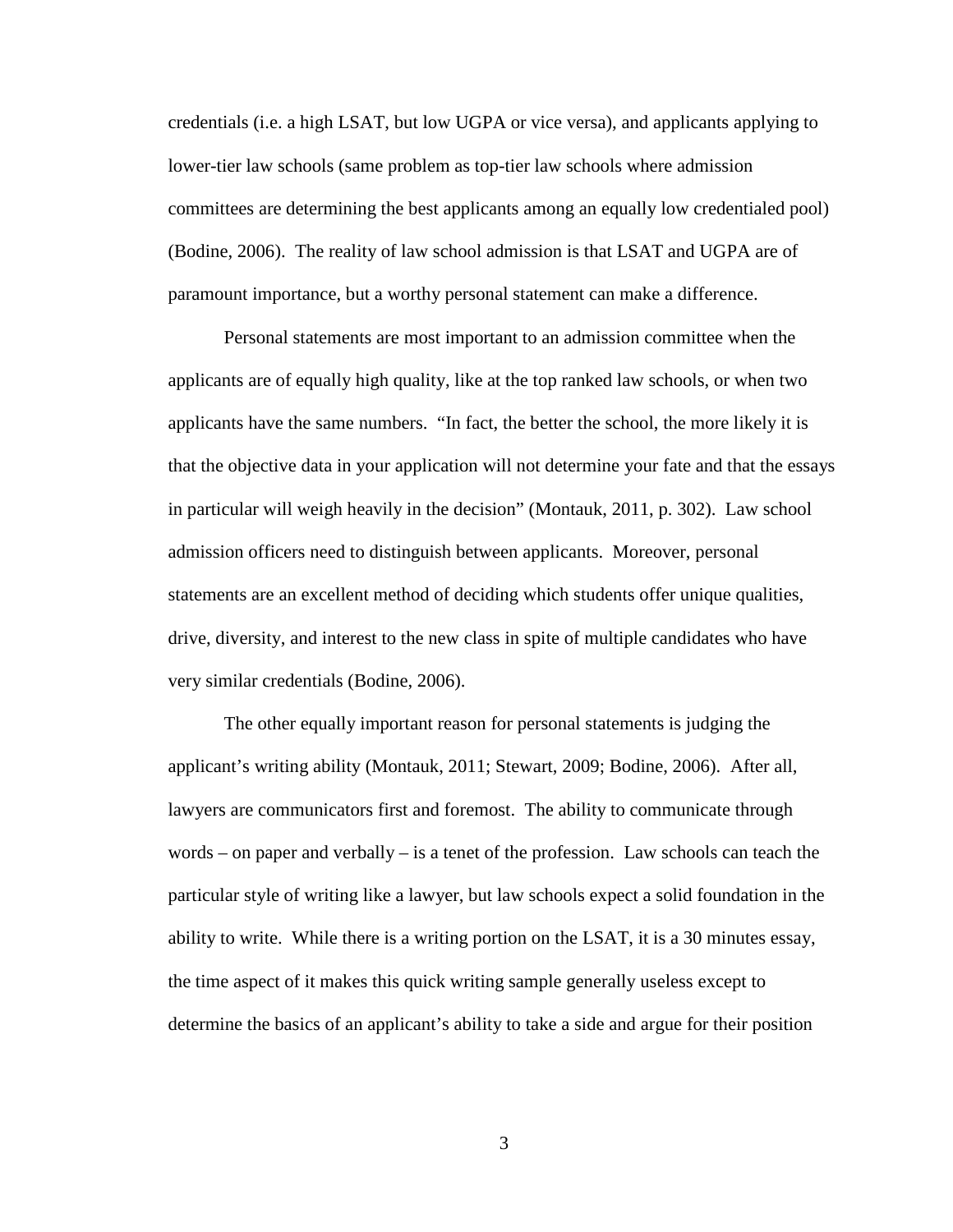(Stewart, 2009). Thus, the personal statement is the only way for admission committees to view the current writing ability of applicants.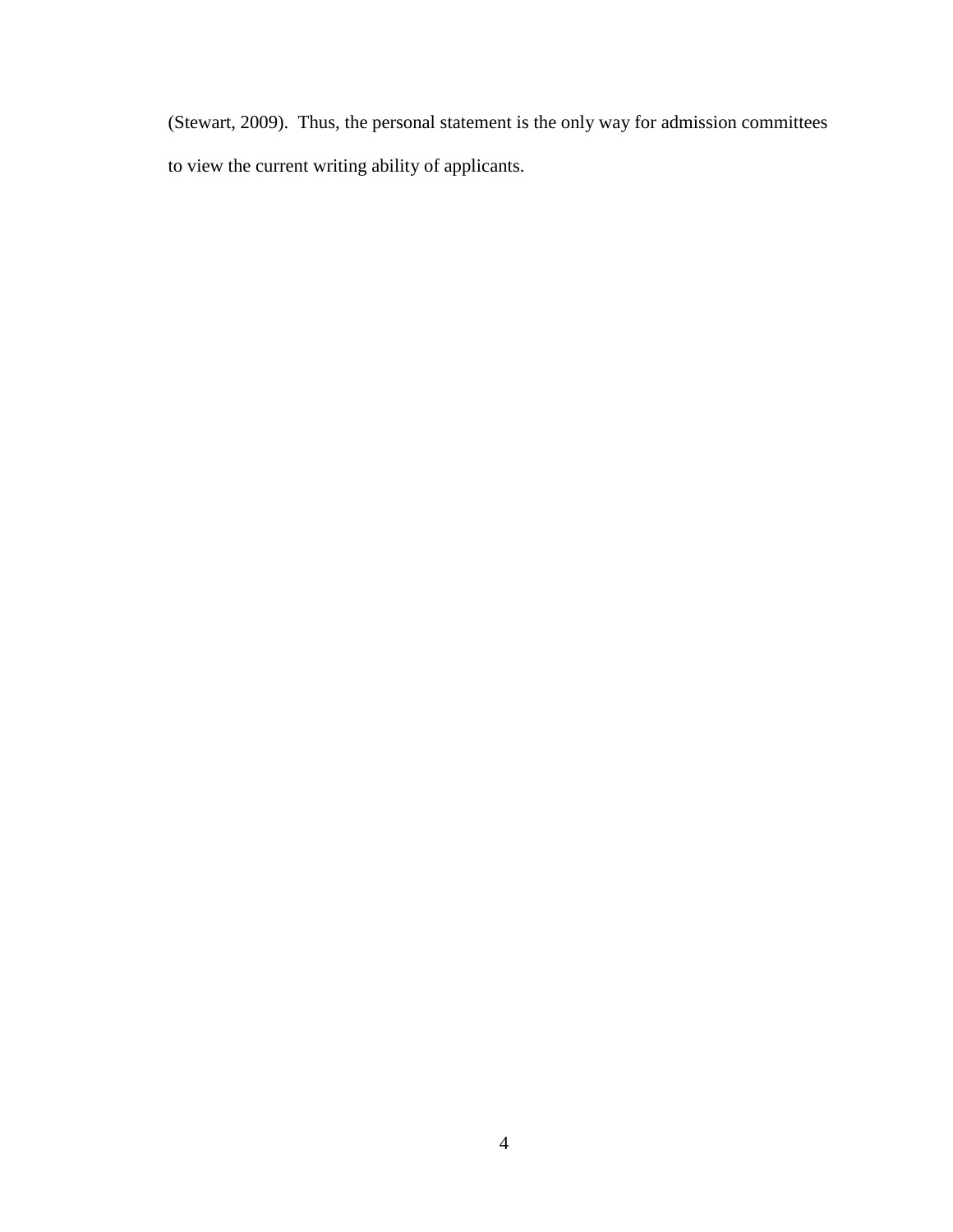## CHAPTER II

## LITERATURE REVIEW

For my literature review, I asked whether any variation can be identified between races and genders in specific impression management tactics in personal statement writing that are believed, on the basis of prior research, to be advantageous in law school admission. To identify such habits, I reviewed existing literatures on (a) law school personal statement writing, resume writing, and job interviews; and (b) impression management.

#### **Literature Review of Writing the Personal Statement**

For the literature review of personal statement writing, a significant amount of the review can be found only in popular, self-help oriented books about law school admission. The reason I used these materials, as opposed to more academic, empiricallybased research books, is to address some questions that are important to my research. I wanted to know what admission officers generally consider important, and as there is no better authority at present, I had to use materials outside rigorous academic review. The issues around this portion of the research have not been studied by empirical academic research.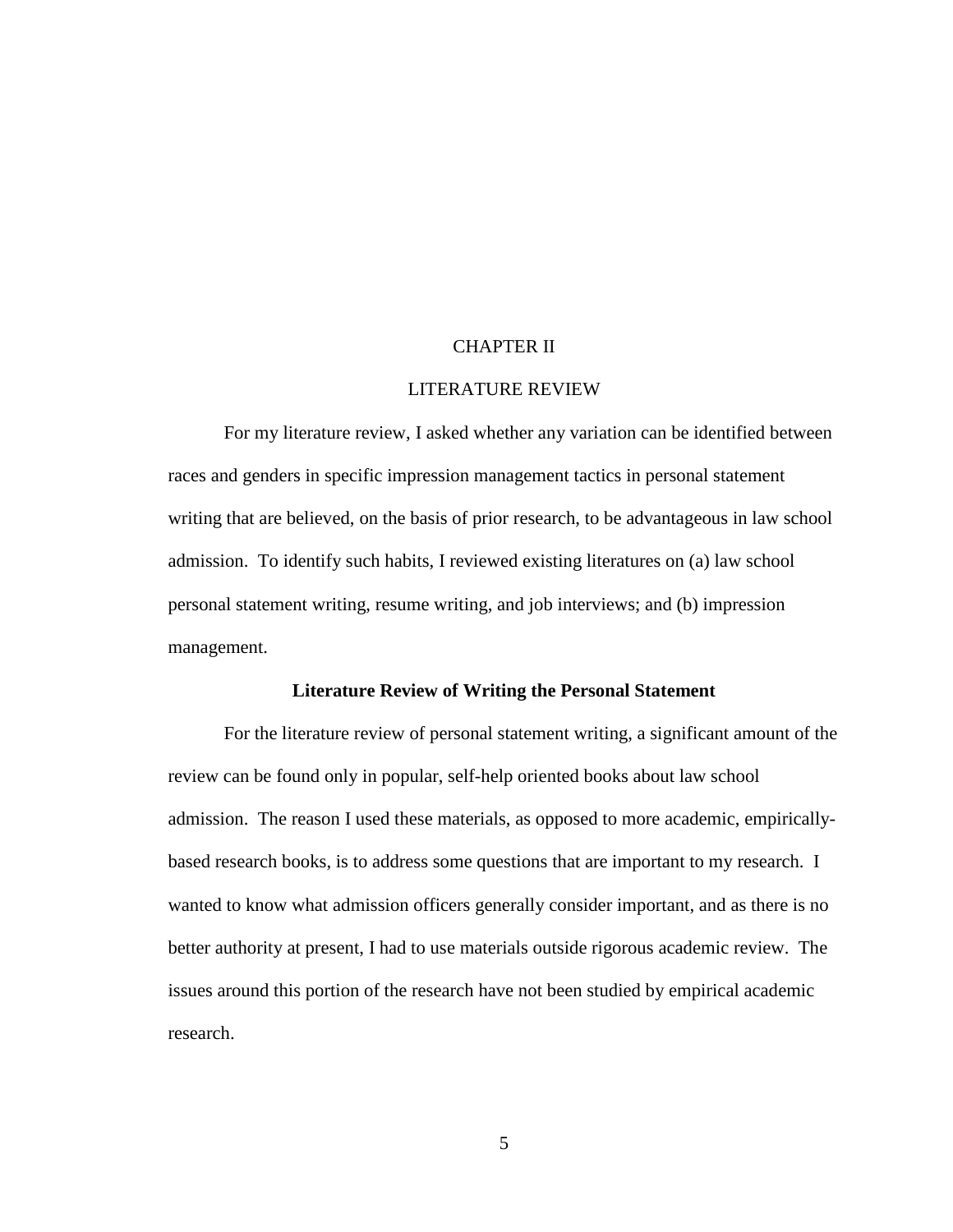Most law schools give wide latitude to applicants to generally "tell us a something about you" on personal statements. Even those that ask more specific questions, the purpose of the personal statement is to learn more about the applicant that cannot be found elsewhere in the application. Essentially, "the schools are looking for some insight into your *persona*; they are hoping to get a glimpse of the human being behind the data in your file. Your essay should evoke a mental image of your personality" (Stewart, 2009, p. 8). While there may be little direction on what to write about or the methods on how to tell one's story in the personal statement, there are tips on what admission officers like and do not like in personal statements.

All the information about how to write the perfect personal statement cannot be put into a few pages. However, there are a number of essay "dos" and "don'ts" that are commonly agreed upon by admission officers (Bodine, 2006; Lammert-Reeves, 2011; Montauk, 2011; Stewart, 2009). As a very broad overview, they include: Be unique and make it interesting. Admission officers want to learn what interesting perspectives and strengths an applicant brings to the law school (Lammert-Reeves, 2011).

- Make it personal. Great tip: "try giving a draft of your personal statement to someone who doesn't know you. Have him describe you back to you. If the person has a hard time articulating much, you've got work to do" (Montauk, 2011, p. 319).
- Must use the active or first-person voice.
- There is room for creativity in the personal statement, but "don't make us feel as if you submitted something just to show us how clever you are" (Stewart, 2009, p. 99).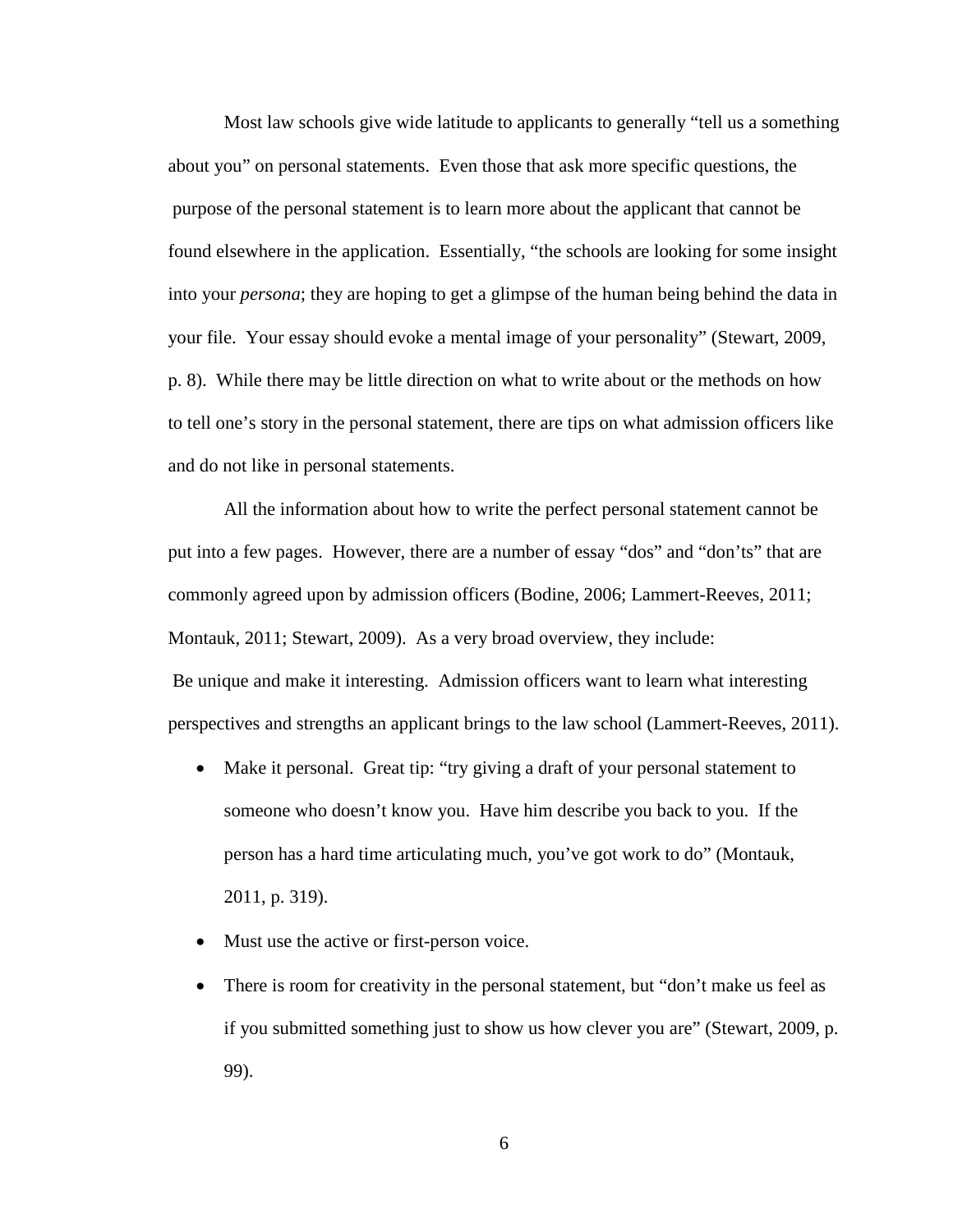- There should be no grammatical errors of any kind. As the Dean of Admission at UCLA put it, "when an applicant fails to proofread adequately, I wonder what kind of attorney that applicant could make" (Stewart, 2009, p. 107).
- Do not use the wrong law school name.
- Do not use clichés like "I love to argue" or "everyone says I'd be a great lawyer" or "I've always dreamed of being a lawyer" (Bodine, 2006, p. 36).
- Do not use the personal statement to discuss deficiencies in your application.
- Be willing to share personal information, but avoid confessional or too much graphic details about personal lives, relationships, traumas, or experiences.

The best tip for the personal statement is to focus on one or two themes instead of a broad sweep of everything. Depth is more important than breadth (Stewart, 2009; Lambert-Reeves, 2011; Montauk, 2011). The Dean of Admissions and Financial Aid at Cornell tells applicants, "they should approach the personal statement like an *interview* in which there is a limited amount of time and opportunity to convey something about oneself. Accordingly, applicants should try to think of one or two points or *themes* that they want to convey to an interviewer" (Stewart, 2009, p. 96).

Along with focusing the personal statement, the style of writing should be interesting and story-telling. Admission officers read thousands of personal statements and give each application 15-20 minutes of review (Montauk, 2011). An abstract list of one's attributes is rather boring to read. After all, "stories stick in people's memories...you're trying to make sure the admissions officers remember you" (Lammert-Reeves, 2011, p. 69). The goal is to tell admission officers who you are through experiences and events in your life, not just tell them you are hard-working,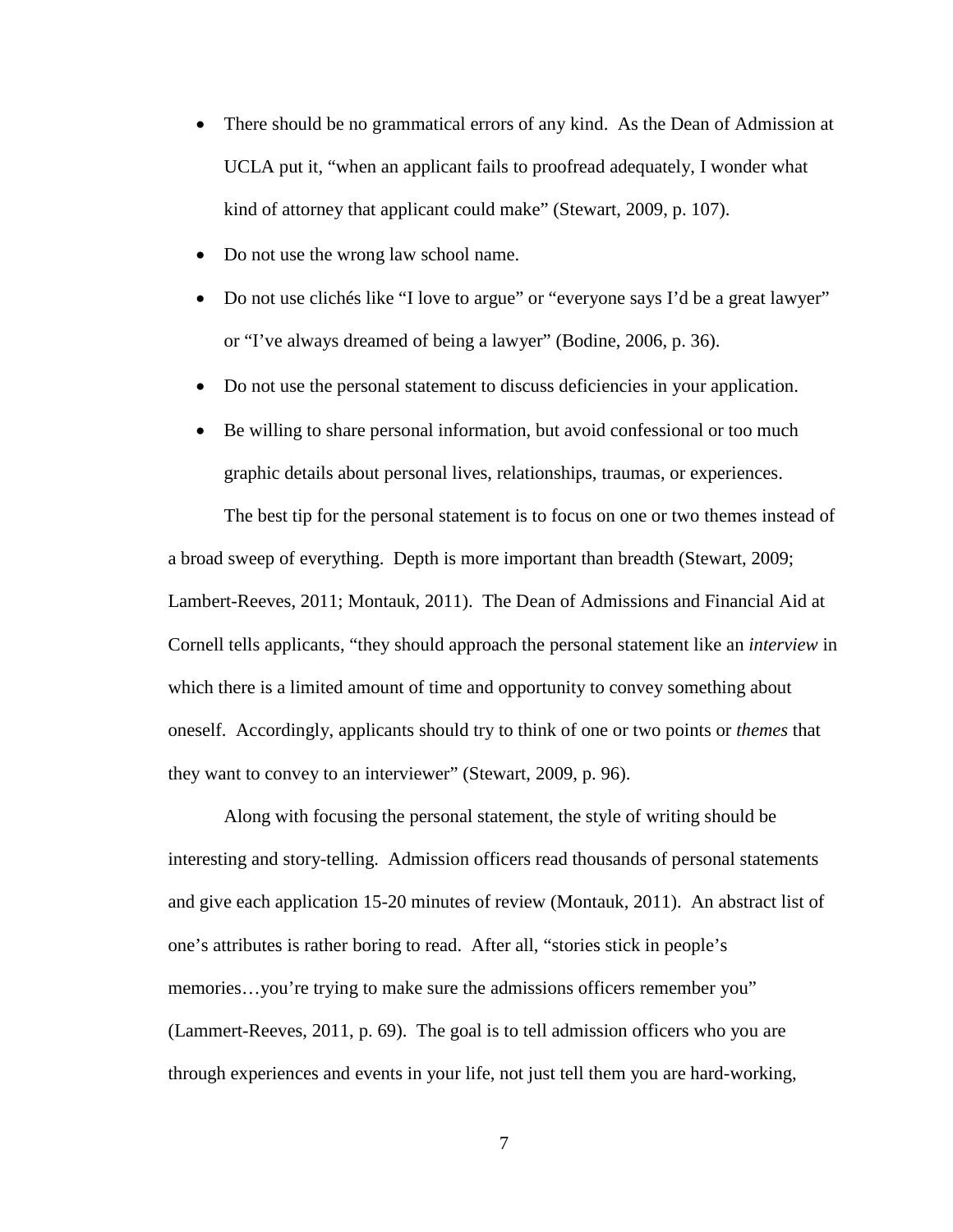determined, honest, intelligent, or any other attribute. So instead of saying you are dedicated, use a personal experience to show you are a dedicated person (Lammert-Reeves, 2011). Overall, the personal statement should be what it is called – personal, story-telling, and discussing aspects of the applicant's life not readily available elsewhere in the application.

A well-written personal statement is mandatory. As a Duke admission professional put it, "the personal statement is assumed to be the best work an applicant is capable of. Lots of mistakes in it indicate inattention to detail, which will be a major problem for a lawyer" (Montauk, 2011, p. 318). Since this is the one part of the application where an applicant demonstrates his or her writing skills, silly and preventable grammatical errors are unacceptable. The personal statement should be edited well and often. The applicant must have others proofread the personal statement to be assured it is their best writing (Stewart, 2009). These types of errors can most definitely make a difference in admission to law school.

The purpose of the personal statement is to help admission officers learn more about the applicant. It is not to describe deficiencies or blemishes in one's application. This could include poor grades, inconsistent grades throughout college, low LSAT scores, re-applying after being denied, gaps in education, or a lot of withdrawals from courses. Most law schools are welcome to explanations, but expect the applicant to attach an addendum to the application file to explain these deficiencies; the personal statement is the wrong venue (Stewart, 2009). As Lammert-Reeves (2011) describes, "the personal statement is not the place to call attention to your flaws. Don't forget that you're selling yourself, and the personal statement is your most prominent sales tool"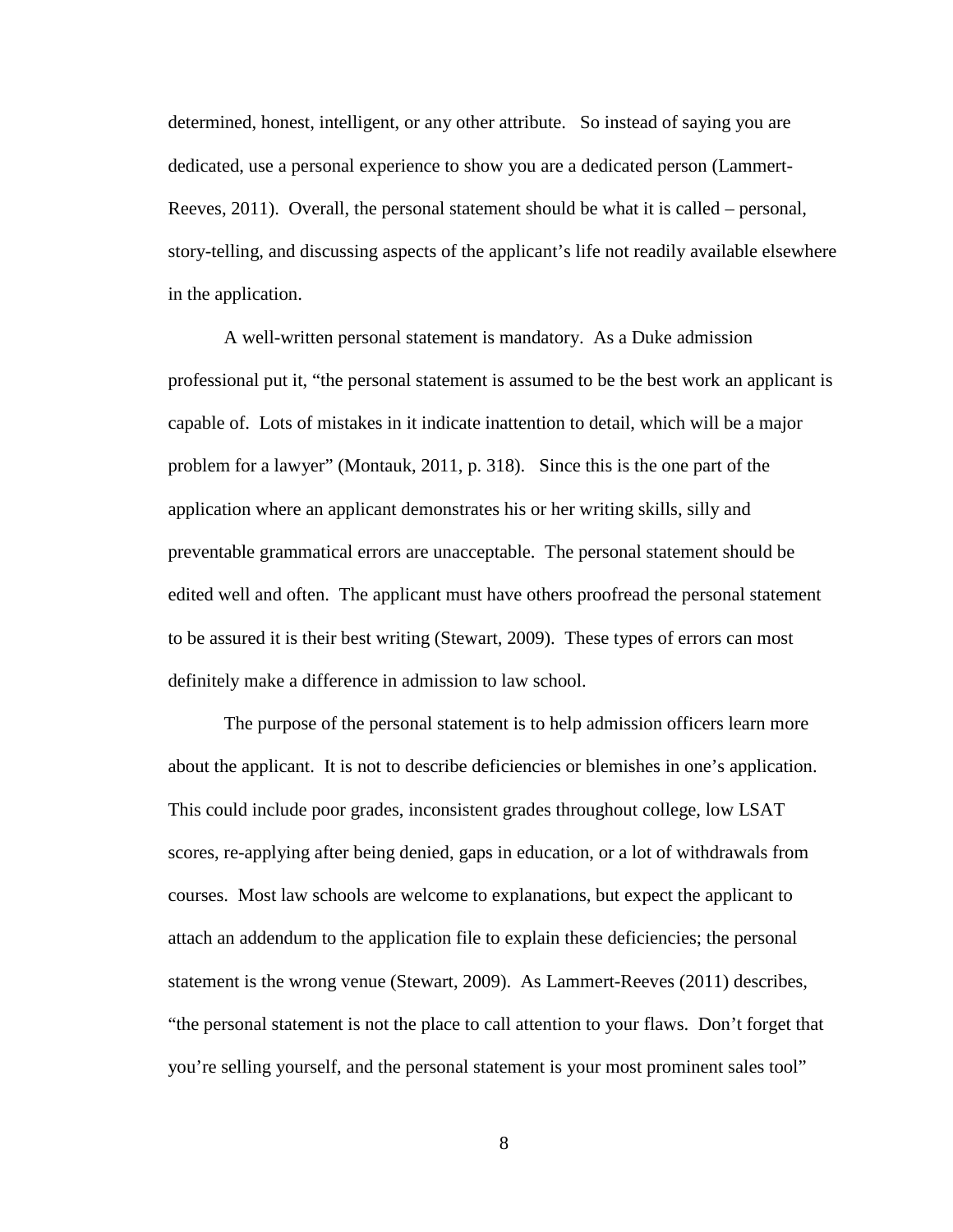(p.73). If an applicant chooses to discuss deficiencies in the personal statement, it must be related to a greater theme of the personal statement, otherwise that discussion is misplaced in the personal statement.

The most common mistake in a personal statement is the "reiterated resume" approach "that begins at birth and simply recites every major (and sometimes minor) event of the person's life. Most of this information is repetitive since it's included on other parts of the application (Lammert-Reeves, 2011, p. 72). The mistake is that the personal statement is separate piece of the application, so nothing in the personal statement should include information that is found elsewhere in the application file. More specifically, it is a waste of the personal statement space constraints to reiterate information that an admission officer can find in other admission documents. The applicant should use the personal statement "to highlight a few things that will really give us some insight into you as a person" (Stewart, 2009, p. 101). The purpose of the personal statement is to learn more about the applicant with the ultimate goal of determining whether the applicant should be admitted to law school.

#### **Literature Review of Impression Management**

Impression management, or self-presentation, has been in existence for as long as humans have roamed the Earth; it influences every social interaction between two or more people. The concept of impression management in everyday life was introduced from the sociological perspective by Erving Goffman in 1959. Goffman used the analogy of a theatrical performance to illustrate how everyday men and women perform at work and maintain their self-presentation; each of us is the actor managing our selfpresentation and the other is the audience establishing their impression of us (Goffman,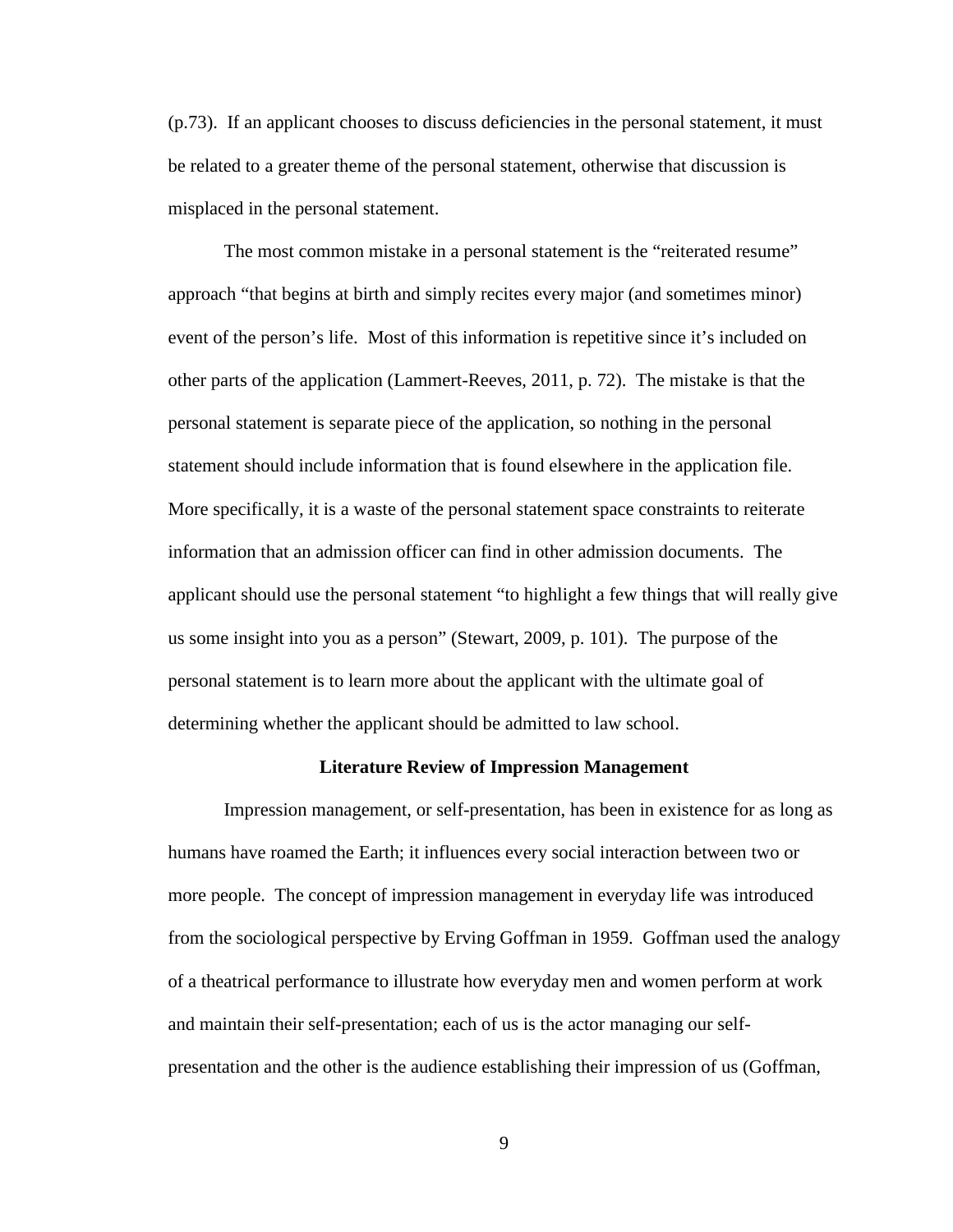1959). Goffman (1959) uses the analogy, "a 'performance' may be defined as all the activity of a given participant on a given occasion which serves to influence in any way any of the other participants" (p. 15). This is the perfect definition of what every law school applicant is doing – unintentionally and likely unconsciously – when they create their self-presentation to admission officers through the personal statement.

Impression management is any behavior by an individual with the purpose of controlling the impression formed of that individual by others (Tedeschi & Riess, 1981). This is, by nature, a dyadic relationship where one party is trying to create an impression on another (Bolino, Kacmar, Turnley, & Gilstrap, 2008). Leary and Kowalski (1990) found,

Impression management (also called self-presentation) refers to the process by which individuals attempt to control the impressions others form of them. Because the impressions people make on others have implications for how others perceive, evaluate, and treat them…people sometimes behave in ways that will create certain impressions in others' eyes (p. 34)

While impression management can be about establishing or confirming self-impressions (Bromley, 1993), the relevant issue is that actors are concerned about how others view them. Impression management is the *action*, i.e. behavior, the individual takes to avoid or lessen negative impressions and/or enhance positive impressions (Tedeschi & Riess, 1981).

In this research, law school applicants, through tactics used in their personal statements, are attempting to influence the manner in which law school admission offices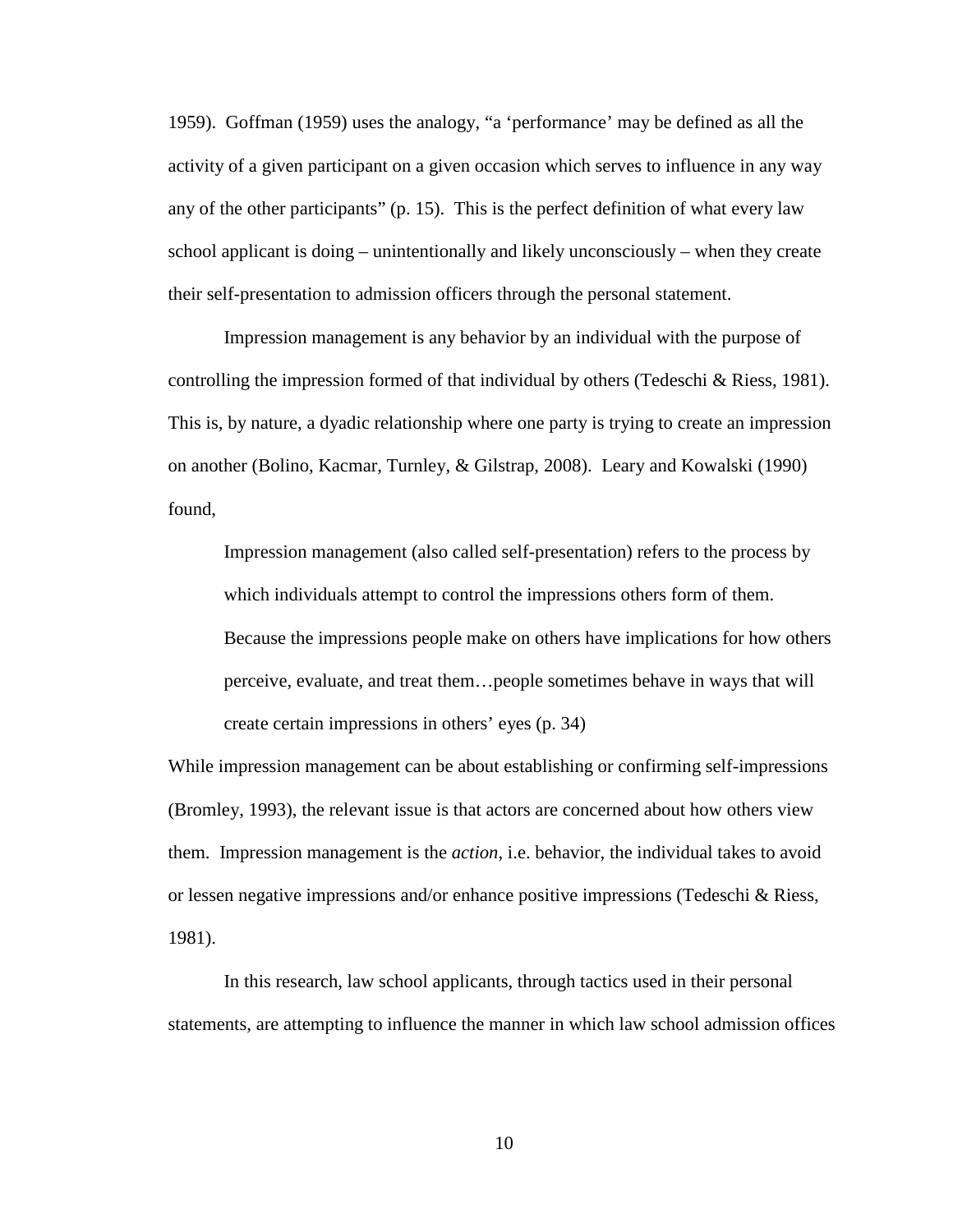view their law school application. The dyadic relationship is between the law school applicant and relevant law school admission office.

#### **Motivation to Use Impression Management**

Most days each of us scans the world around us to maintain our public persona without purposefully creating an impression on others, until we are motivated to do so (Leary & Kowalski, 1990). The source of this motivation is the same as other psychological behaviors; on average, one's goal is to maximize expected rewards and minimize expected punishments (Schlenker, 1980). Specifically, people become motivated to control how others see them (Leary & Kowalski, 1990) when they are highly motivated to achieve something, like law school admission.

Leary and Kowalski (1990) found there are two distinct processes of impression management: impression motivation and impression construction (p. 35). The components of impression motivation include: goal relevance of impressions, value of desired goals, and discrepancy between desired and current image (Leary & Kowalski, 1990). The goal of getting into law school is very relevant to one's impression before an admission committee so the desire to improve the impression is quite high. If admission to a particular law school is important, the applicant is more motivated to manage their impression (Leary & Kowalski, 1990). Moreover, when an applicant desires admission to law school but does not have the requisite LSAT or UGPA; the use of impression management is higher where the discrepancy between desired and current image is greater.

There are many reasons why individuals want to make a good impression on others (Bromley, 1993). This could be for job offers or interviews, gaining membership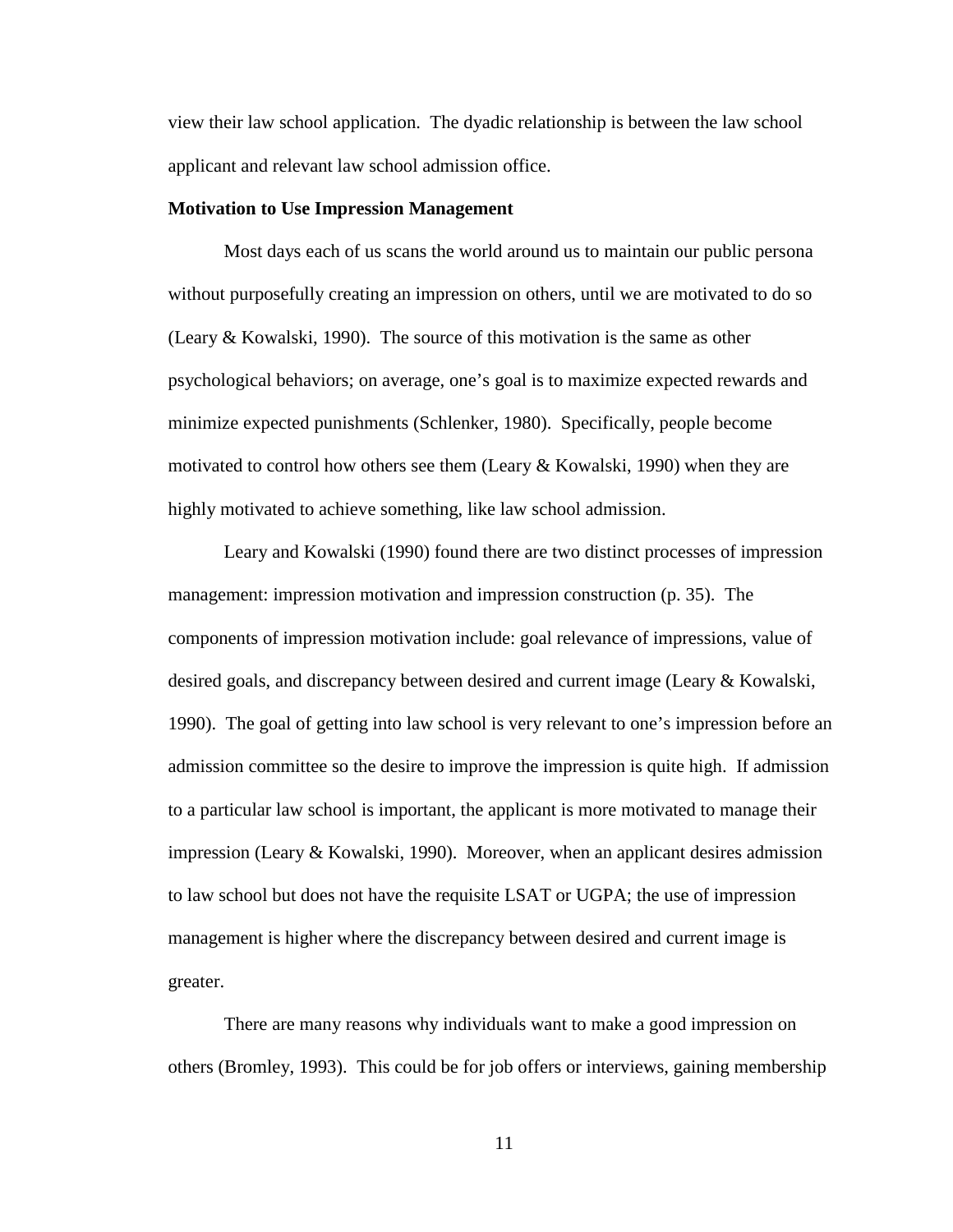in certain social circles, in relationships, and everyday social interactions with others. Much of the use of impression management is healthy and necessary to lubricate social interactions and help individuals adjust in these relations (Bromley, 1993). Researchers have discovered a number of underlying reasons why individuals engage in impression management. Tedeschi and Riess, (1981) investigated a few such reasons: "(a) social role playing in symbolic interactions; (b) avoiding blame and gaining credit; (c) selfesteem maintenance; (d) strategic self-presentation; I power and social influence; and (f) creating connotative impressions" (p. 4). The most applicable to law school applicants is the gaining credit and strategic self-presentation. People are motivated to manage their impression when something they desire is incumbent on that impression (Leary  $\&$ Kowalski, 1990).

#### **Tactics of Impression Management**

There are generally two main types of impression management: defensive and promotional (Bromley, 1993). Both forms are clearly evident in law school personal statements. The first, defensive, is a response to threats of social standing, reputation, or personal identity (Bromley, 1993). Tedeschi and Riess's (1981) research focused on verbal manners to deal with threats: making excuses, denying, or apologizing, among others. These same tactics, in the written form of personal statements, may look like excuses, explanations of outside circumstances, and not taking ownership of one's responsibility in the situation.

The most useful of tactics for law school applicants is promotional impression management. As Bromley (1993) explains, "we go out of our way to advertise our aspirations and achievements, or the benefits we can provide for others because of our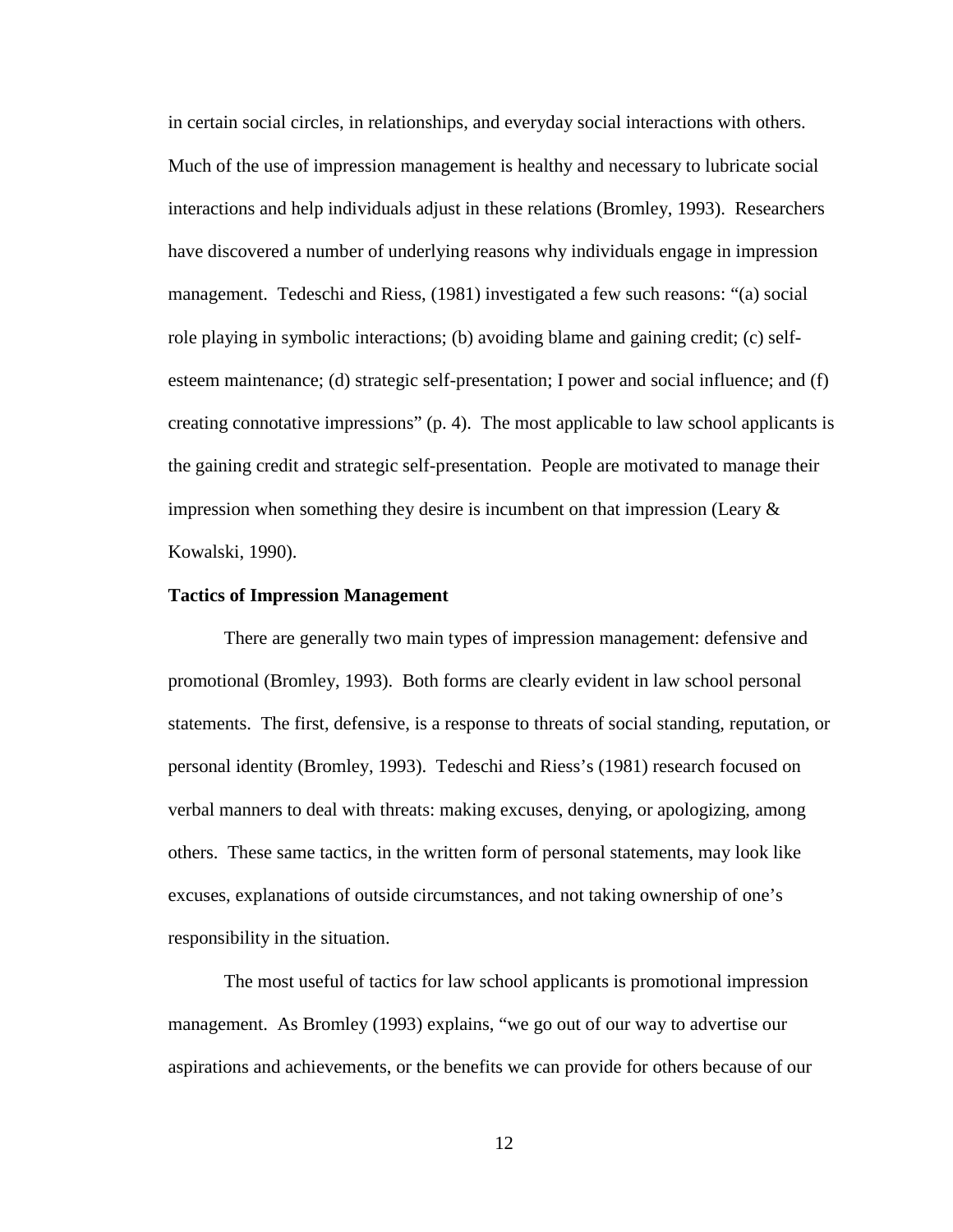abilities and circumstances" (p. 109). This is the purest form of what a personal statement is to achieve; it is a selling tool for the applicant. Moreover, the tactics of promotional impression management are seen in all facets of the application file, including the personal statement. Bromley (1993) cited research of useful tactics in reputation management, such as:

- Marshaling support for oneself (both seen in personal statements and letters of recommendations).
- Finding opportunities for public expression (such as requesting an interview or visiting the law school to make a personal appearance to the admission officers).
- Repairing damage to reputation (explaining unsavory or "red flag" issues in the application in the personal statement or through an addendum to the application) (p. 110).

Clearly, law school applicants actively manage their impressions in the same manner as one maintains their own reputation at work.

The methods of how the applicant manages their impression are still constrained by how they see themselves (Schlenker, 1980). Lying has been internalized as wrong in most people so most managed impressions do not include outright fabrication (Leary & Kowalski, 1990). People, including law school applicants, also look to project an impression of their desired image; this is who they would like to be or really believe they can be (Leary & Kowalski, 1990). On the opposing side, people also manage their impressions to avoid attributes they do not want to be associated (Leary  $&$  Kowalski,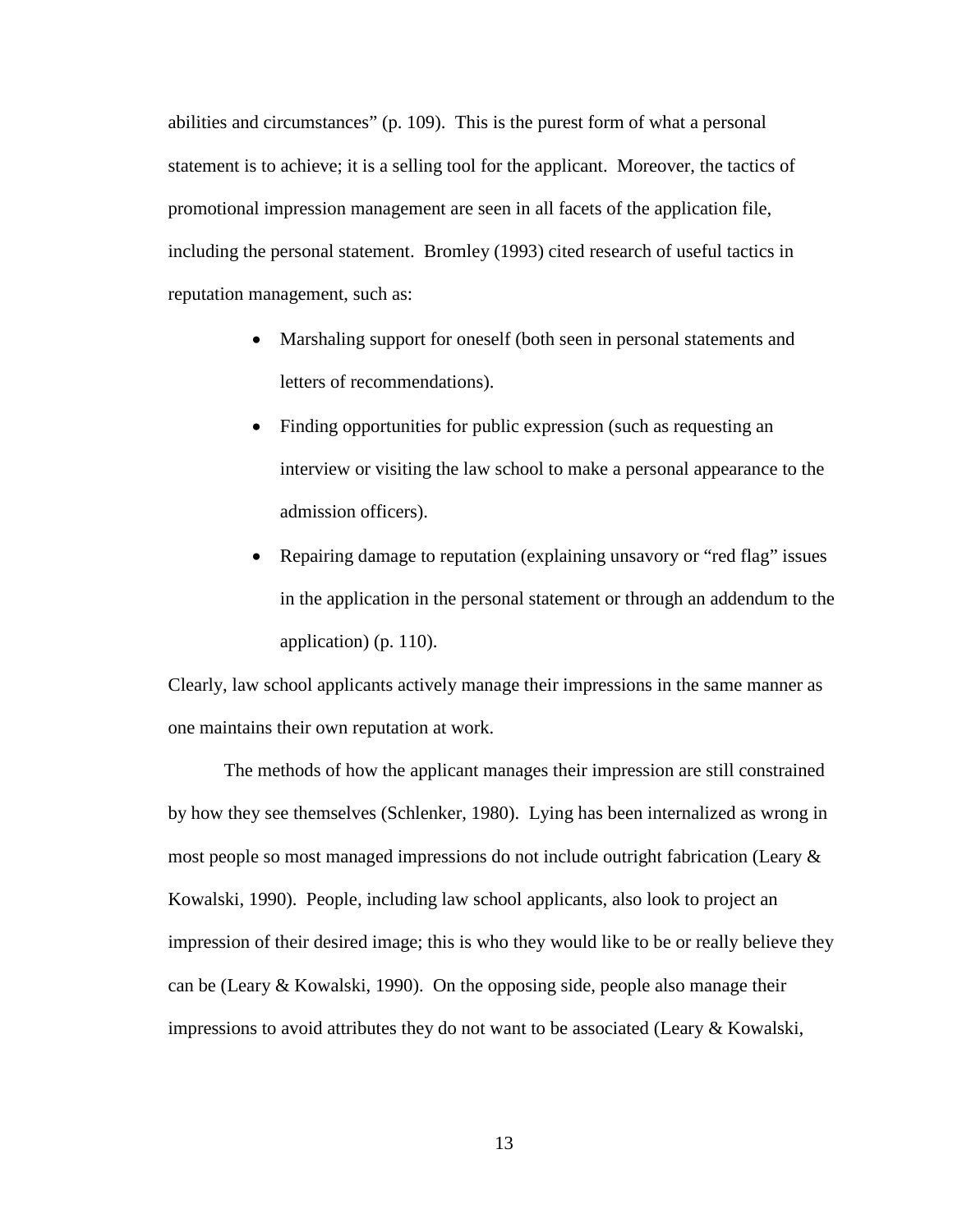1990). "Public impressions reflect an interplay between the self-concept and desiredundesired identity images" (Leary & Kowalski, 1990, p. 41).

There are consequences to unsuccessful impression management beyond the basics of failing to create a positive impression. In fact, bad impression management can create the opposite effect (Bromley, 1993); unconvincing friendliness can be seen as ingratiation or ineffective charm can be seen as smarmy. Because impression management is dyadic, there is a chance for failure when the actor misunderstands the audience to be influenced or has ineffective communication methods to convey the correct impression (Bromley, 1993).

## **Primacy and dilution effect**

Impressions of others, and the way in which each of us manage that impression, begins the first time we learn information about the other. Numerous studies have been replicated demonstrating that we make judgments about others based on the order in which we receive information. Aronson (2012) says the information "we learn about people first have a decisive impact on our judgment of that person" (p. 128). Specifically, if we learn, see, or read about positive attributes of another, our impression of that person is positive whereas if the negative begins the narrative, our impression is negative (Aronson, 2012). Since we rarely have control on how information is presented to us, we must actively correct for it.

The primacy effect problem arises in law school applications in two ways, even with the best intentioned reviewers. If information on the application or undergraduate transcript – two portions of the application file reviewed before the personal statement – is negative, like academic probation, weak grades in easy classes, or criminal history the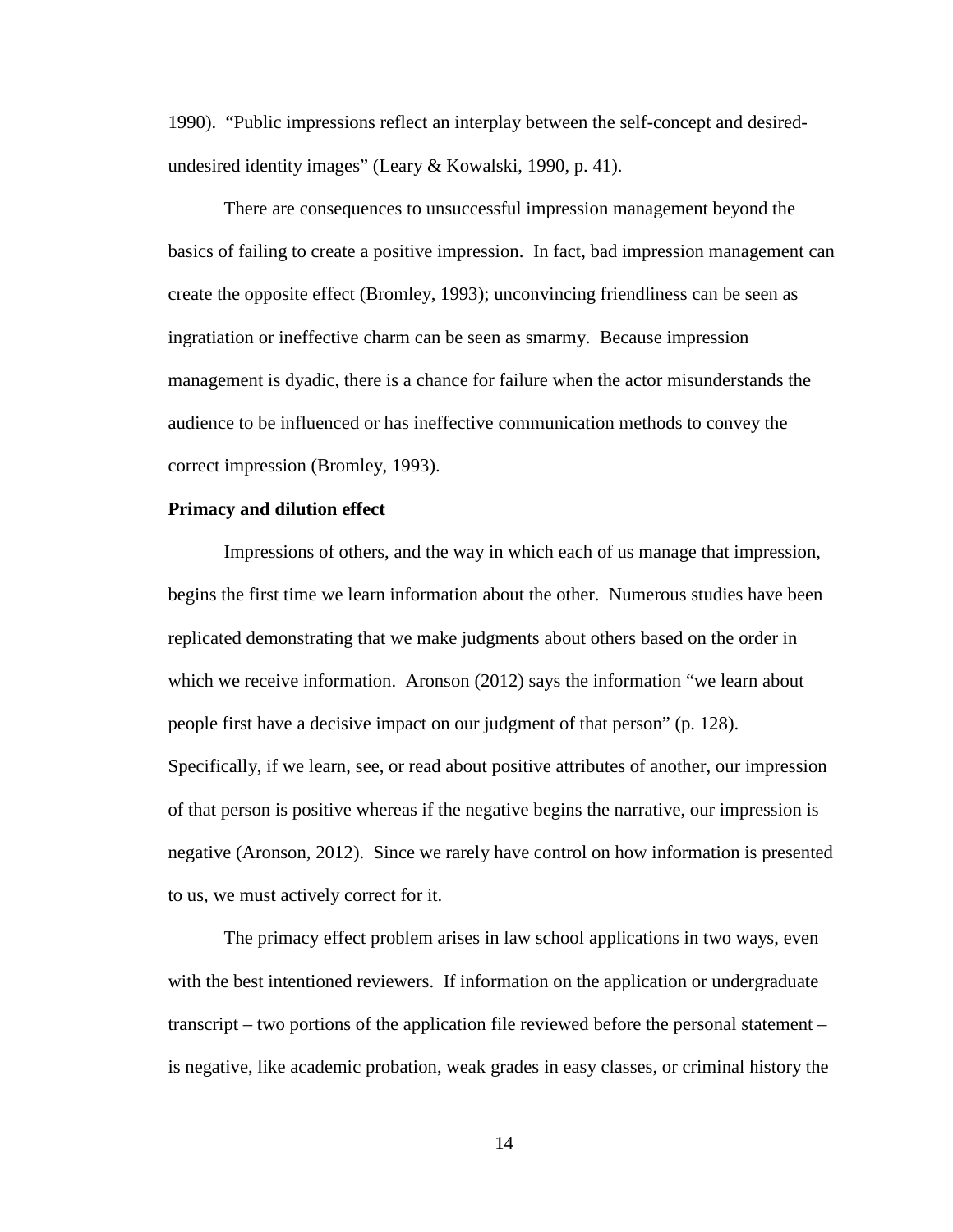applicant's personal statement may not counter the negative first impression. Another issue arises when the applicant begins the personal statement on a negative note, like using clichés, poor grammar, or strongly critical language. This first negative impression may last in the reviewer's mind through the end of the personal statement. That is why many consider admission work to be more art than science.

Another major issue is that too much irrelevant and useless information definitely impacts the impression admission officers have of law school applicants. This dilution effect, where neutral or irrelevant information weakens a decision or impression, can have direct practical value in some circumstances where an individual needs to manage their impression (Aronson, 2012). Aronson (2012) cites a study in which participants were asked which student had the higher grade point average:

- Tim spends about 31 hours studying outside of class in an average week.
- Tim spends about 31 hours studying outside of class in an average week. Tom has one brother and two sisters. He visits his grandparents about once every 3 months. He once went on a blind date and shoots pool about once every 12 months.

The study found that participants believed that Tim of the first bullet point was smarter (p. 131). The irrelevant information diluted the fact that both Tims studied the same amount of time each week. This dilution effect may be positive for a salesperson giving irrelevant information to customers to make him seem more likeable, and thus, less like a pushy salesperson. However, this dilution effect can ruin a personal statement when the irrelevant details that are not salient to the impression law applicants intend.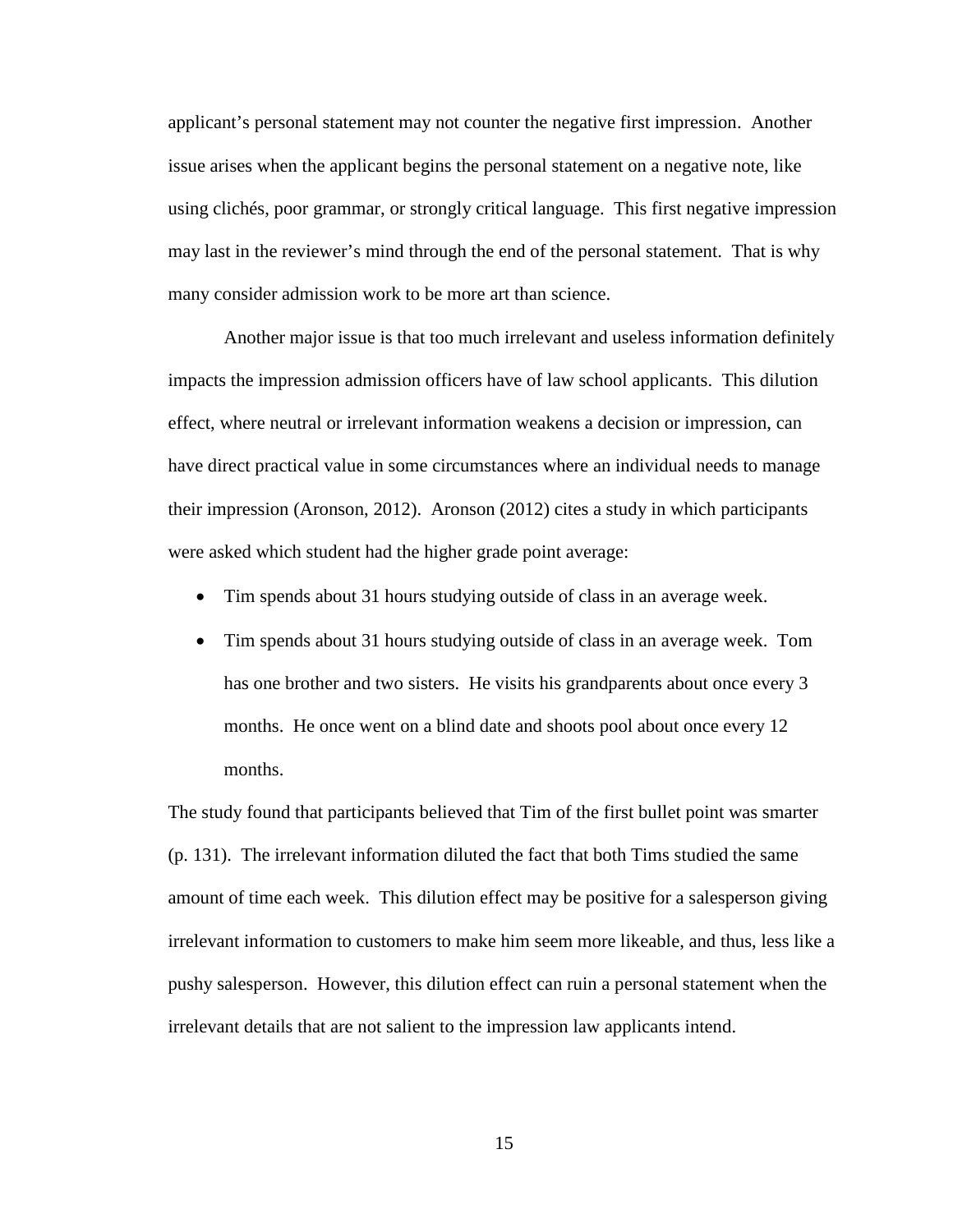# **Relation to Job Interview, Resume, and Letter of Application Impression Management**

While not exactly equivalent to personal statements, the research on impression management during job interviews is compelling. It also offers interesting ways to look at the methods employed by job seeker as somewhat equivalent to law school applicants. Lavashina and Campion (2007) created a tool to measure interview faking behaviors; these behaviors were intended to make the interviewees look like better applicants for the job. The behaviors include: (a) slight image creation, (b) extensive image creation, (c) image protection, and (d) ingratiation. The research found that job applicants who used extensive image creation but did not use image protection had the most favorable outcomes (Levashina & Campion, 2007). Another closely related scale found that individuals provide more disingenuous responses when they want to align their answers to what they believe others expect of them (Paulhus, 1984). While the job interview is spoken, this is closely akin to how law school applicants create personal statements. The goal, ultimately, is to use extensive image creation like claiming prior legal experience when they shadowed a lawyer for two weeks or having the requisite oral skills because they were on the debate team in high school. Based upon Levashina and Compion's (2007) research, those law school applicants who used extensive image protection, including highlighting other attributions because of low LSAT and/or UGPA's may be hurting their chances for law school admission.

Submitting a resume for a job is akin to submitting a personal statement for law school. This is the written form conveying one's capability to perform whether as a law student or in a particular job. Research on resumes and impression management find that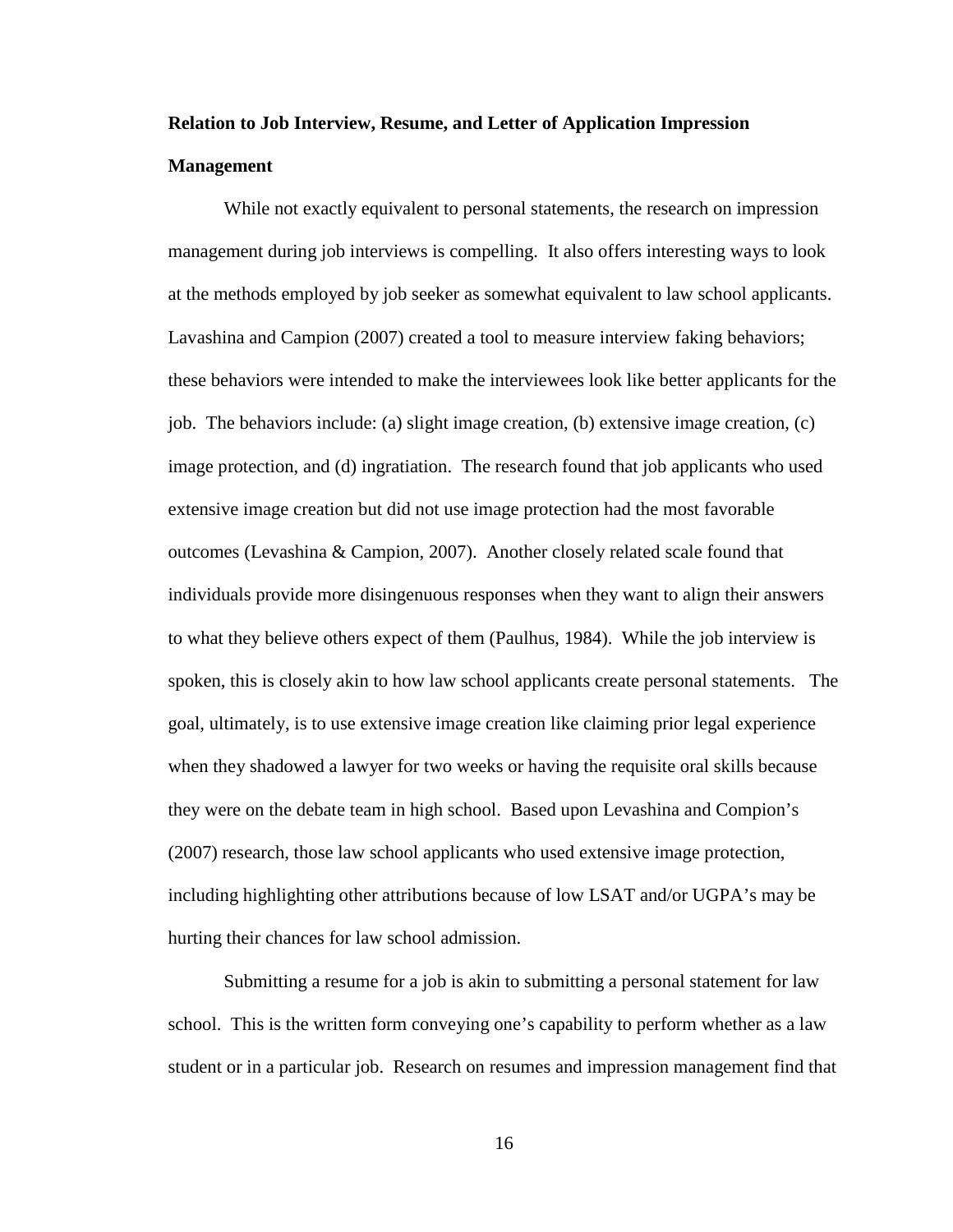certain tactics work better than others (Knouse, 1994). Knouse (1994) found that "successful impression management tactics in the resume would appear to center upon self-descriptive statements that clarify and enhance credentials in a reasonable manner" (p. 44). When resumes list accomplishments and experience, the readers had improved perceptions of candidates, especially in areas like interpersonal skills and self-confidence (Knouse, 1994). However, one of the most important discoveries of this research that is most tied to law school personal statements is that "impression management does not compensate for weak education or experience credentials" (Krouse, 1994, p. 44). Therefore, no matter how much a law school applicant plays up their legal experience, professional experience, or interpersonal skills, they will still not be granted admission with a low LSAT and UGPA.

Recent research regarding letters of applications for jobs is eerily similar to law school personal statements. Soroko (2012) found that "job candidates adapt their selfpresentation to what they perceive is most desirable to the employer. In short, job applicants spend their time and energy writing about what they think the employer wants" (p. 4). This self-presentation of what the employer wants is no different than a personal statement being drafted to appeal to the expected wants of the law school, or at least the belief of what those expected wants are to law schools. Moreover, Soroko (2012) stated that the purpose of an application letter is to pique the interest of the reviewer and "also promote the candidate by highlighting his or her fit to job and company requirements" (p. 5). The personal statement solidifies interest and does play a rather large role in determining whether the law school applicant will meet the challenges of law school.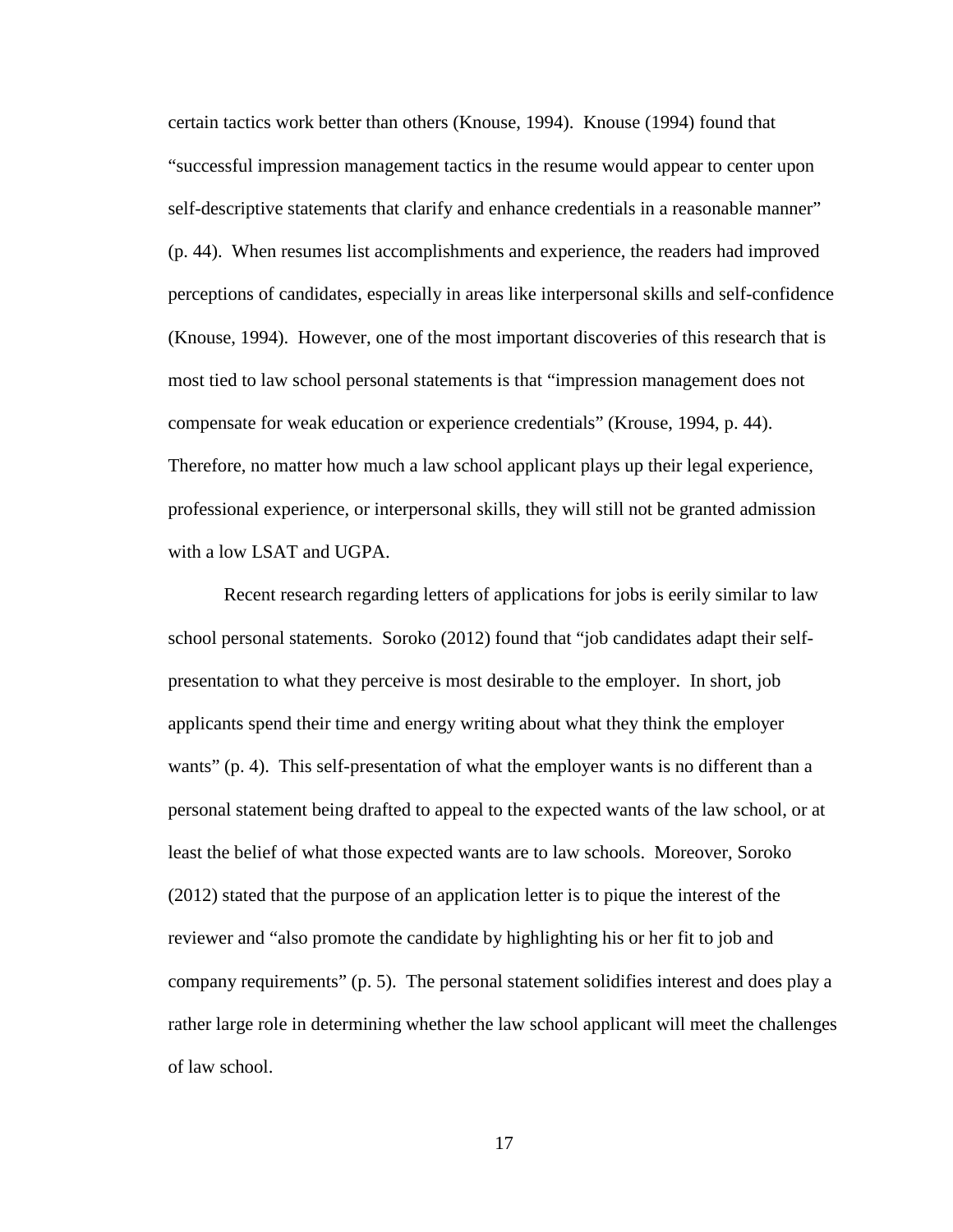# **Disparity in LSAT and UGPA Based upon Race and Gender and Resulting Disparity in Admit Rates**

The Law School Admission Council (LSAC) creates and administers the LSAT to law school applicants. LSAC does extensive research on LSAT and UGPA for all applicants to determine applicants' academic indicators by region, year, gender, ethnicity, race, and country where LSAT is taken. This data is used for longitudinal studies and to help law schools understand how their applicants' fit within the broad perspective of national applicants.

The data clearly shows that African-American law school applicants have significantly lower LSAT scores and UGPA. In 2012, the LSAC did a seven year study of LSAT scores by gender, race, and region (LSAC, 2012). The following data about race, gender, and LSAT score is from this report. Over the testing years of 2005-06 to 2011-2012, the mean LSAT scores of African-American and White applicants did not fluctuate much. The mean LSAT score for Whites was 153 whereas African-American mean LSAT score was 143. The only group that had lower mean LSAT score were Puerto Rican. The national mean LSAT score for all applicants is 150; African-American applicants are scoring well below the national mean.

In relation to gender, males generally score higher on the LSAT than females. Over the seven year period, males mean LSAT score was 152 compared to female score of 149. Specifically, White female test takers' mean LSAT score is 152, African-American females is 142. White male test takers' mean LSAT score is 154 compared to African-American males at 144. Based upon these number, most African-American law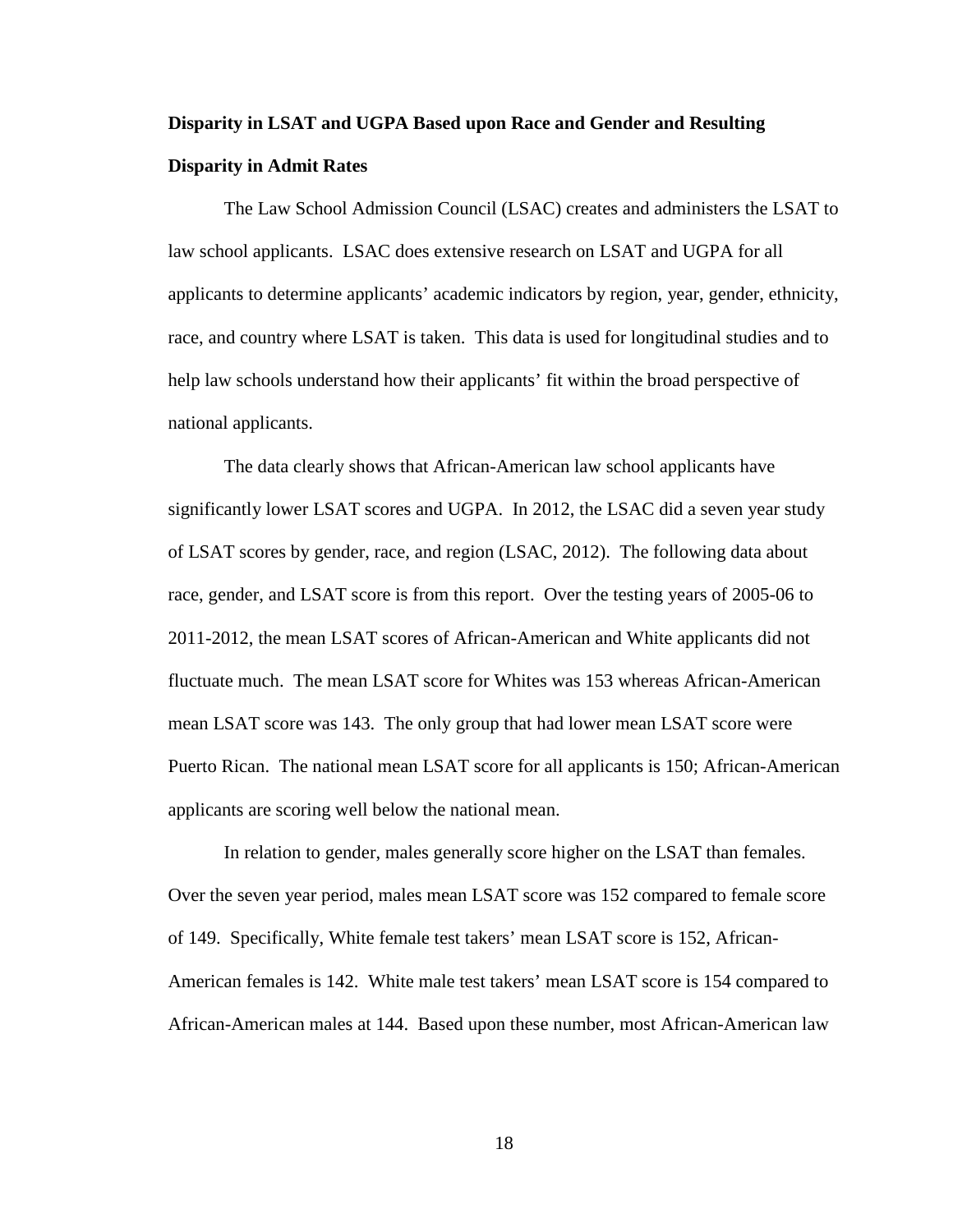school applicants present the lowest LSAT score, and female applicants have lower scores than their male counterparts.

It has become a major trend in high school and higher education to see the growing gap between male and female performance in school. Overall, males have a lower UGPA than females in both high school and college (Conger & Long, 2010). In college, males typically have lower UGPA in their first semesters of college mainly due to lower GPA and lesser high level classes in high school compared to females. Many male college students start with a low UGPA compared to females and never quite recover. As a result their UGPA is lower than female law school applicants, but their LSAT score is higher.

As a result of this disparity in LSAT and UGPA, admission rates for minority law school applicants is lower. Based on data from the Law School Admission Council, data shows that African-American applicants had a national admit rate of 55% (LSAC, 2013) for the entering class of 2013. White applicants had a national admit rate of 84%. Females nationally were at 75% and Males were at 79%. Historically, the data show varied percentages, but the theme of African-American and Female admission rates being lower maintains. The admit rate percentages since the entering class of 2002 are shown on Table 1. More African-American applicants are being admitted to law school, but their admission rates still trail behind White applicants by a significant margin. Male and Female applicants have closer admit rates, but they are not equal yet.

As the chart indicates, since 2002, there has been no meaningful change in the proportion of law school applicants admitted from each group, but the overall admit rate for all applicants has gone up. Certainly, a small portion of that reflects better pipeline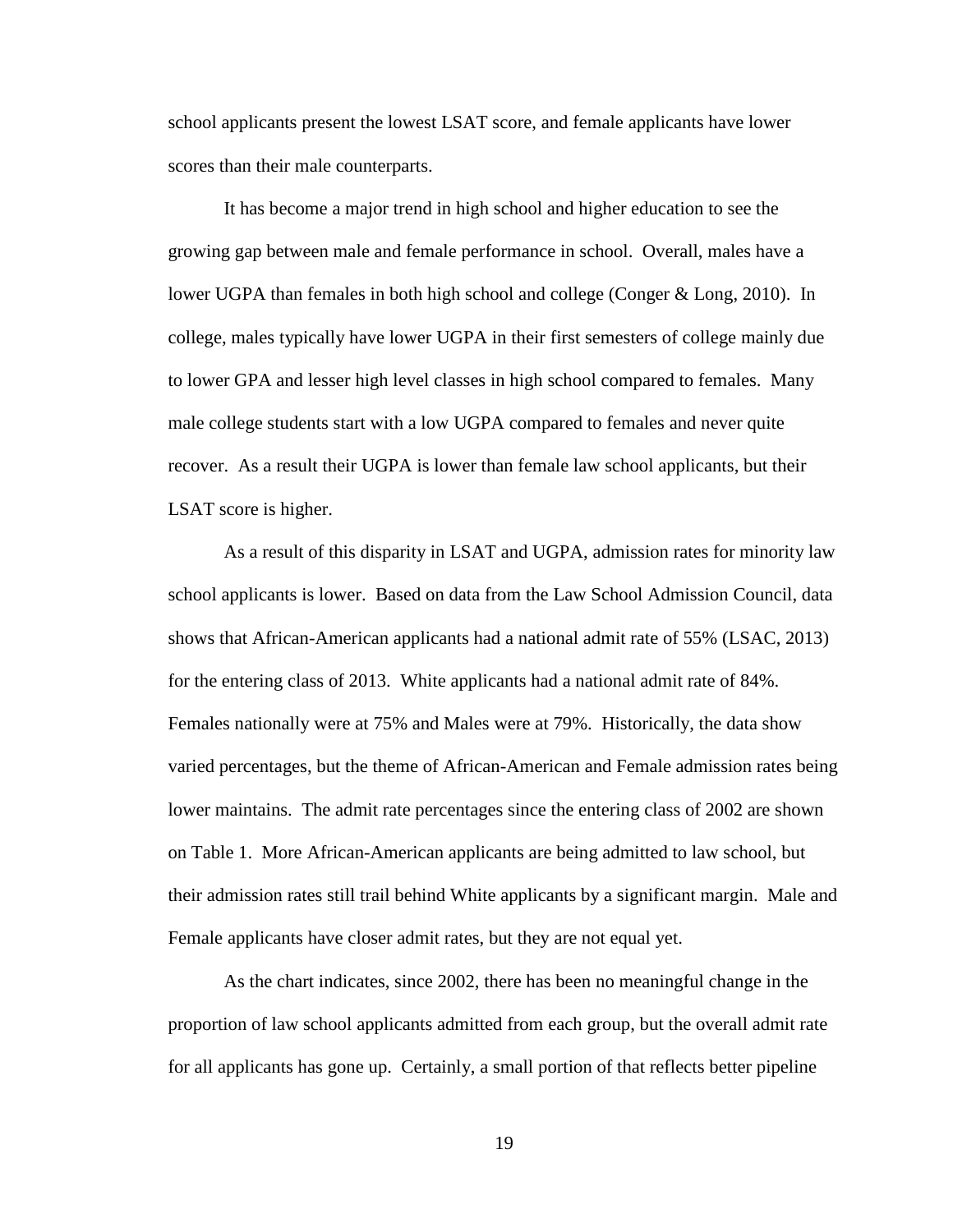programs, more effective diversity recruitment, and, arguably, a better understanding of the value of diversity in law school classrooms. However, this increased admit rate also reflects a greatly reduced law school applicant pool. Most law schools are admitting the same number of students to fill their entering classes, but from a smaller pool of applicants. As a consequence, the overall admit rate is higher for all races/ethnicities and for both male and female applicants.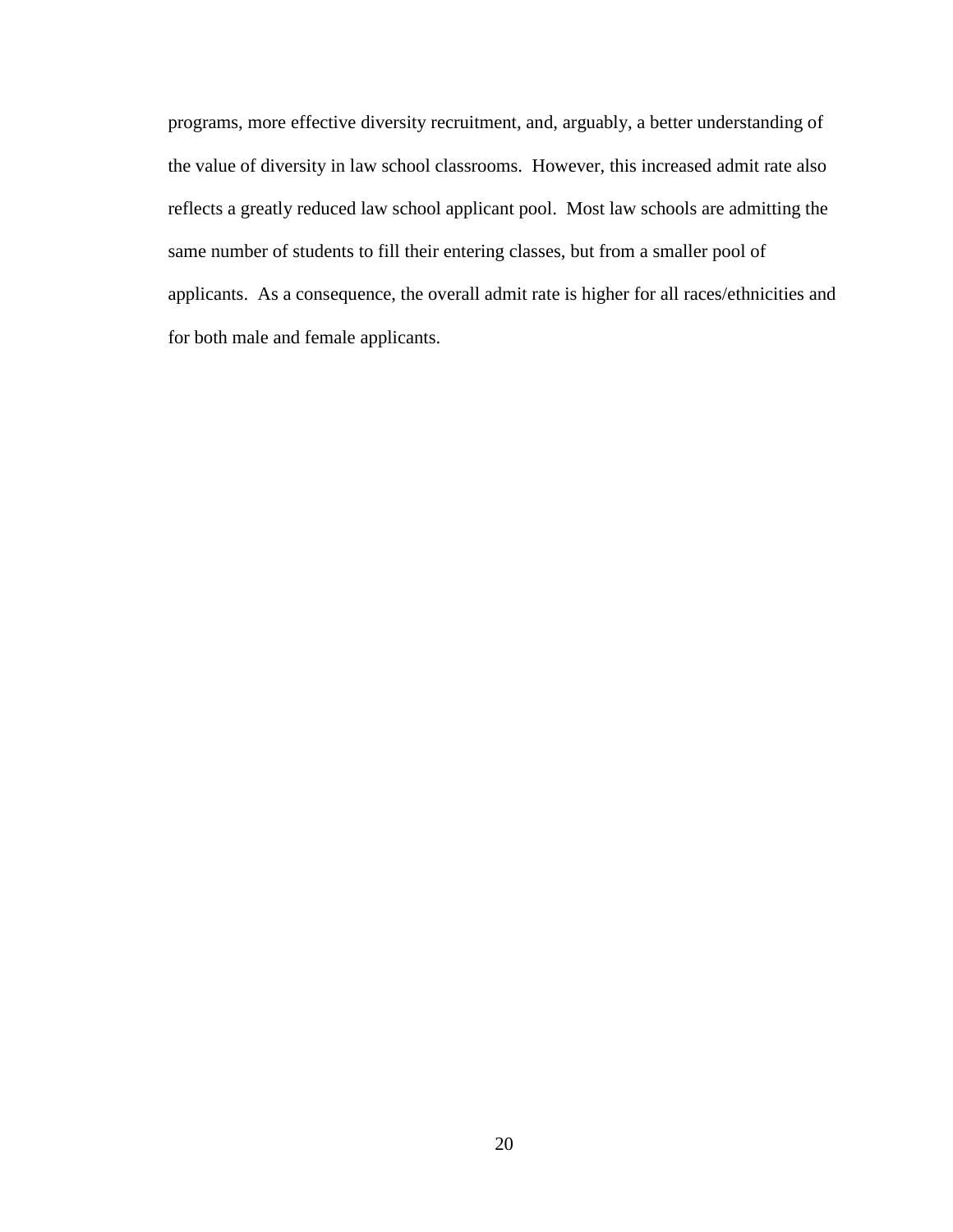# TABLE 1

# *National Admit Rates from 2002-2013*

|      | African-American | White | Female | Male |
|------|------------------|-------|--------|------|
| 2002 | 39               | 68    | 61     | 64   |
| 2003 | 34               | 63    | 56     | 59   |
| 2004 | 35               | 60    | 54     | 58   |
| 2005 | 37               | 64    | 57     | 61   |
| 2006 | 42               | 69    | 61     | 67   |
| 2007 | 43               | 72    | 64     | 69   |
| 2008 | 42               | 73    | 64     | 70   |
| 2009 | 42               | 74    | 65     | 70   |
| 2010 | 44               | 75    | 66     | 71   |
| 2011 | 45               | 78    | 69     | 74   |
| 2012 | 52               | 82    | 72     | 77   |
| 2013 | 55               | 84    | 75     | 79   |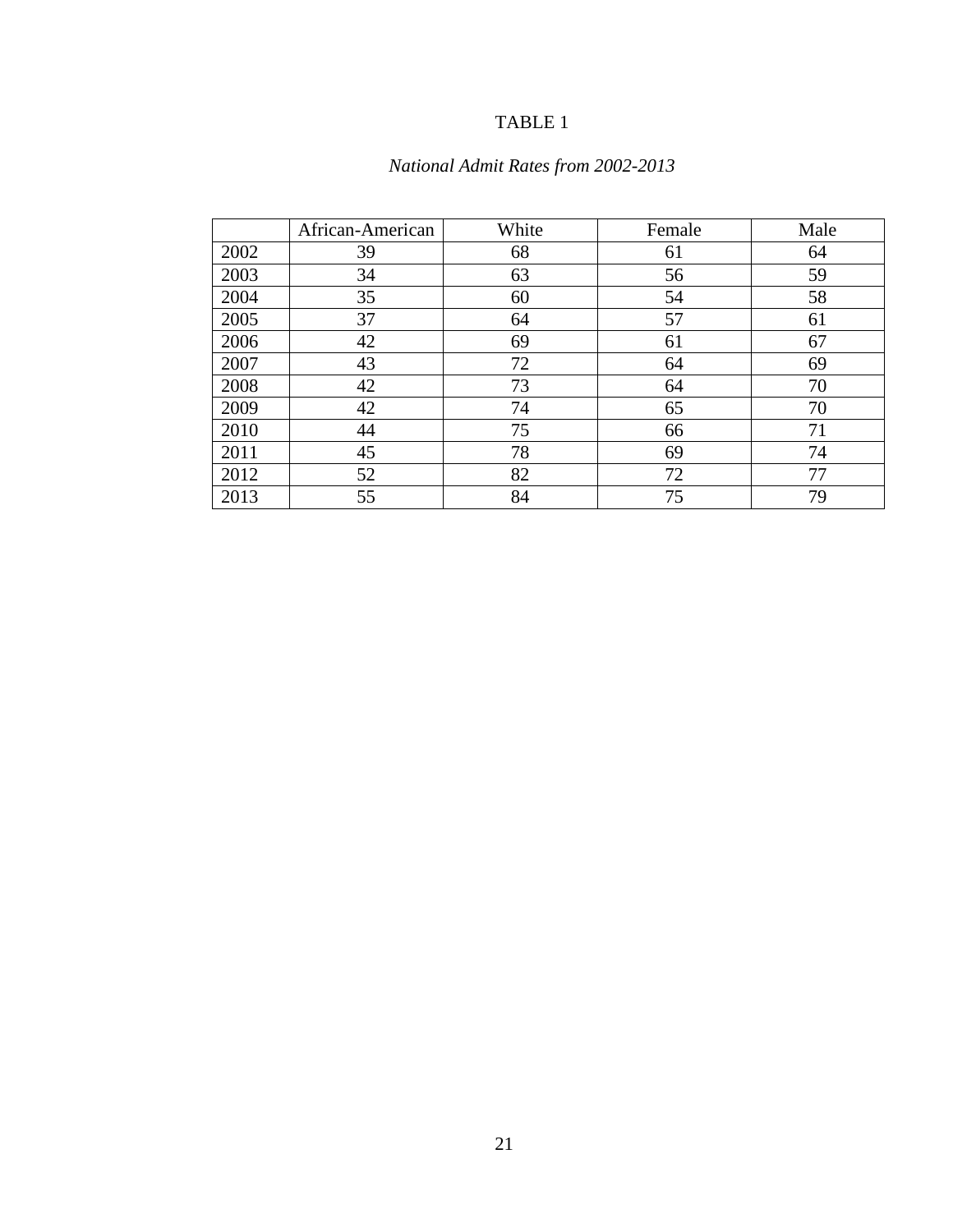## CHAPTER III

### METHODOLOGY

The purpose of my thesis was to evaluate how applicants managed their impression to admission committees through the personal statement they submitted. In order to better understand the methods employed by law school applicants to manage their impression during the law school admission process, I needed to examine what applicants highlighted about themselves in the personal statements. I needed to appreciate the dimensions of personal statements, like ability, emotion, behavior, identity, and individual characteristics that male compared to female and White compared to African-American applicants highlighted in their personal statement to "market" themselves to law school admission officers. Any gender or racial disparity among applicants' will assist law schools and the profession in understanding diversity of applicants and how it manifests in personal statements.

### **Data**

The research included a review of 200 personal statements of both admitted and waitlisted applicants to Cleveland State University, Cleveland-Marshall College of Law (College of Law) for the 2013-14 academic year. Of those 200 personal statements: 150 were White applicants; 50 from African-American applicants; 100 from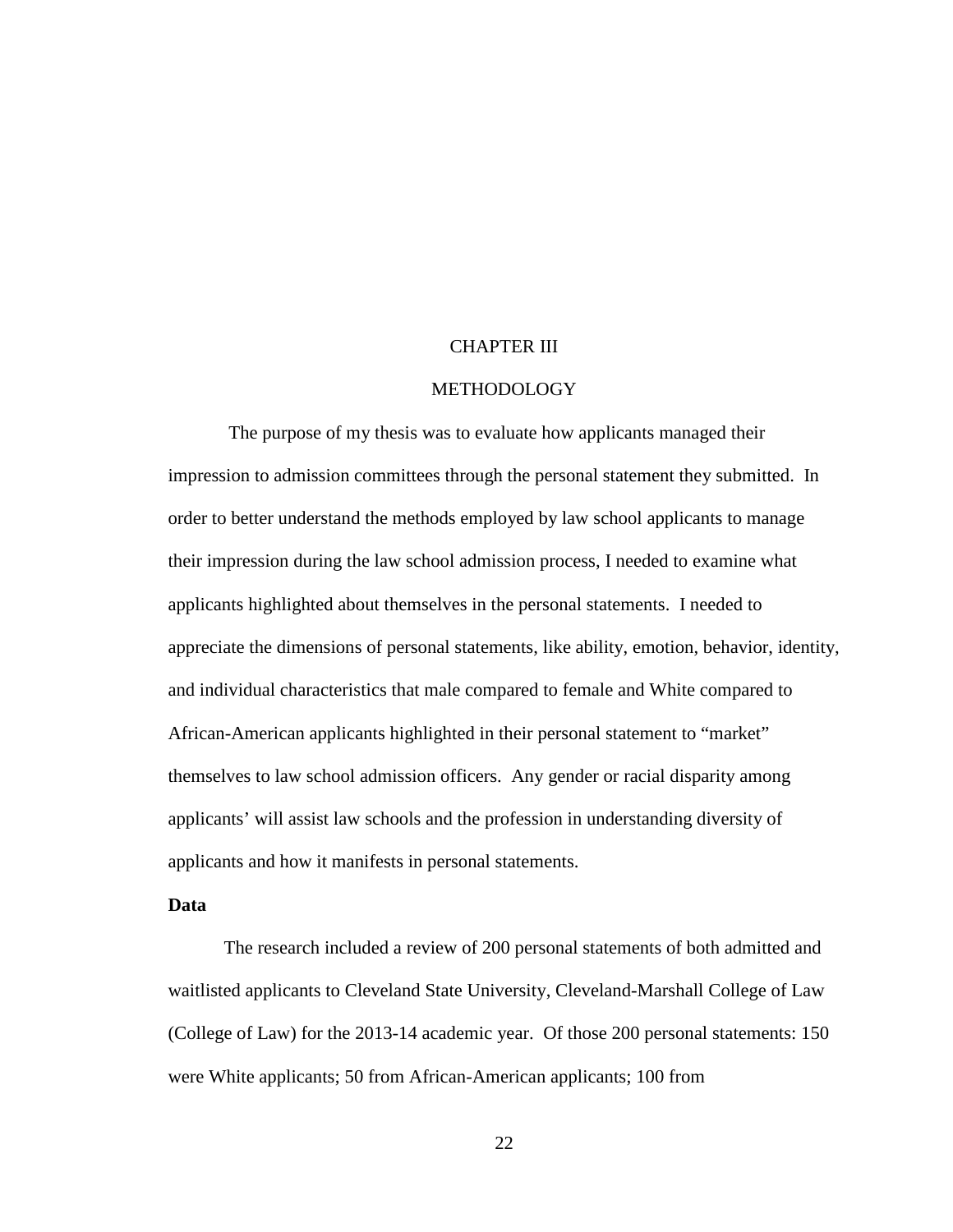males; 100 from females. African-American applicants were chosen because there are no other statistically significant minority groups who applied to the law school; there just is not enough data available.

All of these personal statements are the property of Cleveland State University within the applicants' student records. Each personal statement had personal identifying information removed. On the top of each personal statement, only the number one to 200 (randomly given), is listed at the top of each personal statement. A separate spreadsheet includes the personal statement number with five designations only: male or female, White or African-American, undergraduate grade point average, Law School Admission Test (LSAT) score, and admitted or waitlisted. This spreadsheet will remain in the possession of the College of Law Office of Admission until the researcher has completed the data analysis. The data will remain in the possession of the College of Law Office of Admission for three years for any later research.

#### **Procedure**

The personal statements were reviewed for the dimensions of personal statements. Ten dimensions were reviewed for each personal statement. Some of the dimensions were positive, like work experience or a legal background, but others were inappropriate language to be avoided in a personal statement. However, both the recommended and inadvisable topics and styles of personal statements help admission officers make decisions. The researcher reviewed the following dimensions of personal statements:

- 1. Ability. Evidence of applicant's ability to be an academically quality law student.
- 2. Emotion. Evidence of applicant's motivation to go to law school or succeed at law school.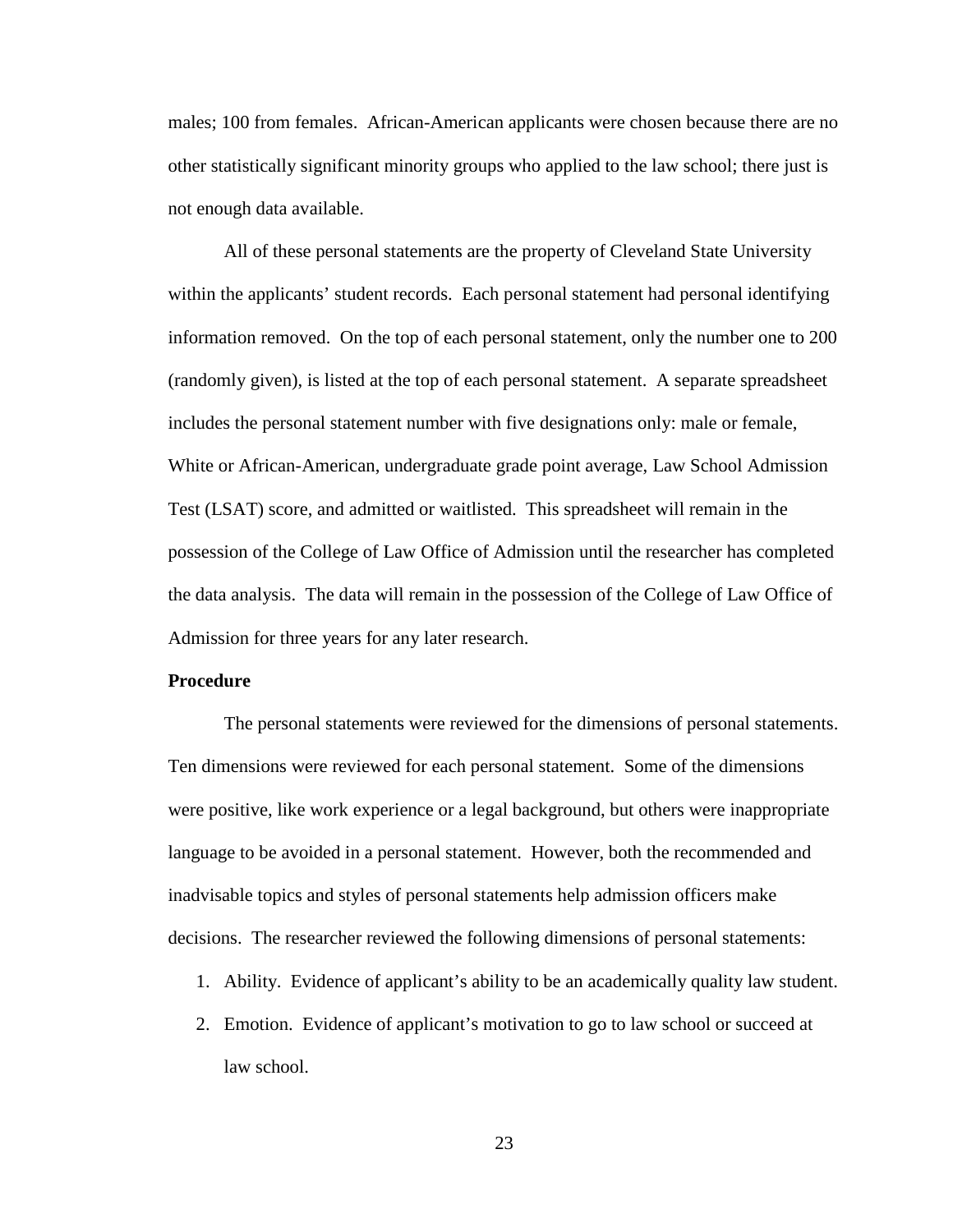- 3. Experience with law. Evidence of applicant's experience and/or sensation with the legal profession.
- 4. Experience in law. Evidence of applicant's direct work experience in the legal profession.
- 5. Race/Gender. Relevance or irrelevance of race and/or gender.
- 6. Quality of writing overall of the personal statement.
- 7. Personal Story. Whether the personal statement tells a personal story about the applicant (i.e. not reiterating the resume or academic history).
- 8. Name Dropping. The extent to which the applicant uses outside people or institutions to enhance their application.
- 9. Red Flags. Whether the applicant draws attention to aspects in their application that may pose a risk to admission to law school.

Each personal statement was reviewed for the ten dimensions (Appendix A).

10. Concise. Is the personal statement clear, concise, and to the point.

Using a seven point Likert scale, each dimension was accorded a number from one to seven based upon how much or little of the dimension was involved in the personal statement. One would be not at all and seven would be fully engaged in that dimension. For example, if there is no mention of red flags in the applicant's personal statement that would be accorded a one on the Likert scale. The rating scale the researcher used to rate each personal statement of the dimensions is attached (Appendix B).

Once every personal statement was reviewed and each dimension accorded a number, a statistical analysis of the dimensions was completed. Each dimension had an average Likert scale number attached to it for each category of applicant. The researcher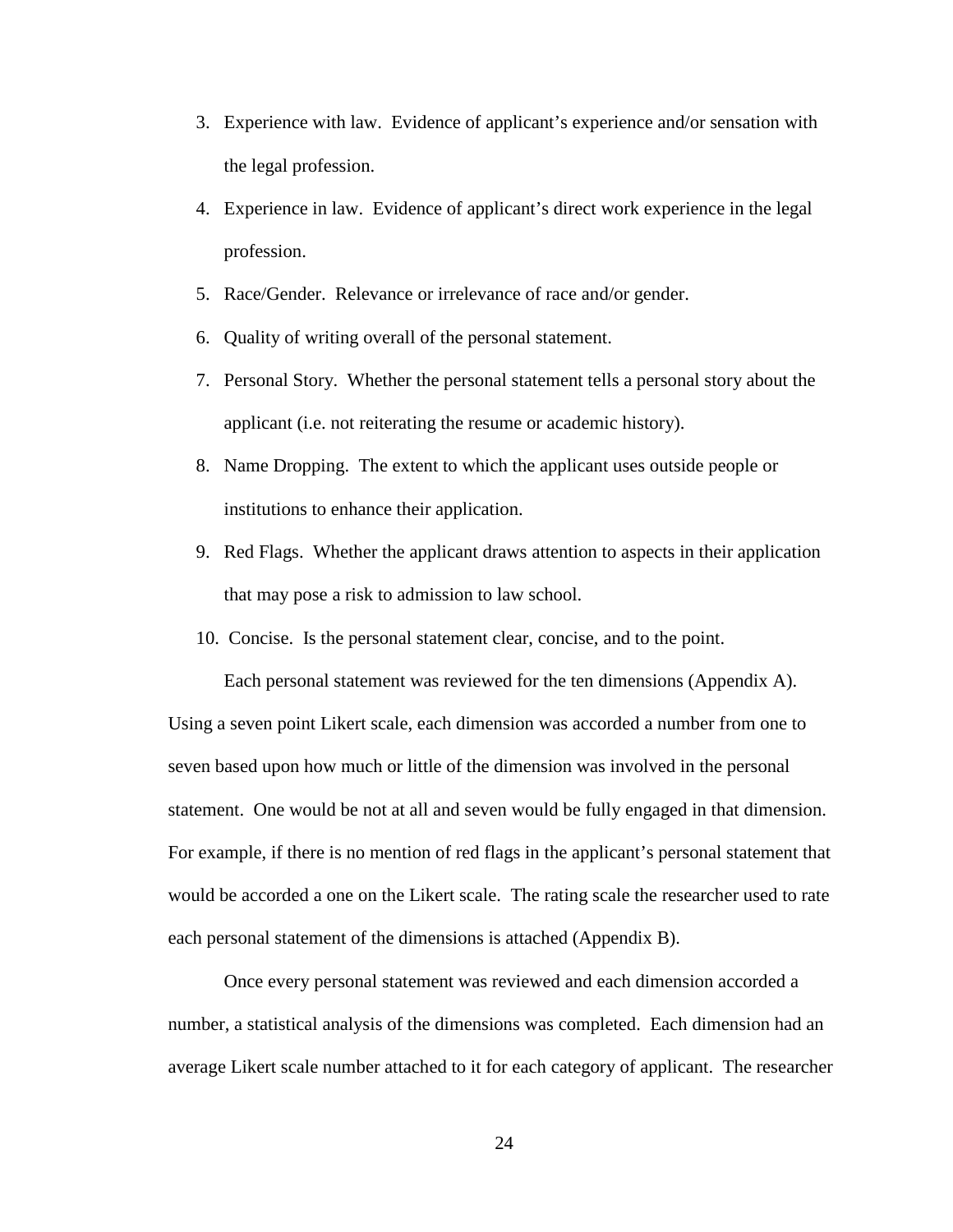compared these numbers to each racial and gender group, including White and African-American, male and female, White and African-American male, White and African-American female, White male and female, and African-American male and female. The purpose of comparing each of these groups, and smaller sub-groups, was to understand how each group is engaged in impression management in their personal statement.

### **Inter-rater Reliability**

In order to assess inter-rater reliability, the researcher recruited a CSU Senior majoring in psychology to provide scoring for 50 of the personal statements. Together, we discussed the research, the purpose behind it, and what variables of the law school personal statement to be reviewed. We blind-coded and scored five law school personal statements as practice. None of the five personal statements were used in the research for this paper. We discussed why we chose what number we did for each variable in the five personal statements; our purpose was to correlate our responses as close to each other as possible. With the variables that we were in dispute, the two of us discussed how and why we determined the score. In order to assist us in knowing which number was most applicable, the two of us drafted a sheet defining what to look for in each of the variables (Appendix A).

The second reviewer reviewed 50 law school personal statements out of the 200 in the study. The researcher then correlated the ten variables of each personal statement between the researcher and reviewer.

The inter-rater reliability in this study was low to moderate overall (See Table 2). The variable of experience with law, writing quality, personal story, and concise had low correlations. Ability, motivation, and race/gender variable had moderate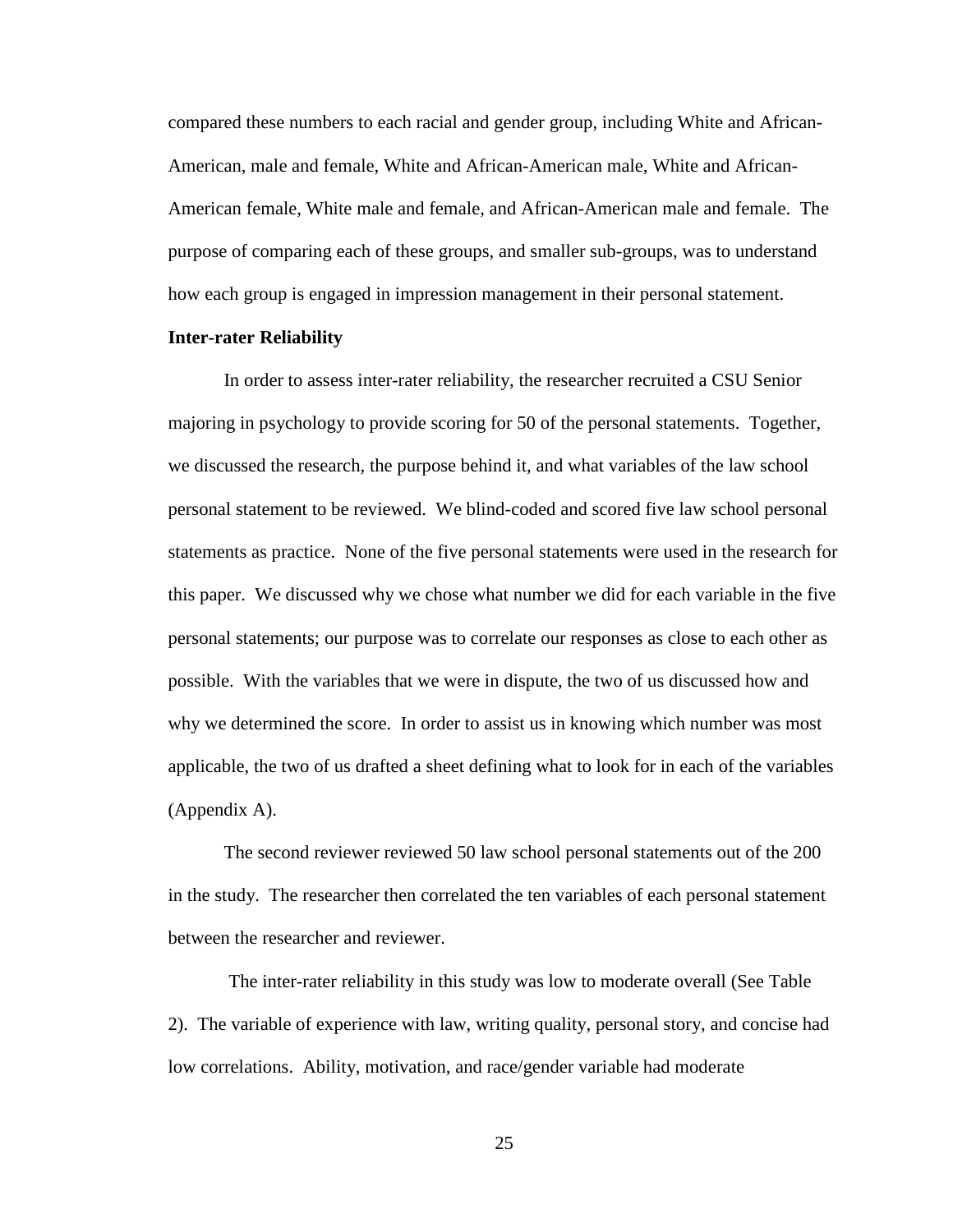correlations. There were a few categories with higher correlation between the researcher and reviewer. Experience in law, name dropping, and red flags variables had high correlation. The positive is that the significant variables in this research – ability, motivation, race/gender, name dropping, red flags, and experience in law – all had moderate to high correlation.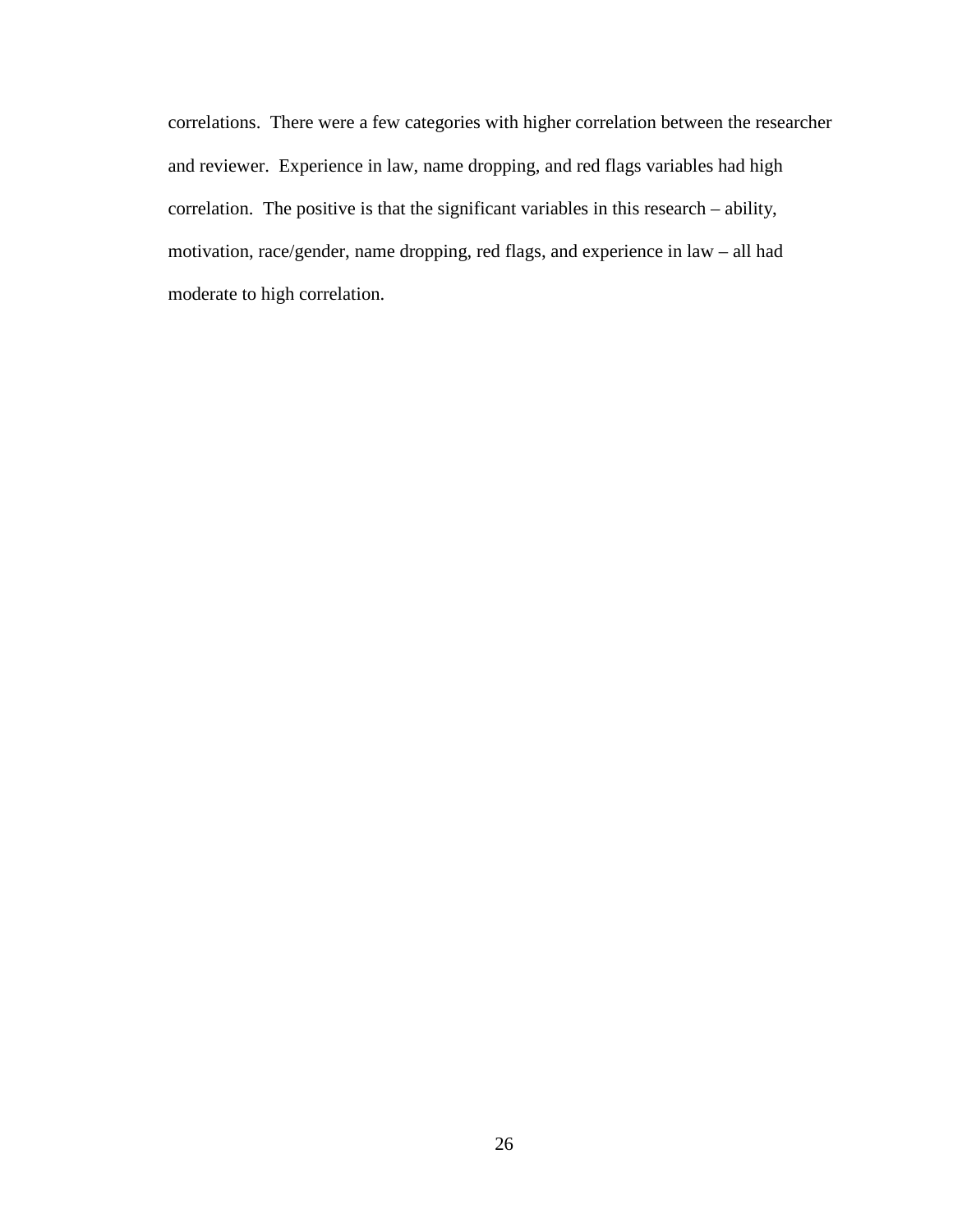# TABLE 2

| <b>Variable</b>        | <b>Inter-rater Reliability</b> | p value    |
|------------------------|--------------------------------|------------|
| Ability                | 0.39                           | $p = .005$ |
| Motivation             | 0.48                           | p < .001   |
| Experience with law    | 0.15                           | $p = .30$  |
| Experience in law      | 0.75                           | p < .001   |
| Race/Gender            | 0.59                           | p < .001   |
| <b>Writing Quality</b> | 0.26                           | $p = .07$  |
| <b>Personal Story</b>  | 0.24                           | $p = .09$  |
| Name Dropping          | 0.65                           | p < .001   |
| <b>Red Flags</b>       | 0.66                           | p < .001   |
| Concise                | 0.11                           | $p = .43$  |

# *Inter-rater Reliabilities*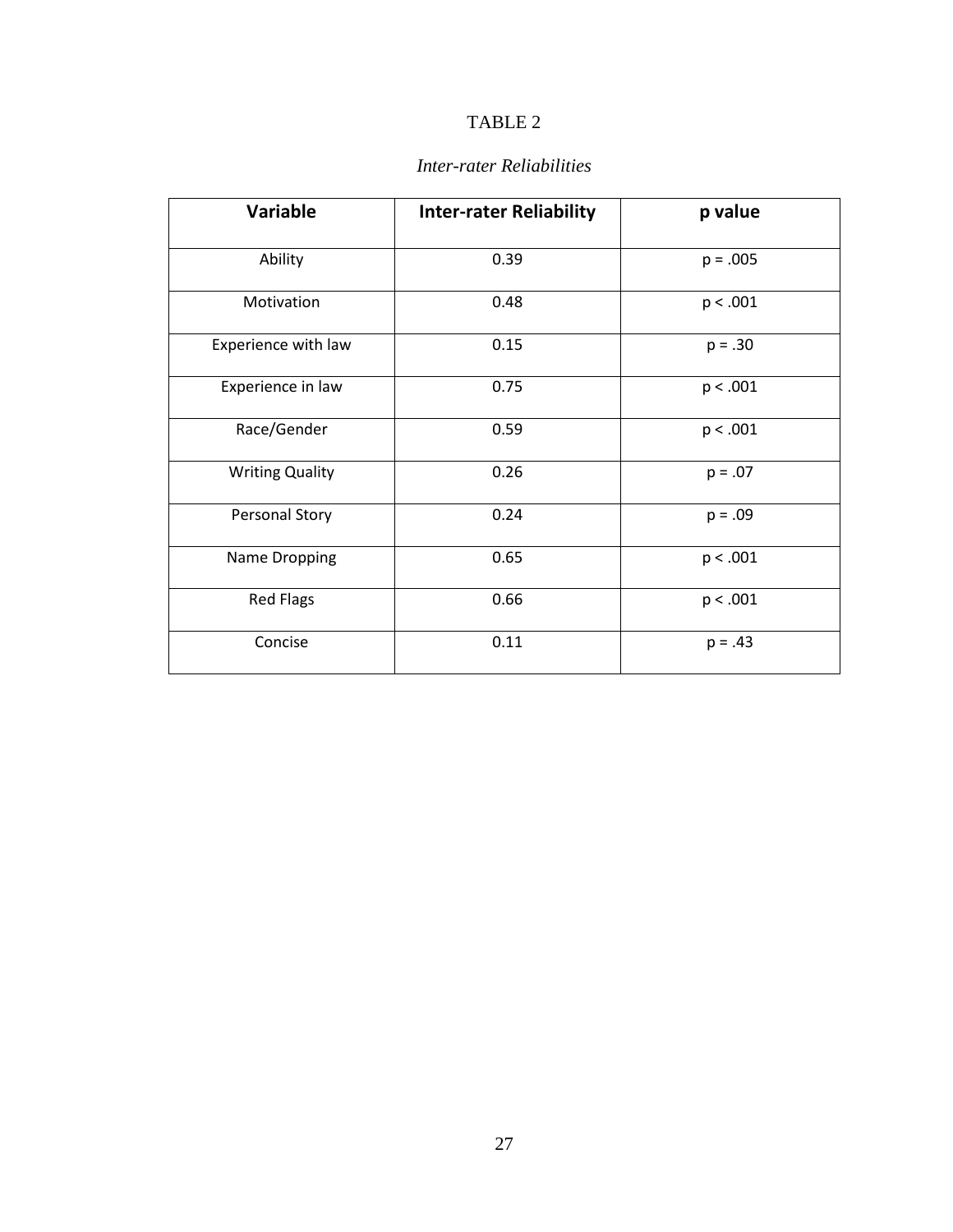#### CHAPTER IV

## RESULTS

A multiple analyses of variance was conducted to evaluate whether ten specific conditions were employed as a part of a law school applicant's personal statement differentially as a function of race and gender. The purpose of the study was to determine how the race and gender of a law school applicant determines which conditions are used for impression management in their personal statement. An analyses of multiple variance (ANOVA) on the composite measures of name dropping, experience in law, motivation, red flags, ability, personal story, and race/gender, showed the interaction with race and gender was significant.

Name dropping occurred significantly more frequently  $(F(1, 196) = 4.98, p < .03)$ for males ( $M = 3.21$ ) than for females ( $M = 2.66$ ). Experience in law occurred significantly more frequently  $(F(1, 196) = 3.95, p < .05)$  for females  $(M = 1.71)$  than for males ( $M = 1.35$ ). (See Table 2)

Discussion of motivation, or belief they "can do it", occurred significantly more frequently  $(F(1, 196) = 6.01, p < .02)$  for African-Americans (M = 3.69) than for Whites  $(M = 3.16)$ .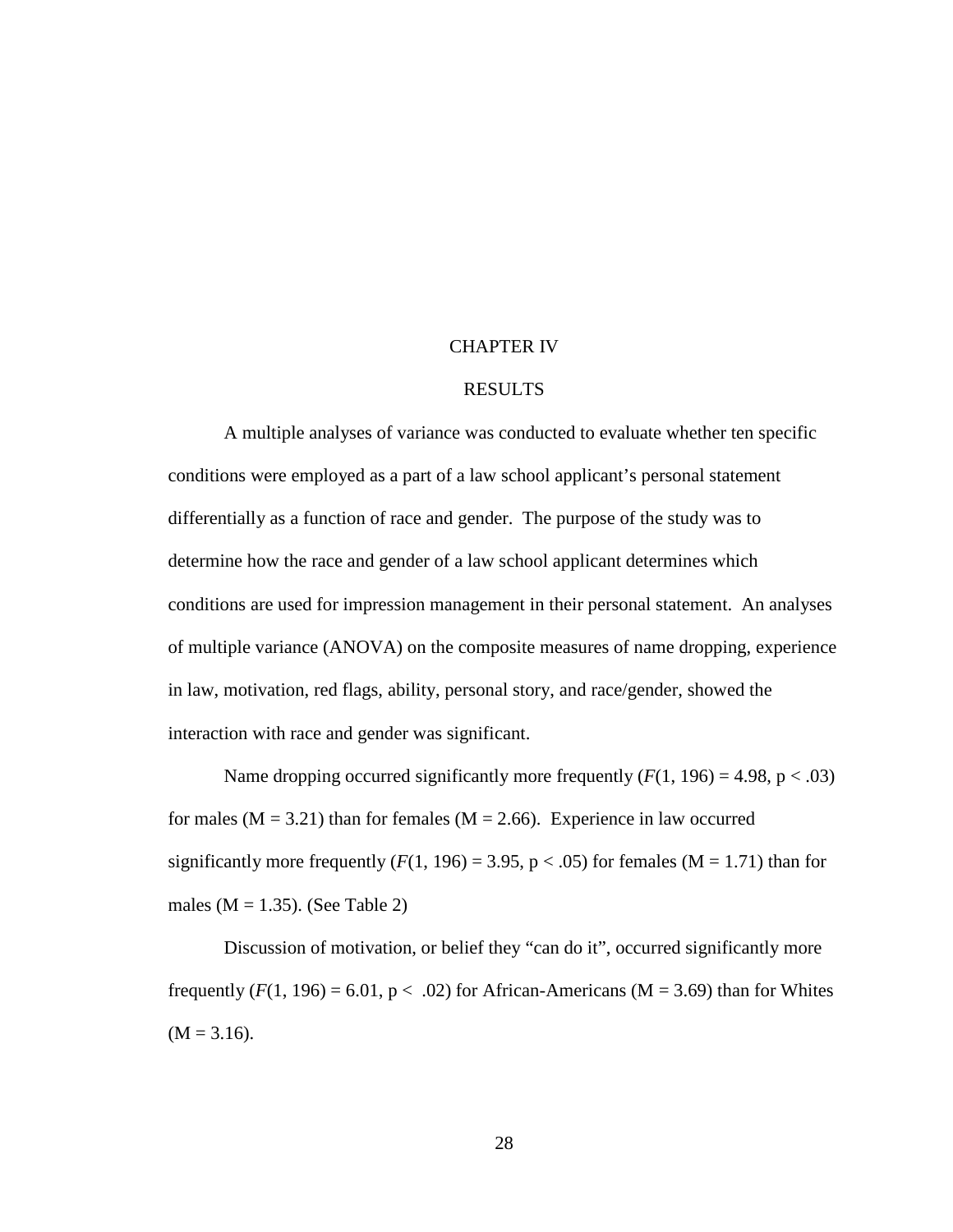Discussion of red flags occurred significantly more frequently  $(F(1, 196) = 5.08$ ,  $p < .03$ ) for males (M = 1.61) than for females (M = 1.29). This main effect was qualified by a significant interaction  $(F(1, 196) = 4.35, p < .04)$  where African-American males ( $M = 1.88$ ) were significantly more likely to address red flags in their personal statement than White males (1.34).

There were no race or gender main effects. However, African-American males  $(M = 2.18)$  were significantly  $(F(1, 196) = 3.40, p < .07)$  more likely to mention ability than were African-American females ( $M = 1.76$ ); African-American males had means quite similar to White males ( $M = 2.21$ ) and White females ( $M = 2.24$ ).

There were no race or gender main effects. However, there was a differentially significant interaction where White females ( $M = 3.87$ ) and African-American males (M  $=$  3.59) were significantly ( $F(1, 196) = 3.51$ ,  $p < .06$ ) more likely to tell a personal story in their personal statements than African-American females ( $M = 3.42$ ) or White males  $(M = 3.23)$ . Similarly, White females  $(M = 1.99)$  and African-American males  $(M = 1.99)$ 3.41) were significantly  $(F(1, 196) = 3.40, p < .07)$  more likely to discuss their race and/or gender in their personal statement than African-American females ( $M = 2.94$ ) or White males  $(M = 1.55)$ .

Although there was a racial main effect where African-Americans were more likely to discuss motivation in their personal statement, White females  $(M = 3.30)$  and African-American males ( $M = 3.77$ ) discussed motivation more than their counterparts of African-American females ( $M = 3.30$ ) and White males ( $M = 3.01$ ).

The composite measures of experience in law, writing quality, and concise conditions were not statistically significant across either race or gender variables.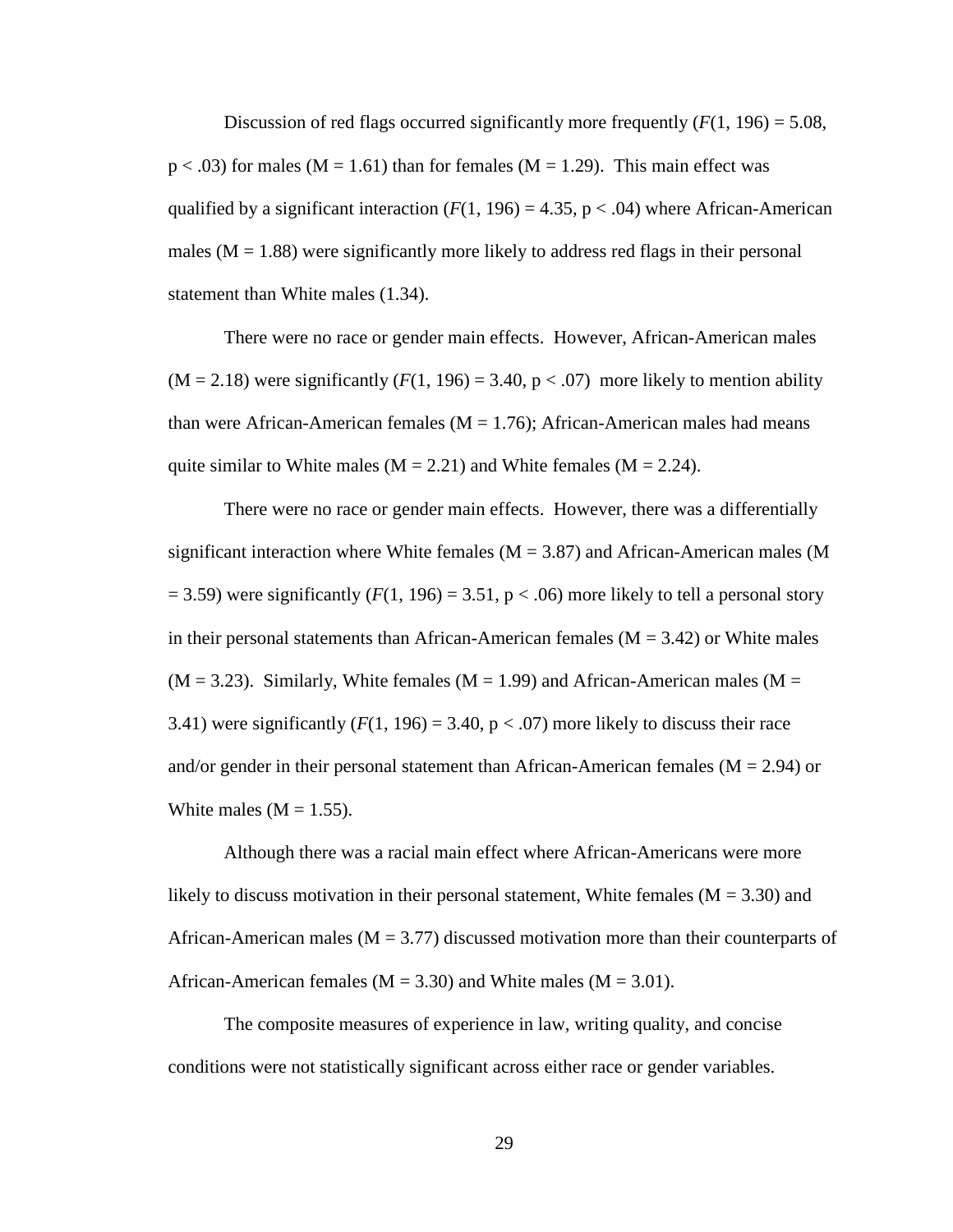|                    |                          | <u>ွှော</u>                    | is.         | Ω.           | $\ddot{0}$                     | $\ddot{0}$                            | 0.06        | n.s.             | 0.06           | n.s.          | 0.04         | n.s.         |              |
|--------------------|--------------------------|--------------------------------|-------------|--------------|--------------------------------|---------------------------------------|-------------|------------------|----------------|---------------|--------------|--------------|--------------|
|                    |                          | Female<br>White                | 2.24        | 3.3          | 1.75                           | 1.88                                  | 1.99        | 4.42             | 3.87           | 2.69          | 1.31         | 4.06         |              |
|                    |                          | <b>White</b><br>Male           | 2.2         | 3.01         | 4.41                           | 1.41                                  | 1.55        | $4.\overline{3}$ | 3.22           | 3.41          | 1.34         | 4.28         |              |
|                    |                          | American<br>African-<br>Female | 1.76        | 3.61         | 1.61                           | 1.55                                  | 2.94        | $4.\overline{3}$ | 3.42           | 2.64          | 1.27         | 4            |              |
| TABLE <sub>3</sub> | Means by Race and Gender | American<br>African-<br>Male   | 2.18        | 3.77         | 1.53                           | 1.29                                  | 3.41        | 4.47             | 3.59           | $\sim$        | 1.88         | 4.35         |              |
|                    |                          |                                | <u>ခ်င်</u> | $\ddot{S}$ . | 0.02                           | $\ddot{a}$ .                          | n.s.        | $\circ$          | $\ddot{0}$ .   | n.s.          | $\ddot{S}$ . | 0.07         | $\ddot{a}$ . |
|                    |                          | White                          | 2.22        | 3.16         | 1.58                           | 1.65                                  | 1.77        | 4.36             | 3.55           | 3.05          | 1.33         | 4.17         |              |
|                    |                          | American<br>African-           | 1.97        | 3.69         | 1.57                           | 1.42                                  | 3.18        | 4.39             | 3.51           | 2.82          | 1.58         | 4.18         |              |
|                    |                          | Sig.                           | n.s.        | n.s.         | $\ddot{c}$ .                   | 0.05                                  | n.s.        | n.s.             | $\ddot{c}$     | 0.027         | 0.025        | $\ddot{S}$ . |              |
|                    |                          | Male                           | 2.2         | 3.39         | 1.47                           | 1.35                                  | 2.48        | 4.39             | 3.41           | 3.21          | 1.61         | 4.32         |              |
|                    |                          | Female                         | 2.24        | 3.45         | 1.68                           | 1.71                                  | 2.46        | 4.36             | 3.65           | 2.66          | 1.29         | 4.03         |              |
|                    |                          | Dependent<br>Variable          | Ability     | Motivation   | Experience with<br>$M_{\odot}$ | Experience in<br>$\frac{1}{\sqrt{2}}$ | Race/Gender | Writing Quality  | Personal Story | Name Dropping | Red Flags    | Concise      |              |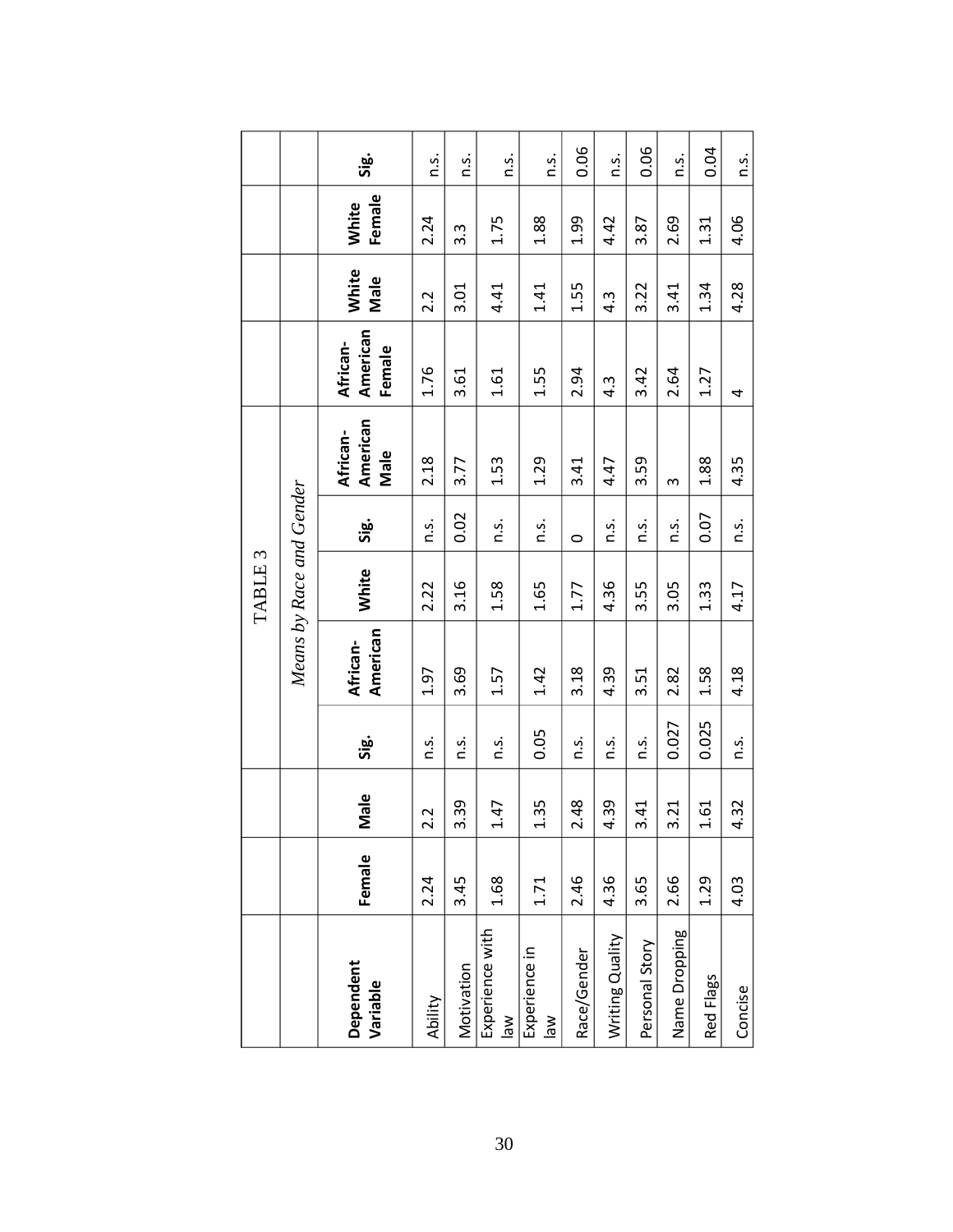### CHAPTER V

#### DISCUSSION

The purpose of this research was to gain some insight into the use of impression management in personal statements by law school applicants. In particular, the research focused on race and gender differences in drafting personal statements and what issues were written about in those personal statements. The results of this research demonstrate that some impression management tactics used by law school applicants in their personal statements may result from race and/or gender differentiation.

#### **Gender Differences in Name-Dropping and Experience in Law**

When evaluating specific gender differences, without race being a factor, the dimensions of name-dropping and experience in law were used more in personal statements by one gender over the other. Males name-drop far more often in their personal statements than females. As a related side note to personal statements, more male applicants provide letters of recommendations from important political figures and well-known lawyers or judges, even if this recommender is only a next door neighbor or father of a school friend, than females.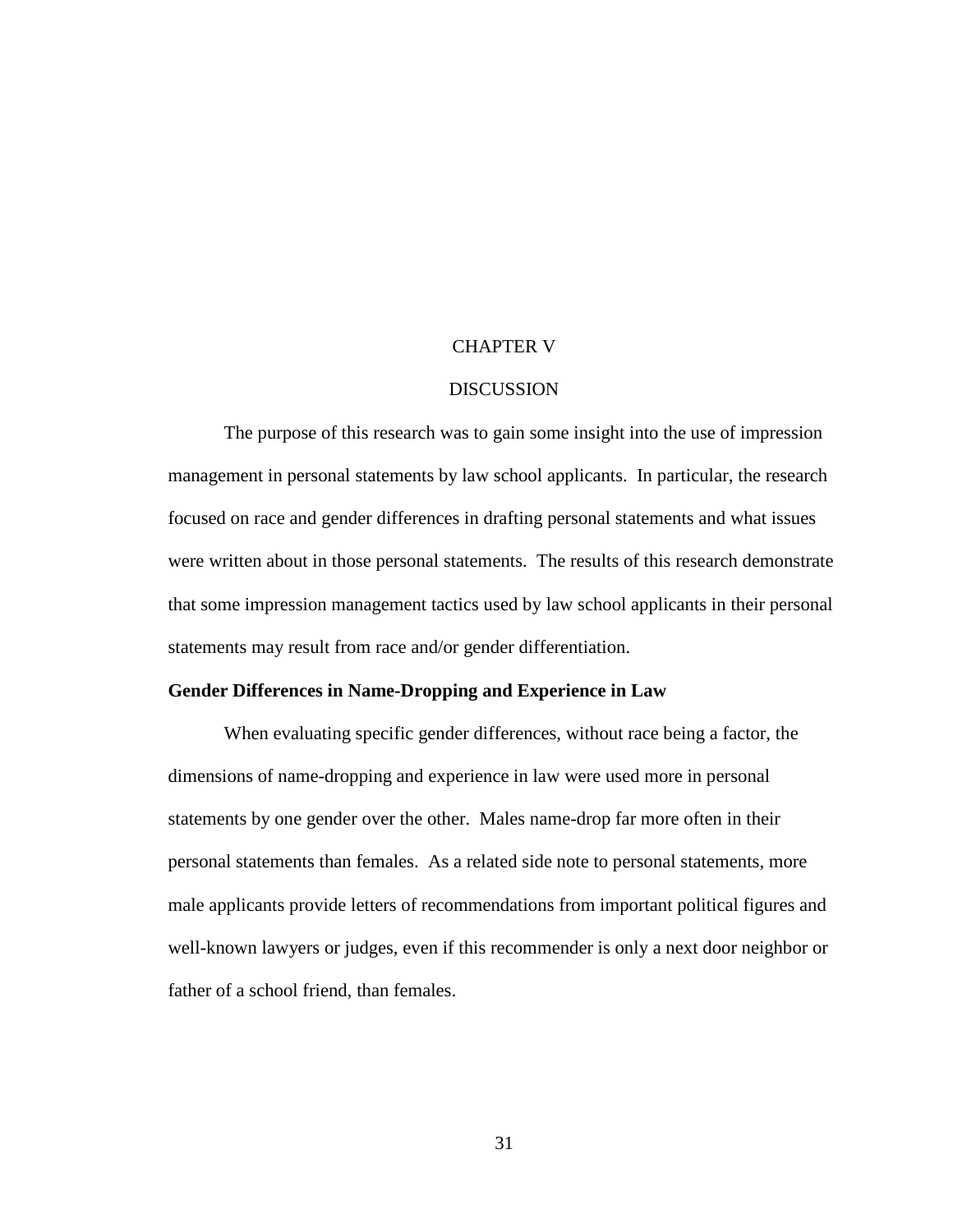Females discuss experience in the law more frequently than males because they are statistically more likely to have a non-lawyer position in the legal profession before applying to law school. 85.8% of all paralegals and legal secretaries are women (Bureau of Labor Statistics, 2011). Many female recent college graduates interested in law school, but who want to take some time away from academia before law school, choose to become paralegals and legal secretaries to confirm whether the legal profession is appropriate for them. In addition, many paralegals and legal secretaries see an opportunity to further their career advancement by attending law school, often part-time in the evening, to become lawyers at their firm.

# **Discussing Red Flags Mostly Male; Significantly Higher for African-American Males**

The red flags condition includes any language used by applicants about criminal history, mental illness, substance abuse, low LSAT scores, or poor UGPA. Although admission officers advise addressing red flags in a separate addendum, many applicants choose to discuss them in the personal statement (Stewart, 2009).

Admission offices may deny admission to applicants with low LSAT scores and poor UGPA; this is general practice at all academic institutions. For law schools though, a further complication arises: the American Bar Association (ABA), the organization that accredits all law schools in the United States, considers law schools to be "gatekeepers" to the profession. As such, if an applicant has issues of mental health, criminal history, fraudulent behavior, plagiarism charges, or substance abuse issues – all issues that may preclude an applicant from possessing the requisite character and fitness to be licensed to practice law – a law school may deny admission. The three most likely reasons a law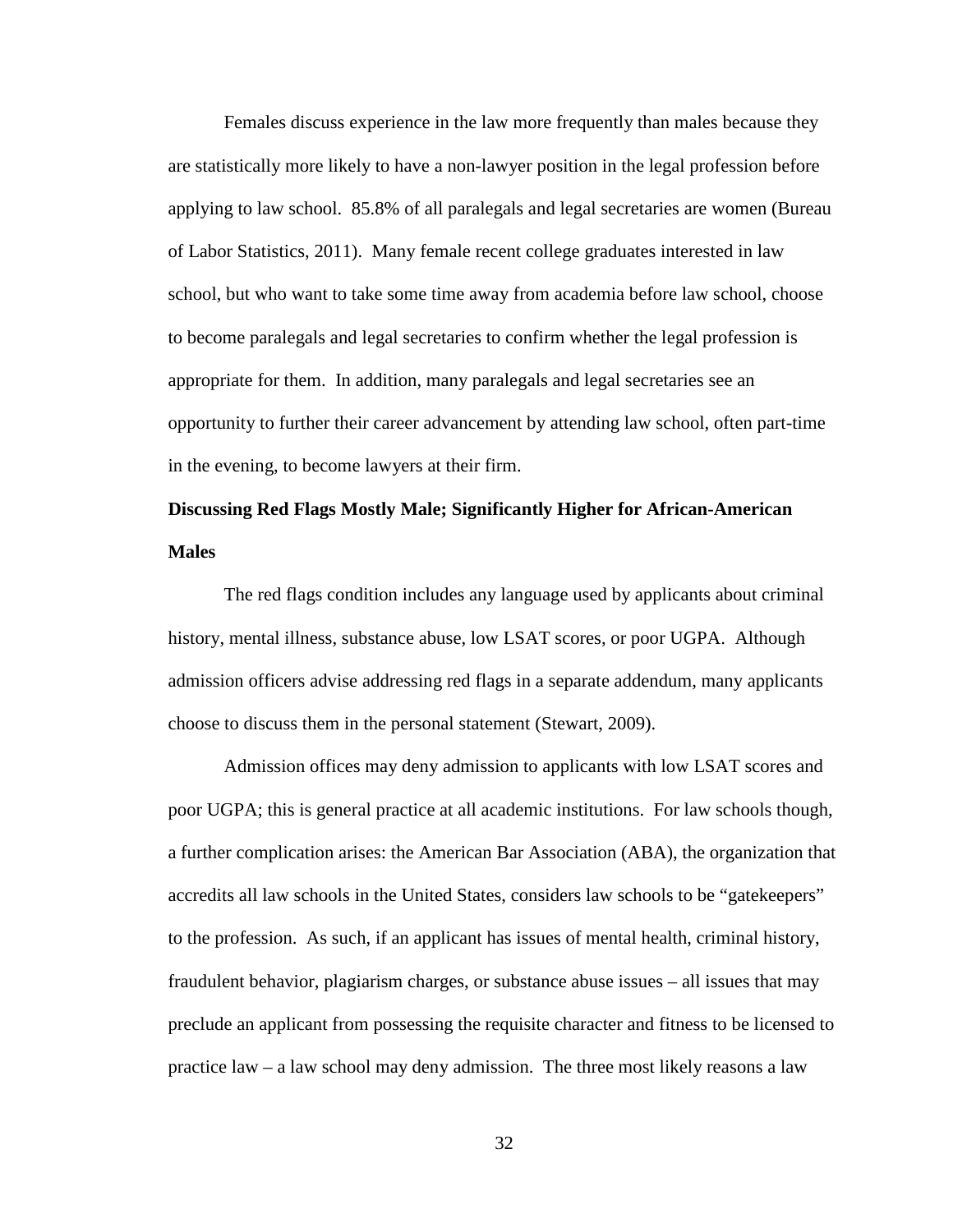graduate cannot pass character and fitness is criminal history, substance abuse issues, and mental health concerns (Supreme Court of Ohio, 2014). Therefore, law schools are permitted to deny admission on these grounds. Admission officers are selecting law school applicants for the program of study and for the profession.

For males, and African-American males in particular, the reason for addressing red flags more often in their personal statements is quite simple; males are more likely to have criminal histories and low UGPA in freshman year of college. Therefore, as more male applicants generally have at least one or two arrests to disclose –more often than female applicants – their personal statement tends to mention the offenses in some way (HHS, 2009). The discussion of their criminal infractions may be either to appropriately disclose, as required by the application, or to discuss the impact the criminal infraction on their reason to attend law school.

Moreover, many personal statements from males address their slow academic progress in college; this slow start can be attributed to "pressure from home" to major in an academic discipline the applicant is not suited for or because they were "trying to find themselves". Only once the applicant found a better major from them or knew what they wanted to study does their transcript begin to reflect that information. Male applicants generally make more of a point to address that upward trend in grades. For many African-American males, specifically, two very clear reasons why they show significantly higher use of red flags in their personal statement is: poor UGPA and criminal history. Many African-American male students do not have a traditional college experience of four years at one institution. Many have begun college only to fail out or get poor grades their first semesters, then quit but often return to finish years later.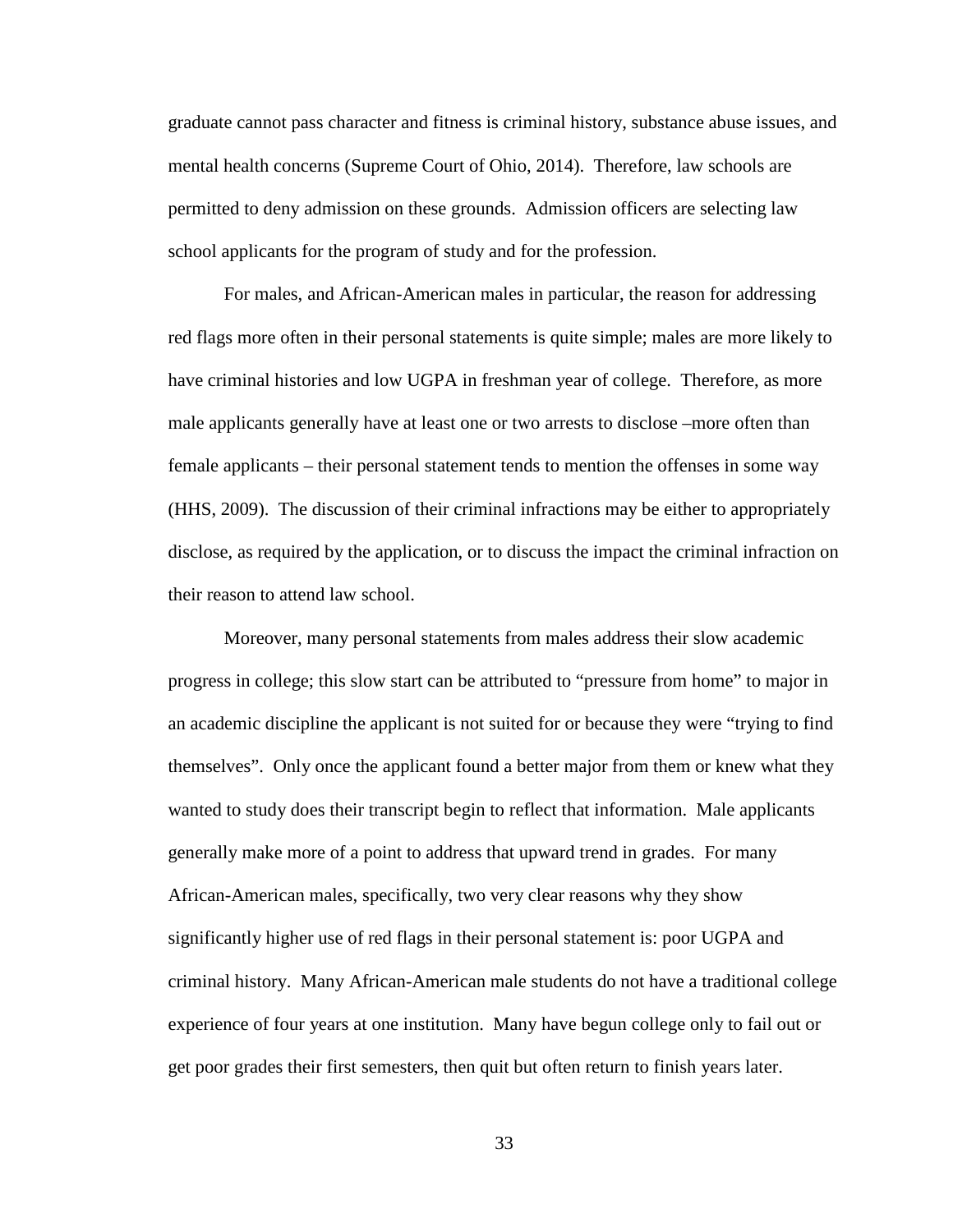However, when an applicant applies to law school, the entirety of their undergraduate academic career is taken into consideration, even if the first semester of college was ten years prior. All undergraduate grades become the applicant's UGPA of record. Therefore, more often males have to explain lower UGPA than female applicants.

## **Conditions Favored by White Females and African-American Males Equally**

The personal story, race/gender, and motivation were addressed most often by White females and African-American males. Their counterparts, White males and African-American females, did not address these conditions anywhere near as often. For each of these conditions, the member of the race who felt in the lesser position were more likely to draw attention to their race and/or gender, use motivation language like, "I know I can do it" or "I really want this" or even "I'm ready to succeed in law school" to demonstrate their passion and drive, and tell a personal story about why they want to go to law school. Overall, African-American applicants are more likely to use motivating language in their personal statements, however, White females and African-American males used this language far more often than White males or African-American females. White females drew significant attention to their gender in their personal statements; African-American males highlighted their race in their personal statements. Both groups were more likely to include a compelling narrative on why the legal field is where they want to make a difference.

This ostensibly unlikely similarity between White female and African-American male law school applicants, at least in these three conditions, can be explained by the perception each group feels as they apply to law school. Intriguingly, both White females and African-American males compare themselves to White males. Both groups see the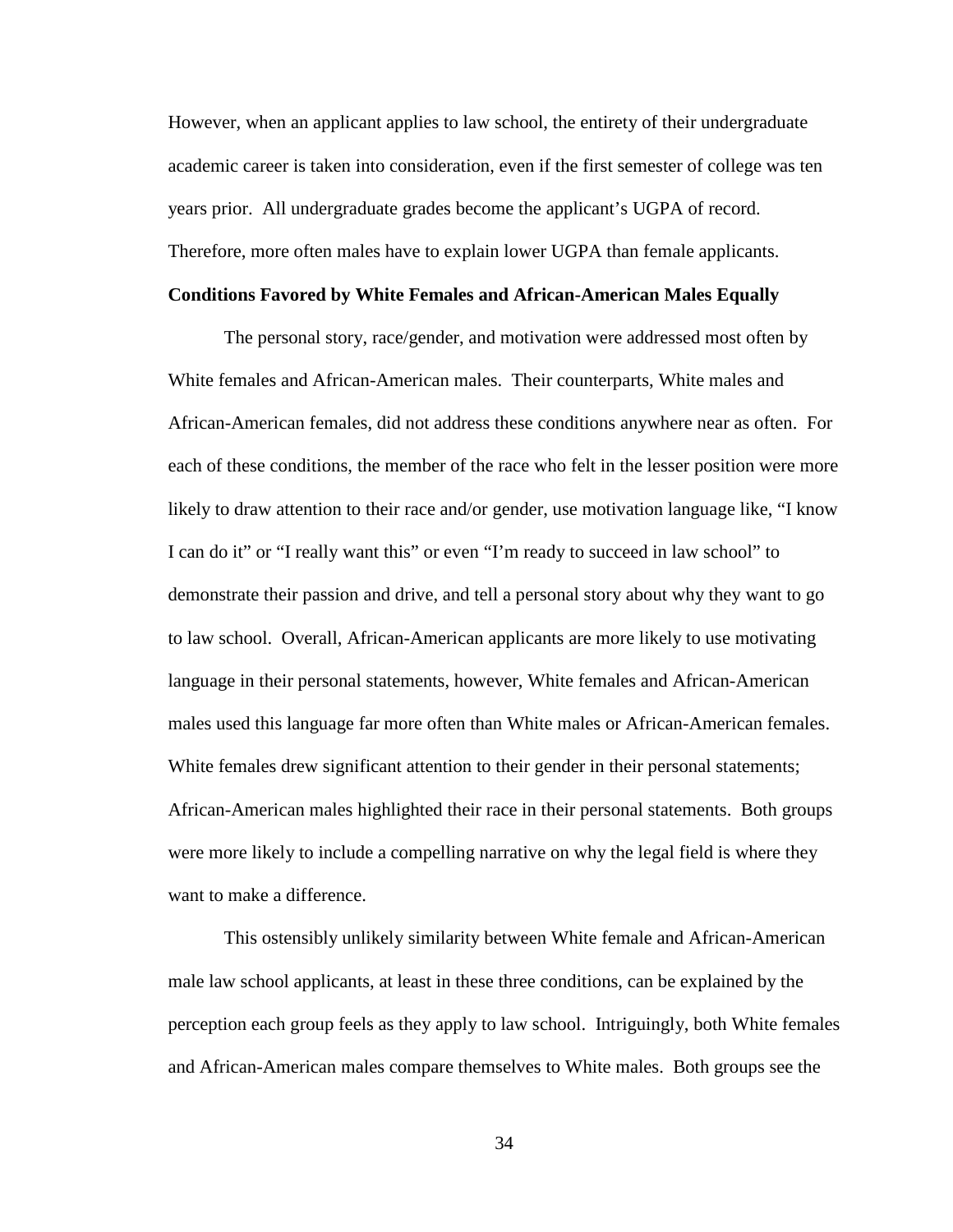profession as dominated by White males; the face of the legal profession is typically older, White males. Therefore, White females when compared to White males find themselves in the lower position in terms of law school admission. Simply put, White females are not trying to impress admission officers to admit them over African-American females; they are attempting to educate admission officers that they are as excellent a candidate as the White male applying. This same scenario applies for African-American males comparing themselves to White males.

Put in a different way, the perception is that the White male is the "desirable" candidate and other applicants need to prove themselves just as worthy. White females believe they just need to prove that despite being a female, they are just like White males. African-American males employ the same tactic; they are just a different race from the desirable White male. Both of these groups see themselves as being one step removed from the White male (gender or race) but the African-American female has to promote herself in different ways entirely because she is two steps removed from the White male. For White females and African-American males, focusing on motivation, their gender or race, and telling a personal story about why they want to attend law school are impression management tactics to highlight other values they offer the law school other than pure academic indicators.

# **Ability Significant in African-American Males Compared to African-American Females**

One of the most noteworthy results of the research is how significantly more often African-American males discuss, in their personal statement, their ability to succeed in law school compared to African-American females. In fact, African-American males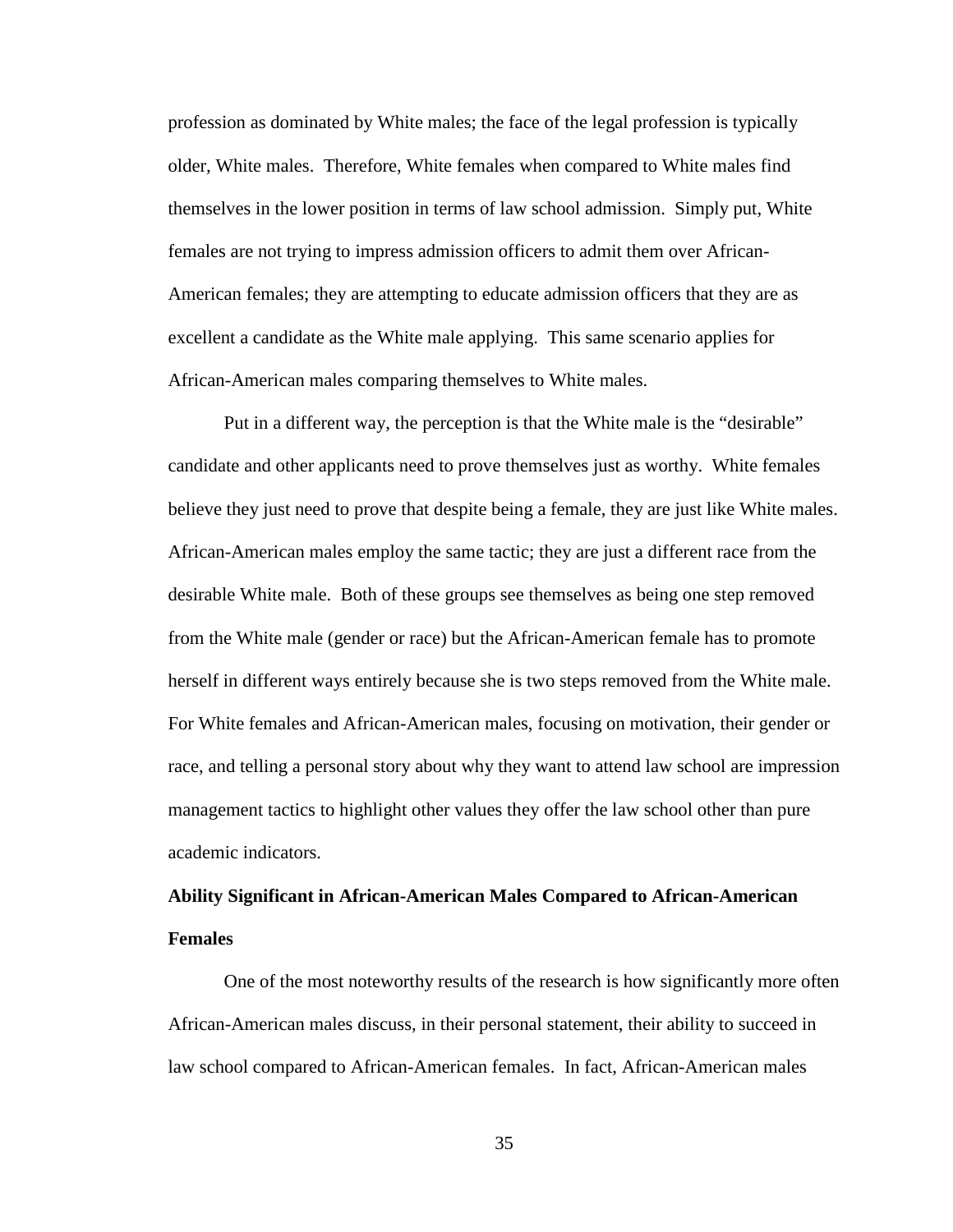discuss ability at approximately the same level as Whites. The researcher defined ability to include discussions such as doing well in one or two specific college classes they had related to law school, upward trends in UGPA, or Master's level work, time management skills, research and writing ability, outspoken or well-spoken, and experience public speaking.

As discussed above, much research has been done to demonstrate that African-American law school applicants generally have lower LSATs and UGPA than White applicants (LSAC, 2012). Certainly, if African-American males have significantly lower LSAT scores and UGPA than the average applicant to the particular law school, it makes logical sense they would highlight particular skills and abilities they possess for law school; the hope would be to draw attention to abilities that may not be accurately reflected in the UGPA or LSAT. As a tactical move, this makes plenty of sense.

If, however, African-American males are admissible based upon their UGPA and LSAT, the question is why are they still focused on ability more than other, potentially less, admissible applicants? African-American male applicants in this study were all admitted or waitlisted; as such, their academic credentials were not significantly lower than White applicants or African-American females. In fact, their average LSAT is 150 and UGPA is 2.99. African-American females' average LSAT is 146; their UGPA is 3.20. White males' average LSAT is 154, UGPA is 3.29; White females' average LSAT is 152, UGPA is 3.41. This means they did not need to prove they are admissible; their personal statement could have included more about who they are and how they wanted to use their law degree.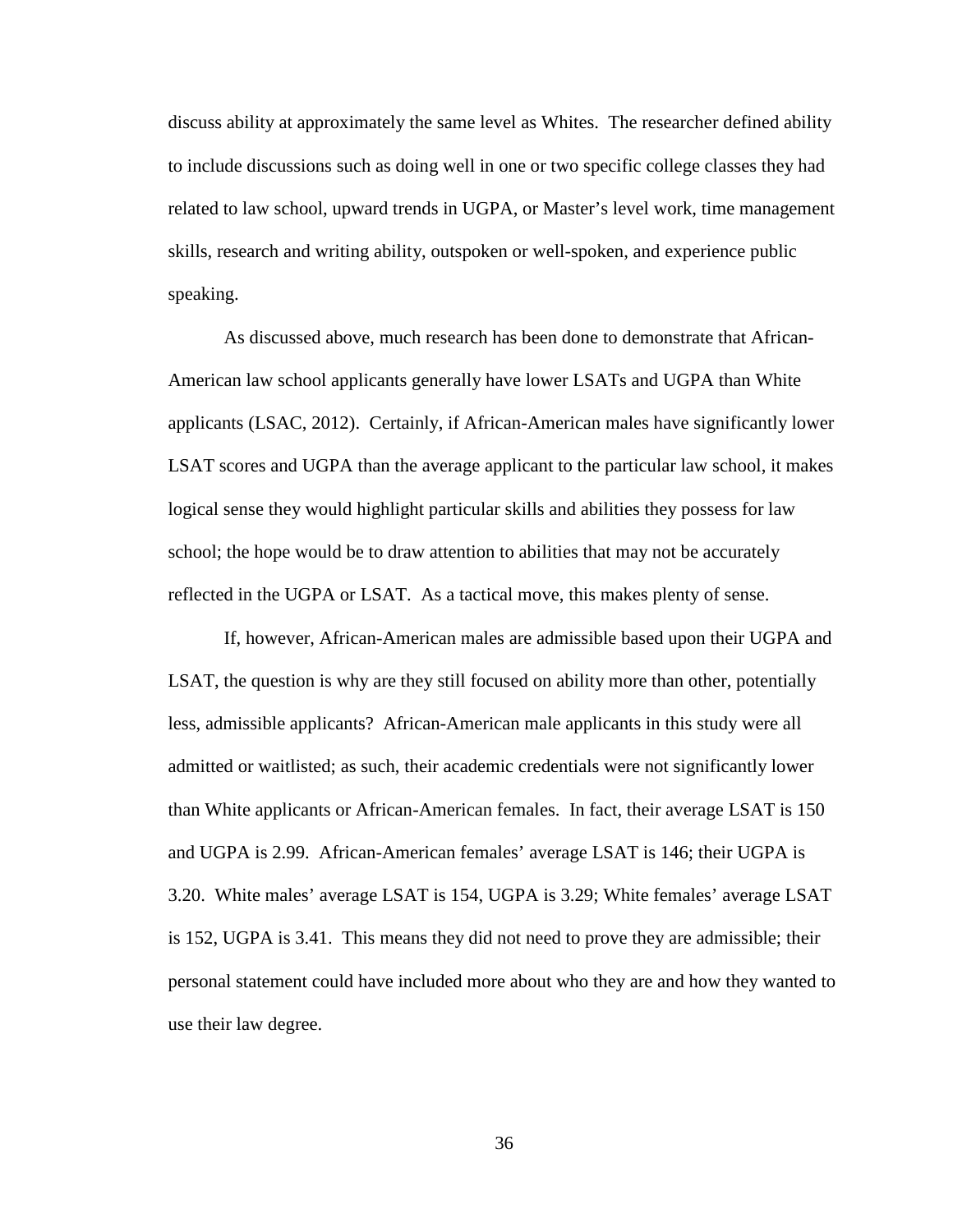This appears to be the true definition of impression management by African-American males. These men – some very consciously and others without deliberation – chose to discuss the abilities they perceive are needed to succeed in law school to influence admission officers to perceive them as being a great candidate for law school despite lower LSAT and UGPA. Their tactic is to highlight skills, not overall academic skill, to create the impression they can succeed in law school. For example, when an African-American male's overall UGPA is lower, but they got a Master's degree, they will spend a significant portion of their personal statement discussing how that translates to their ability to succeed in law school. Another applicant may focus on their experience as fraternity president networking with alumni, giving presentations to members, and working well with others. Still another may focus on two or three grades in specific classes, like constitutional law, political science class, or particularly difficult humanities class, to prove ability to succeed academically despite overall weaker academic indicators.

#### **African-American Females Did Not Use Particular Impression Management Tactics**

While the data is a surprising in its results, African-American females, as a single group, do not use impression management tactics that particularize them from another group. The group was not different as a function of being African-American female. African-American females either fell within the gender or race distinction for each dependent variable; none of the variables showed a particular increased or decreased mean because of the African-American female group. Whereas, African-American males, as a single group, were distinct from the other three groups. While it may appear as though African-American females are not relevant to this research, but, rather, they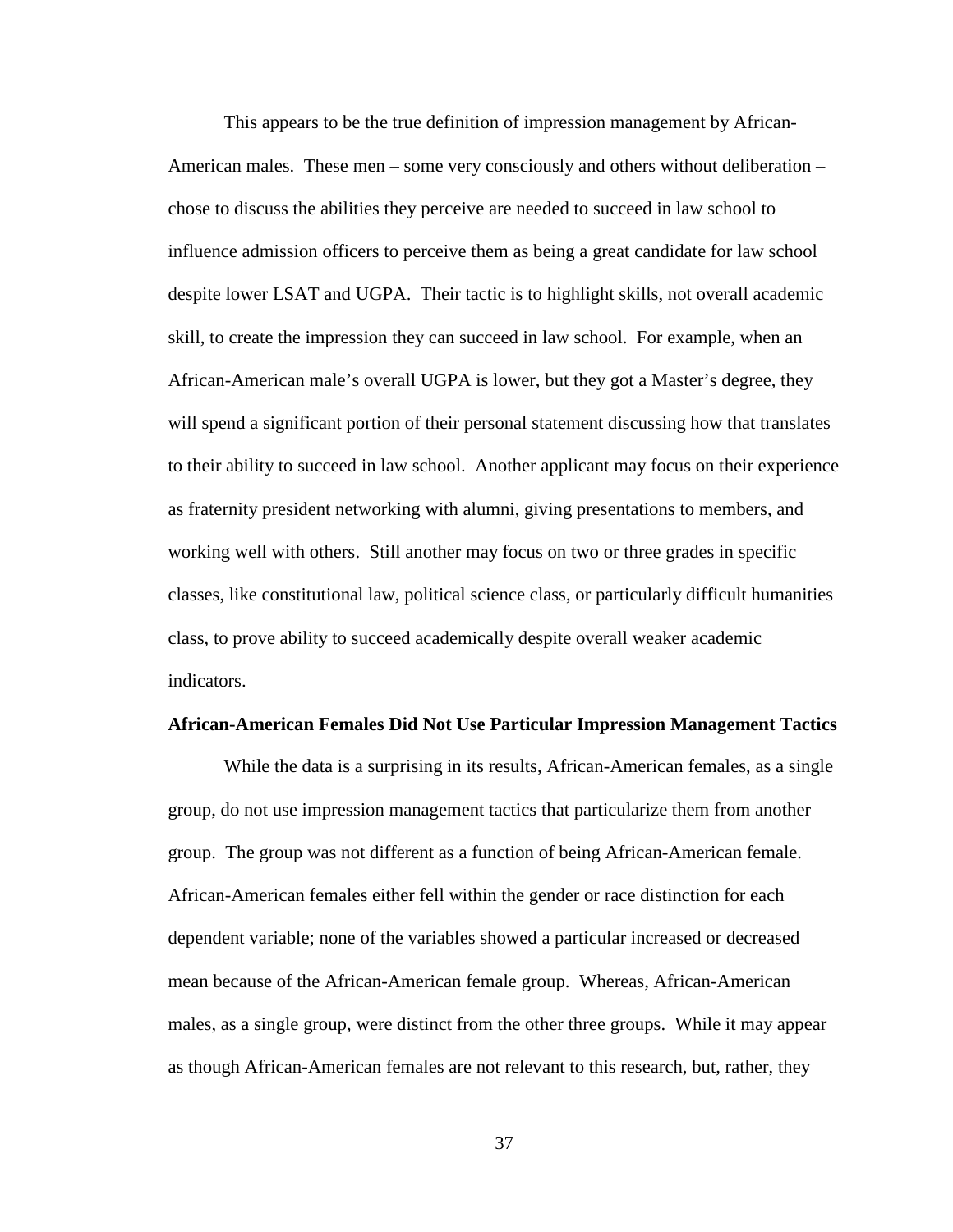were not statistically significant as a group when evaluating these variables of law school personal statements.

### **Implications for Law School Admission Offices and Pre-Law Advisors**

There are a number of valuable implications of this research for law school admission offices and pre-law advisors. The three big implications are:

(1) the only way to overcome low academic indicators is to promote yourself through impression management;

(2) minority applicants do not believe law school admission offices see them at the individual level, but always at the group level; and

(3) law school admission officers are not clearly stating, nor in any way in agreement about, what skills, attributes, and past experiences are valuable enough to overcome low academic indicators.

These implications do not exist in a vacuum; they are joined and work off each other in profound ways. Minority applicants often have to use impression management tactics, but do not clearly understand which topics to address to create the appropriate impression. Law school admission officers are often saying one thing ("we review applications beyond just grades and test scores") but refuse to tell students exactly what they are reviewing beyond LSAT and UGPA. As a consequence, many minority applicants are using impression management ineffectively, but they do not realize it. This is attributable to the fear minority applicants have that law schools see them at the group level – as women, they have lower LSAT scores but higher UGPA, as African-American, they always have terrible LSAT scores and mediocre UGPA – but rarely see them as individuals who happen to be female or African-American. These stereotypes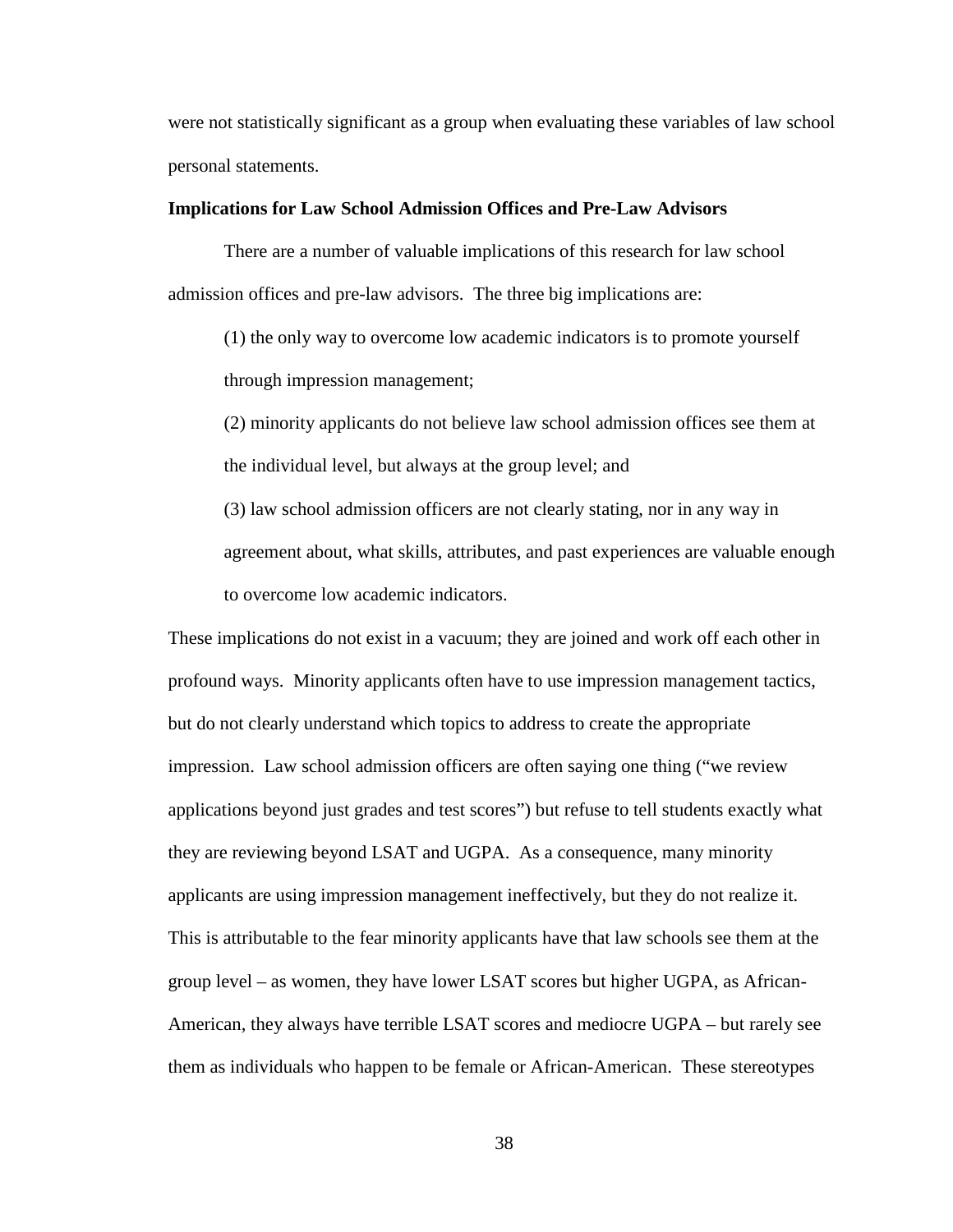are ingrained the law school mythology; applicants are merely trying to highlight what makes them individuals and not like the rest of the group.

This research clearly demonstrates that all law school applicants are using some form of impression management in their personal statements; however, African-American males and White females use certain tactics of impression management far more than other applicants. The issue is that many women and African-American applicants may be, unknowingly, sabotaging their chance to "sell themselves" to admission officers and the law school itself by focusing on motivation, race or gender, abilities, and red flags. Unfortunately, applicants may be missing the opportunity to discuss real attributes that admission officers would rather know about the applicant: like experience around or with attorneys, exposure to difficult reading, writing, and research courses, proof of critical thinking or thinking beyond regurgitation, or specific skills that will directly assist a student in performing well in law school.

While impression management is necessary, particularly when an applicant's LSAT and UGPA are lower, an applicant must use impression management in a way to benefit their application. The use of impression management, mostly by non-White male applicants, is clearly a mechanism to prove their value to the law school at an individual level. It is as if the applicants are saying to themselves, "I am underrepresented at the law school, I do not have the numbers, and the law school cannot see me and my accomplishments." White females and African-American males, in particular, are trying very hard to prove their value to law schools at an individual level.

As a profession, admission officers often highlight that law schools review applications "holistically". The profession does state that LSAT and UGPA matter, but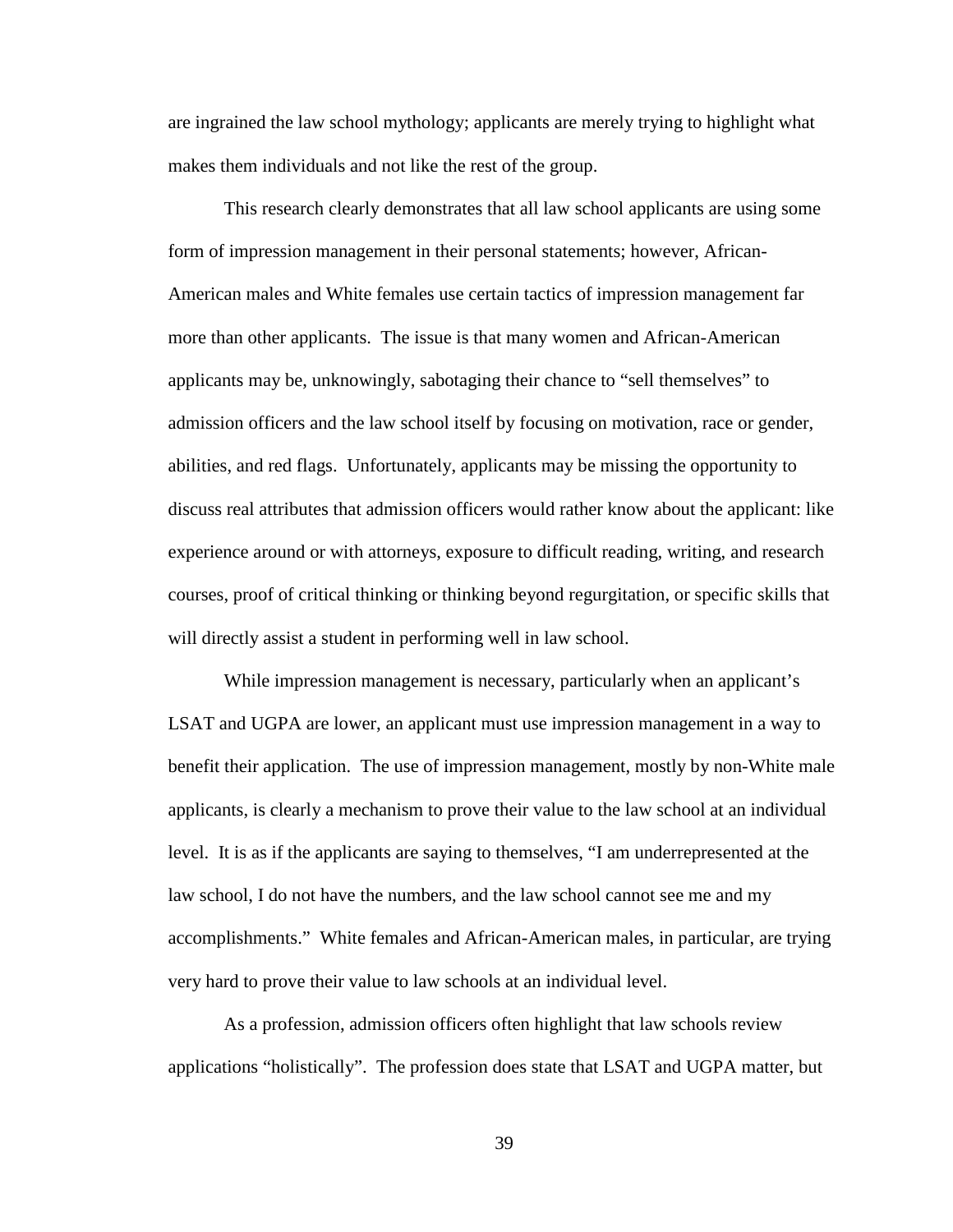are very elusive about what matters beyond LSAT and UGPA. Data shows that law schools do not select applicants solely on academic indicators, but what are the other factors beyond academic indicators that matter? I believe as a profession, admission officers are hampering minority applicants by being too vague about what matters beyond academic indicators. This is exacerbated by inaccurate and stereotyped advice from prelaw advisors about how to write a personal statement. Admission officers do not agree and appear unwilling to come together to assist applicants in clarifying how to use the personal statement to their best advantage. While each law school has different values and missions, the reality is that some agreement between law schools and the profession must exist to advise all applicants, but to advise minority applicants fairly.

Ultimately, no one, not law schools, law faculty, practicing attorneys and alumni, American Bar Association, etc., is painting a picture of what is necessary to succeed in law school beyond academic indicators – the easy piece of the puzzle. Neither law schools, their faculty, nor the legal profession, are willing to clearly outline, and make public, the skills, abilities, experiences, and attributes needed to be a successful law student. In fact, there is a conflict in admission offices around the differences in what is needed to be a success law student compared to a successful lawyer. For example, knowing lawyers or prominent members of society, being president of a fraternity, or doing a two-year mission trip may help you be a successful lawyer, but those are not the skills needed to be a successful law student. Prospective law students need to know what the abilities are in order to develop those skills and find experiences to enhance their application. This is truly an educational gap where everyone is a loser; as a result,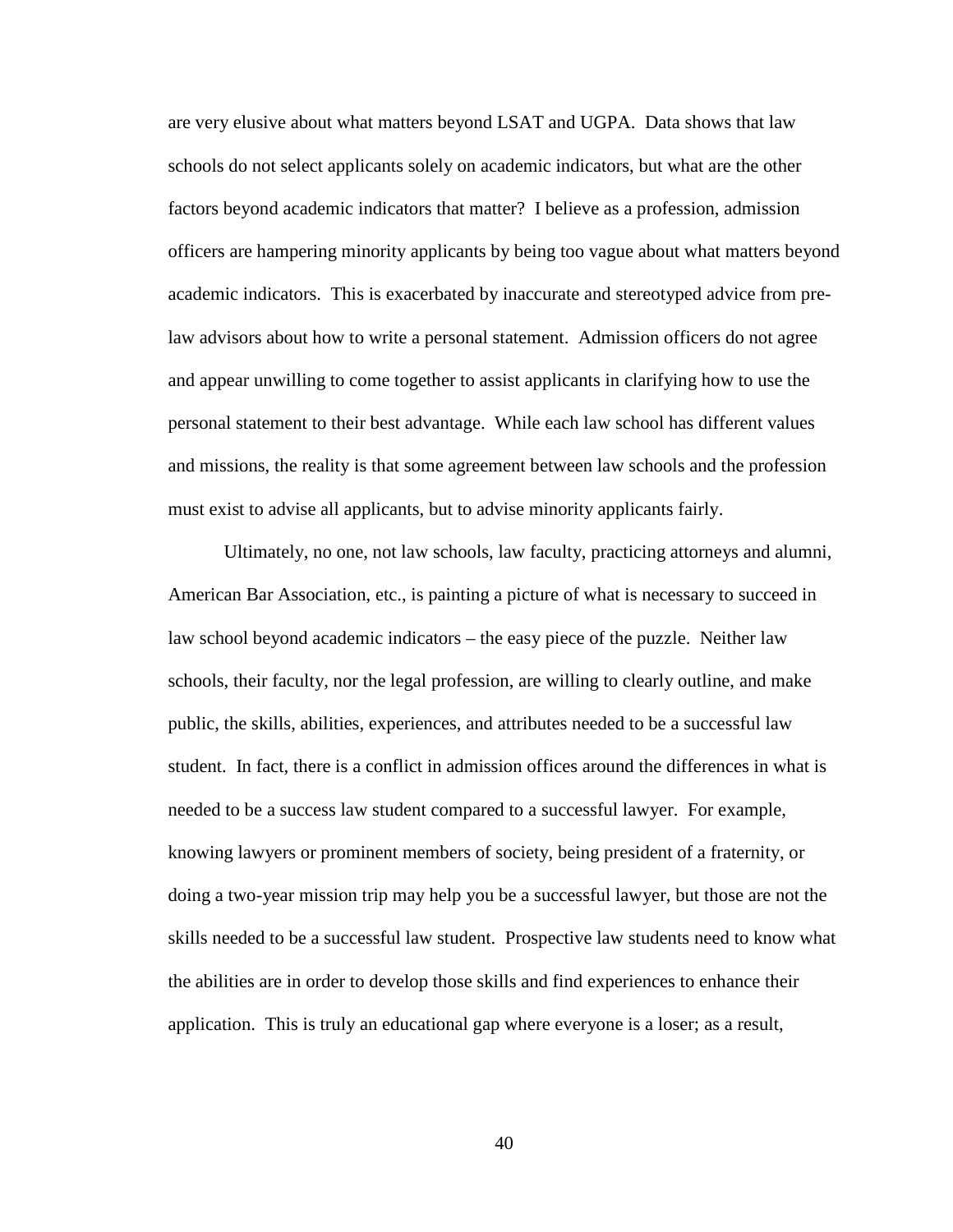African-American and female applicants face a tougher hurdle in making the right impression on their personal statement.

#### **Inter-rater Reliability**

The inter-rater reliability in this study was low to moderate overall (See Table 2). The variable of experience with law, writing quality, personal story, and concise had low correlation. Ability, motivation, and race/gender variable had moderate correlation. There were a few categories with higher correlation between the researcher and reviewer. Experience in law, name dropping, and red flags variables had high correlation. The positive is that the significant variables in this research – ability, motivation, race/gender, name dropping, red flags, and experience in law – all had moderate to high correlation.

 In a larger context, this low to moderate correlation between the researcher and reviewer proves there is little consistency in defining these variables. Yet, these are variables that all admission officers read in personal statements and many pre-law advisors advise students to include in their law school personal statements. Moreover, law applicants use many of these conditions when determining how and what to write for their personal statements. For example, what does "ability" mean in the context of law school admission? If only the LSAT and UGPA count as ability, what is the purpose of the personal statement? Can a high school and college football player's "drive to win" and the disadvantaged applicant who is "motivated and believes in herself" both be motivation? Is experience in the law count if it is paralegal work, one-week internship at a judge's chamber, or working on a political campaign or within a senator's office in Washington, DC? This lack of clarity around these definitions – often perpetrated by the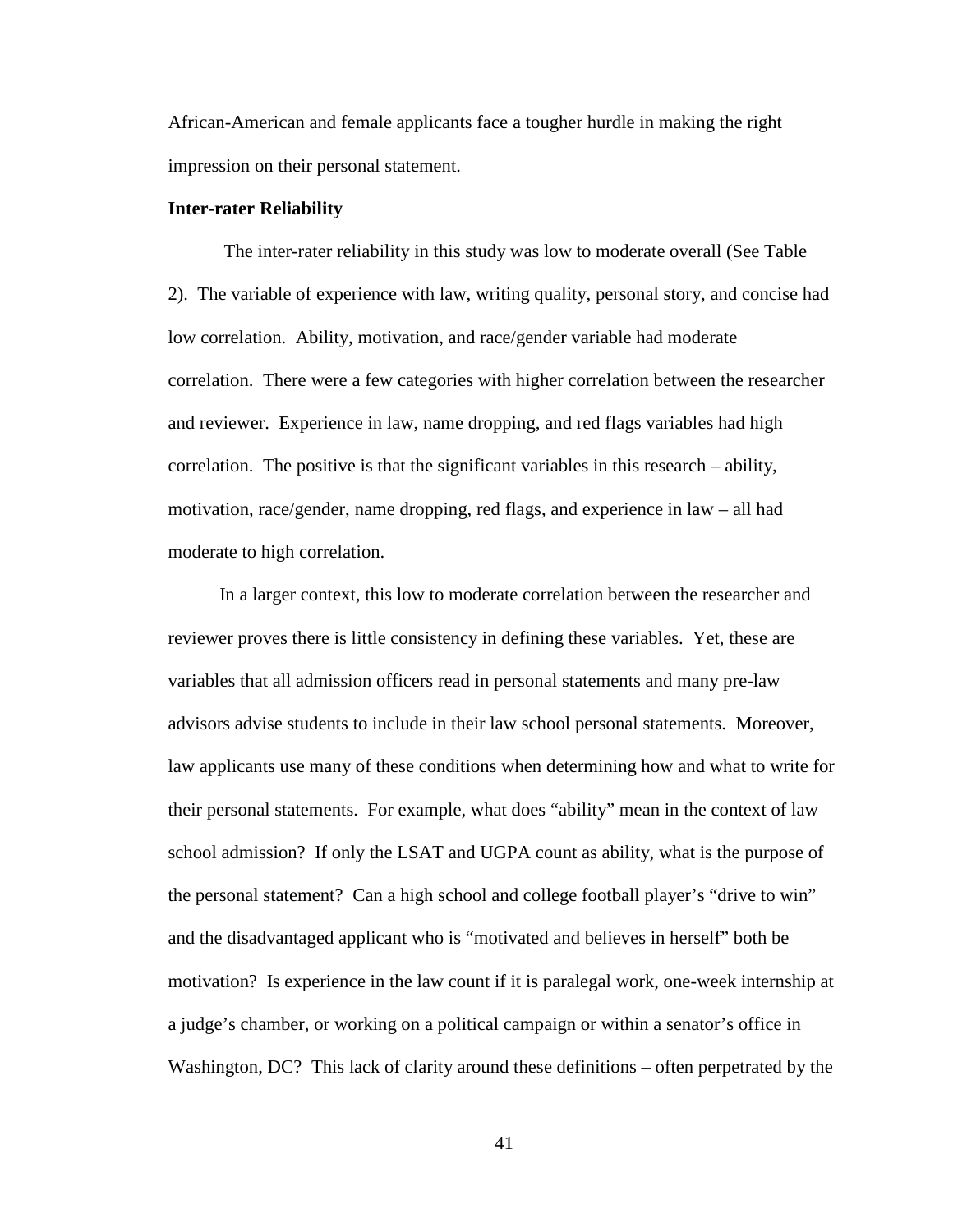admission offices, the law school, the American Bar Association, and the legal profession overall – pose a huge challenge for minority applicants.

The ultimate lesson of this research is that these variables are difficult to judge. Determining a Lickert scale assignment to many, if not all, of these variables is a matter of personal decision at the time of reading. Even with a thorough discussion between the researcher and reviewer before reviewing the law school personal statements, the researcher and reviewer, when reading the law school personal statements, would be carrying both the outlined definitions of these conditions and their own. Their own definitions may have been used instead of the outlined categories. As translated to law school admission, even if an admission office has clear guidelines on what each admission officer must or should look for in the personal statement, when actually reading the personal statement the officer will be interpreting the entirety of the personal statement by their past experiences, opinions, and perspectives around what a law school applicant should be. That is why I recommend further research on how admission officers may be biased against law school applicants by race and gender. Therefore, this data should be used with care when making meaningful attributions about it.

#### **Limitations of the Research**

While this research can illuminate issues around how applicants by race and gender view law school, and thus manage their impression to gain admission, but the data is limited in scope. This study only included 200 students applying to one law school in the United States. Specifically, this data only came from Cleveland-Marshall College of Law applicants. If I had a larger sample size from multiple law schools, I could control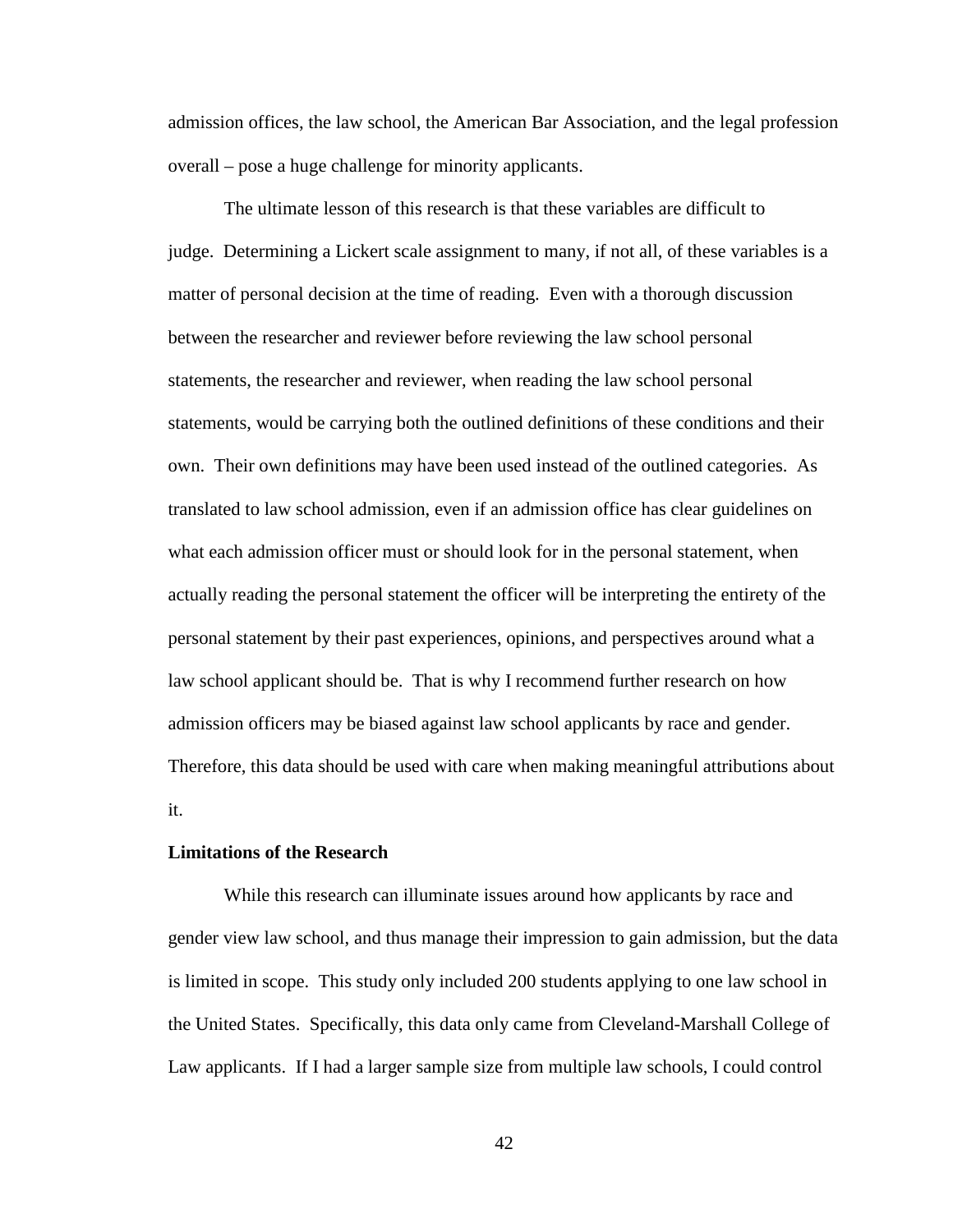for the law school to which the applicant applied. There is a strong chance there may be less gender and racial variations on certain variables likely correlated with the academic quality of the applicants. Furthermore, the data included only fifty African-American applicants. A thorough research of more law school applicants, including different races and ethnicities, may help parse out why certain applicants use the impression management tactics they do.

Another limitation of the research is the participants. Each of the groups included only law school applicants who were admissible to law school. The applicants in the pool were all of higher academic quality. It is likely that if the research included all law school applicants for the 2013-14 academic year, instead of just those admitted or waitlisted, the results of the research would be significantly different. The results for some groups may have been even further apart in their means than they are now or a statistically significant distinction between race, gender, or an intersection of the two may have presented itself.

Even though every attempt was made to read each personal statement without bias, it is unavoidable when a human researcher is reading the personal statements and making a judgment. It is important to note that the researcher has previously read thousands of law school personal statements for her previous work in law school admissions. It could be argued that the researcher is too experienced with personal statements – too much an "insider" – and unable to be as objective as another researcher without her history.

#### **Further Research**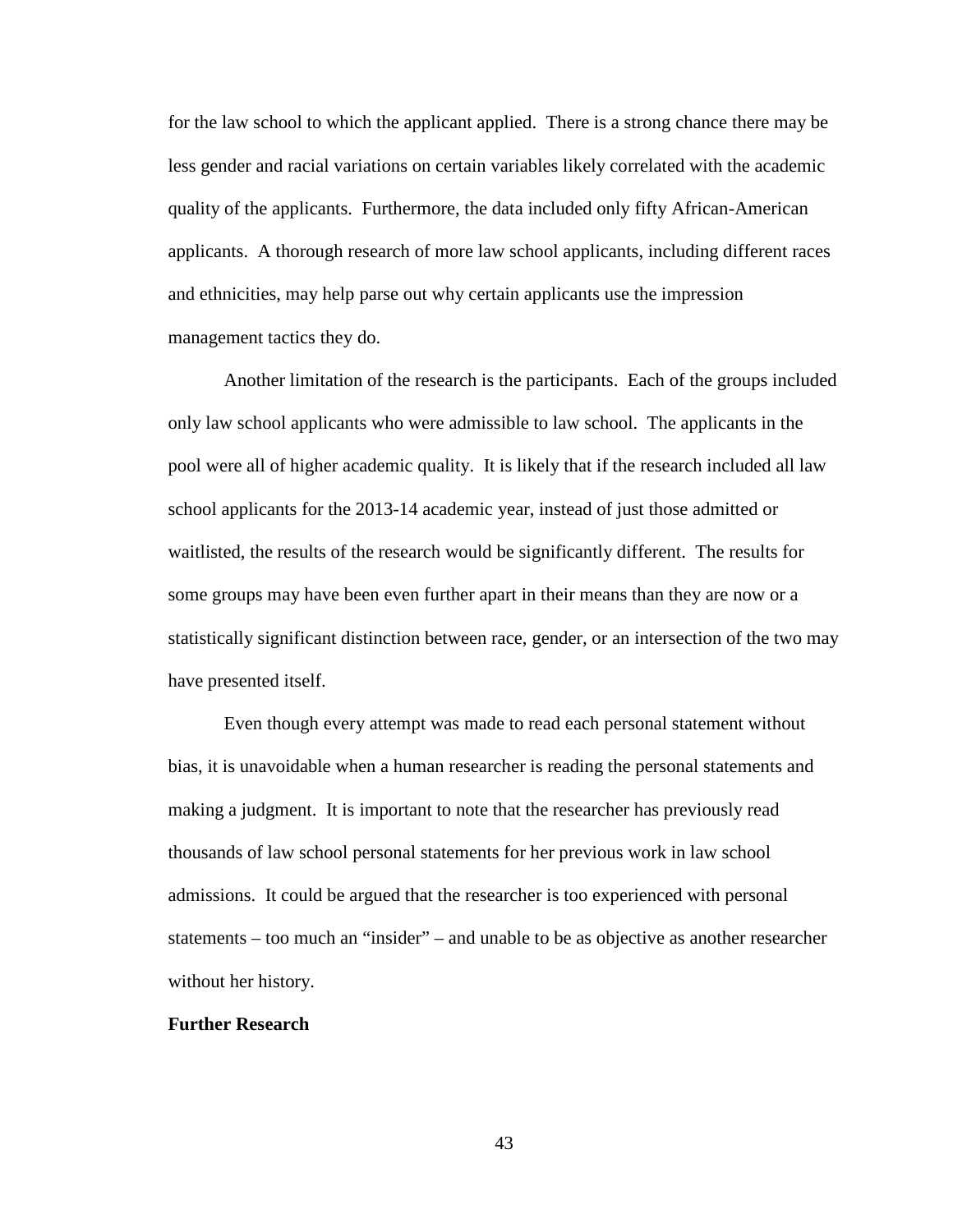There appear to be further study possibilities in two other related areas. With a larger pool of applicants, it would be beneficial to include other races, certainly, to see how impression management may be similar or different depending on race. Moreover, this research could be expanded to include other diversity components including ethnicity, religion, disability, sexual orientation or sexuality, socioeconomics, and other factors of diversity in applicants to law school. This would help pre-law advisors and law school admission offices understand why certain groups of applicants write personal statements the way they do; this information may help reduce the bias against certain groups of diverse applicants.

Another area of research should be from the other side of the application process; further research should be done on the impression admission officers make of applicants based upon gender, race, UGPA, low LSATs, criminal history, socioeconomic, hometown, family, religion, or any other factor that may arise in the personal statement. Clearly, social psychology finds that people prejudge others and situations all the time; it is human nature to stereotype people (Aronson, 2012). The next stage of the research is to develop a survey or research study to evaluate how admission officers may prejudge, or confirm their judgment of, applicants based upon the personal statement. In real terms, do admission officers, even with the best intentions, prejudge an applicant with the name LaTonya or Malik? Does the hometown of East Cleveland create a bias in both White and African-American admission offices? More importantly, are admission officers such a small minority of Americans – the ones, no matter what race, gender, ethnicity, disability, sexual orientation, etc., privileged enough to get a J.D. – that they are too biased against applicants even if those applicants look, sound, feel just like they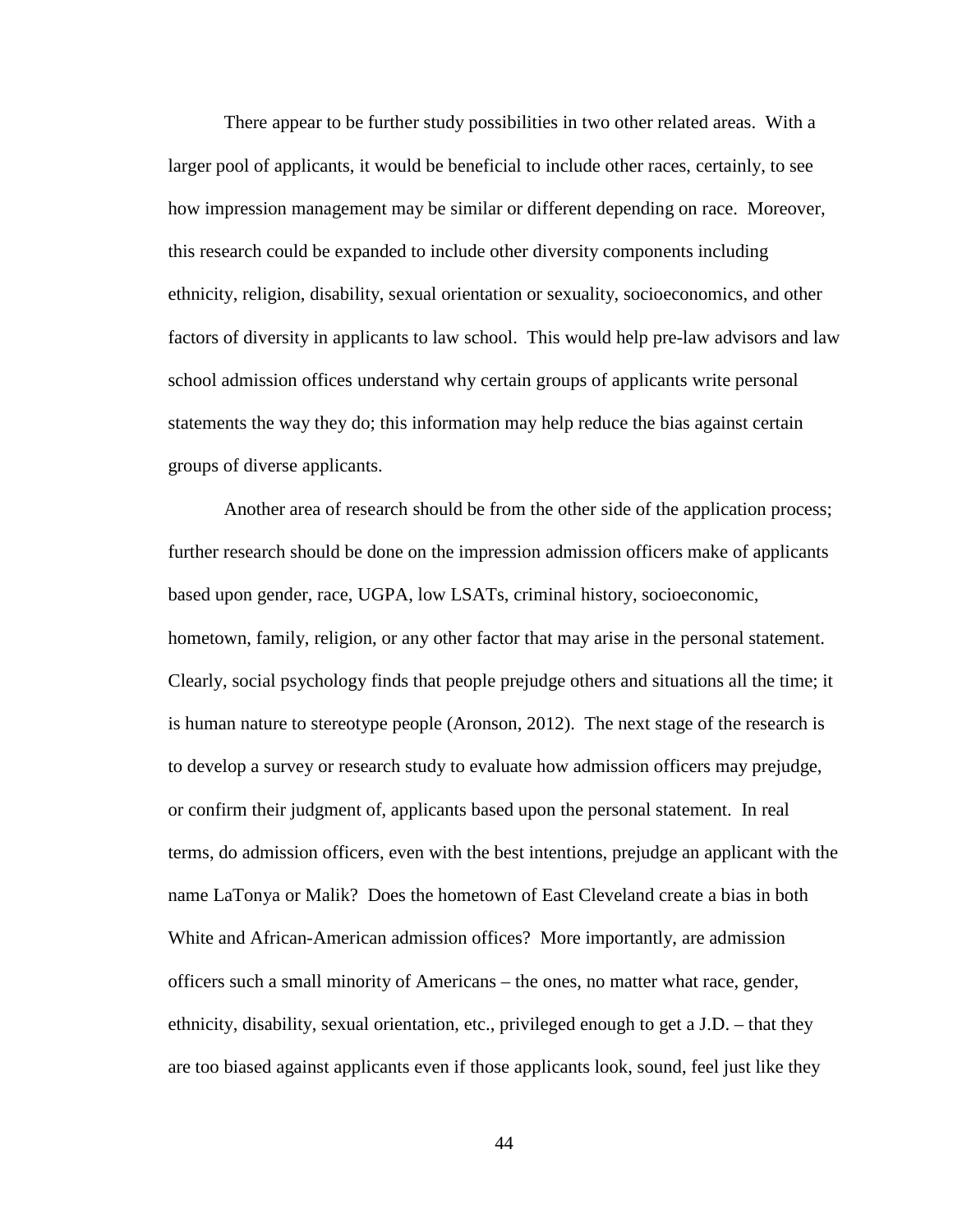did five, ten, or twenty years ago applying to law school? Answering some of these questions, as difficult as the responses might be, would be incredibly valuable for pre-law advisors to properly prepare minority applicants for the law school admission realities. This would also raise awareness in the law school admission profession about the value of educating new admission officers around their biases and the dangers those biases pose for all applicants.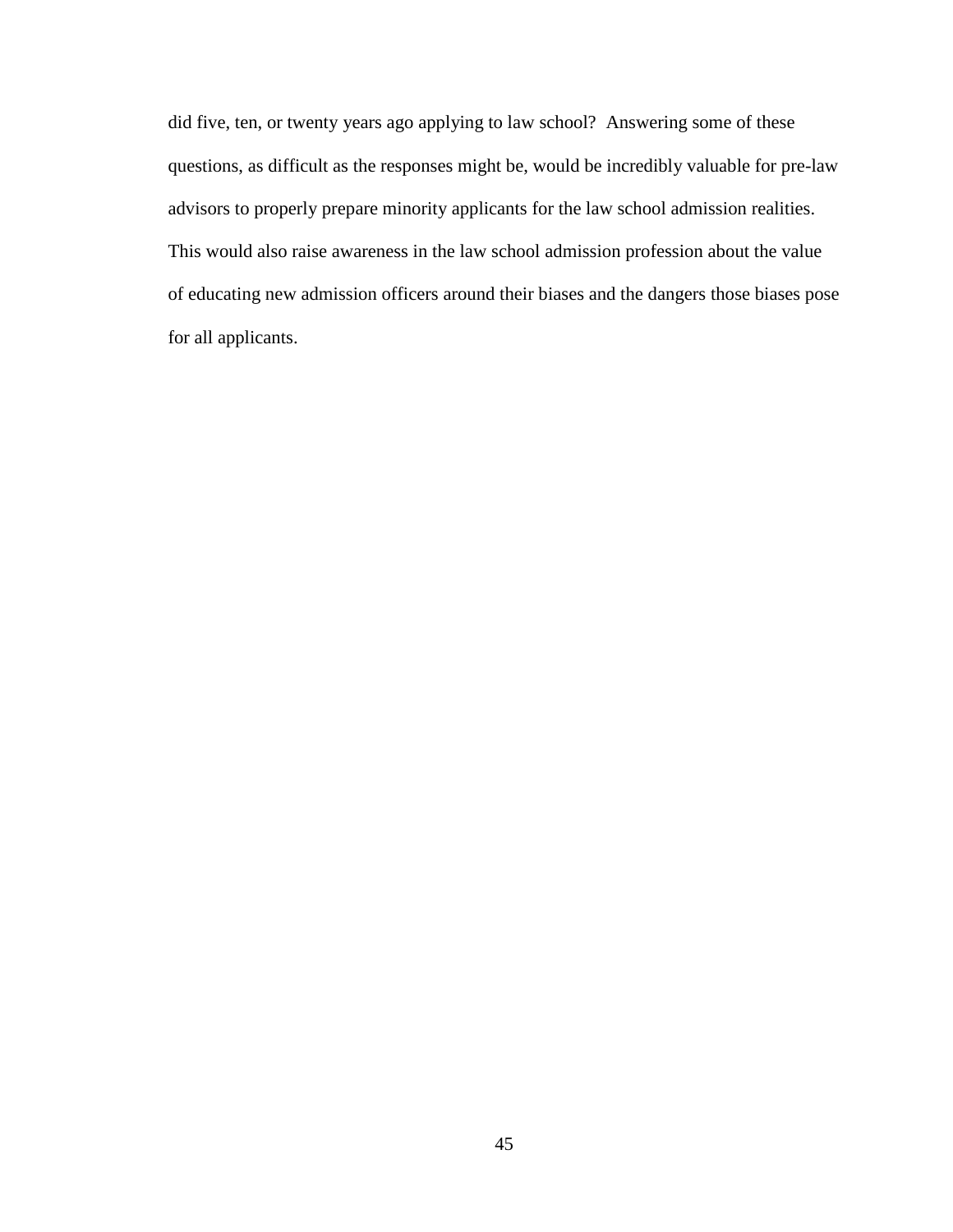#### REFERENCES

Aronson, E. (2012). *The social animal* (11th ed.). New York, NY: Worth Publishers.

- Bodine, P. (2006). *Great personal statements for law school.* New York, NY: McGraw-Hill.
- Bolino, M. C., Kacmar, K. M., Turnley, W. H. & Gilstrap, J. B. (2008). A multi-level review of impression management motives and behaviors. *Journal of Management, 34(6)*, 1080-1109.
- Bromley, D. B. (1993). *Reputation, Image and Impression Management*. New York, NY: John Wiley & Sons, Inc.
- Bureau of Labor Statistics, U.S. Department of Labor, *Women in the Labor Force: A Databook*, Paralegals and Legal Assistants, on the Internet at [http://www.bls.gov/cps/wlf-databook-2](http://www.bls.gov/cps/wlf-databook-)011.pdf (visited March 31, 2014).
- Conger, D. and Long, M. C. (2010). Why are men falling behind? Gender gaps in college performance and persistence. *[The ANNALS of the American Academy of Political](http://journals.ohiolink.edu/ejc/journal.cgi?issn=00027162)  [and Social Science](http://journals.ohiolink.edu/ejc/journal.cgi?issn=00027162)*, *[627\(1\)](http://journals.ohiolink.edu/ejc/issue.cgi?issn=00027162&issue=v627i0001)*, 184-214.
- Goffman, E. (1959). *Presentation of self in everyday life*. Woodstock, NY: The Overlook Press. Health and Human Services Research Brief (2009). Vulnerable Youth and the Transition to Adulthood, retrieved on March 31, 2014 at <http://aspe.hhs.gov/hsp/09/VulnerableYouth/6/index.shtml>

Knouse, S. B. (1994). Impressions of the resume: The effects of applicant education, experience, and impression management. *Journal of Business and Psychology, 9(1)*, 33-45.

Lammert-Reeves, R. (2011). *Get into law school: A strategic approach* (5th ed.)*.* New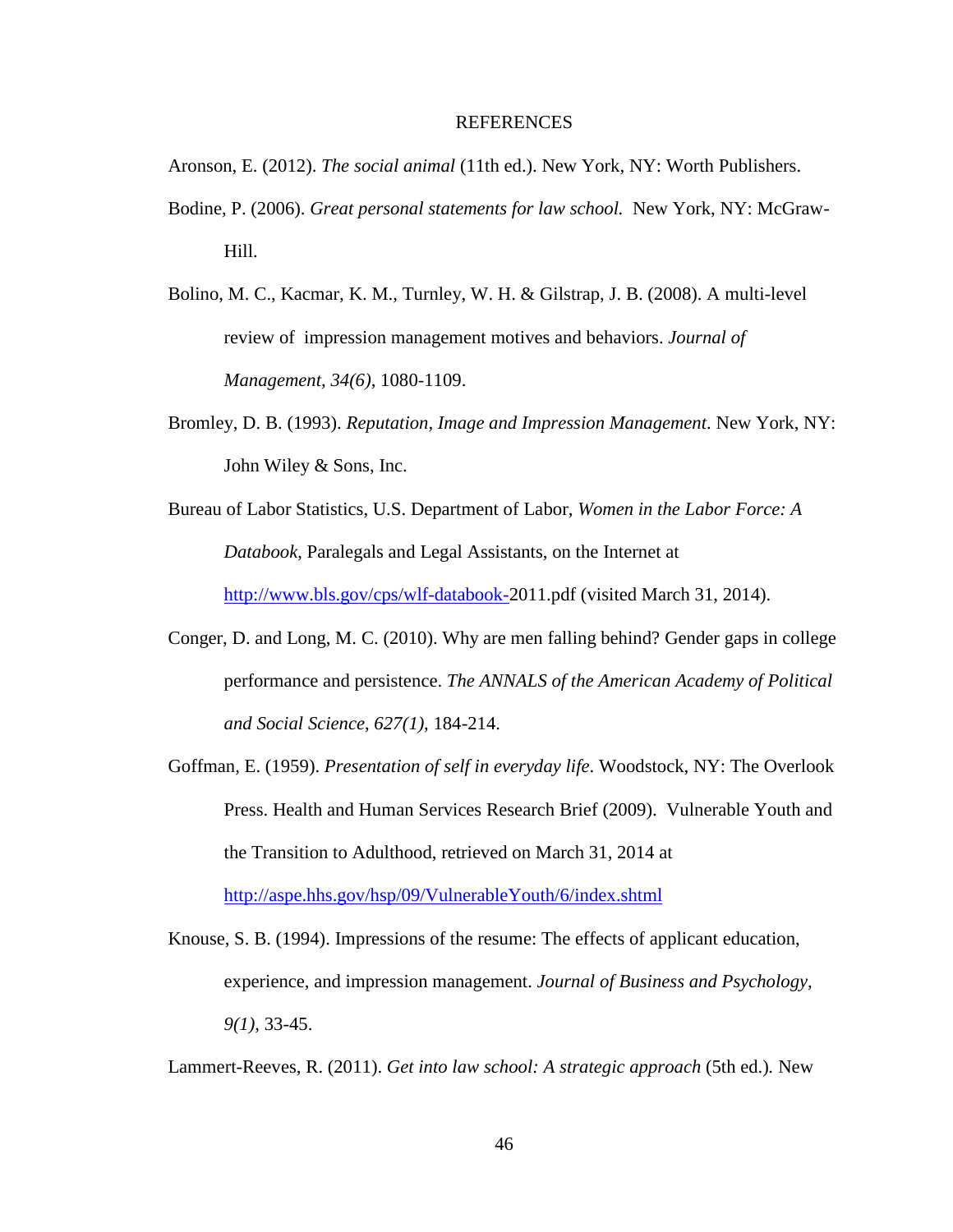York, NY: Kaplan Publishing.

- Law School Admission Council (2012). *LSAT performance with regional, gender, and racial/ethnic breakdowns: 2005-2006 through 2011-2012 testing years* (LSAC Technical Report 12-03). Newtown, PA: Law School Admission Council. Retrieved from [http://www.lsac.org/docs/default-source/research-%28lsac](http://www.lsac.org/docs/default-source/research-%28lsac-resources%29/tr-12-03.pdf)[resources%29/tr-12-03.pdf](http://www.lsac.org/docs/default-source/research-%28lsac-resources%29/tr-12-03.pdf)
- Law School Admission Council (2013). *US national decision profiles.* Newtown, PA: Law School Admission Council. Retrieved from <http://www.lsac.org/members/data/national-decision-profiles>
- Leary, M. R. & Kowalski, R. M. (1990). Impression management: A literature review and two-component model. *Psychological Bulletin, 107(1)*, 34-47.
- Levashina, J., & Campion, M. A. 2007. Measuring faking in the employment interview: Development and validation of an interview faking behavior scale. *Journal of Applied Psychology*, 92: 1638-1656.
- Montauk, R. (2011). *How to get into the top law schools* (5th ed.). New York, NY: Prentice Hall Press.
- Paulhus, D. L. 1984. Two-component models of socially desirable responding. *Journal of Personality and Social Psychology*, 46: 598-609.
- Schlenker, B. R. (1980). *Impression management: The self-concept, social identity, and interpersonal relations.* Monterey, CA: Brooks/Cole.
- Soroko, E. (2012). The presentation of self in letters of application: A mixed-method approach. *Journal of Employment Counseling, 49*, 4-17.

Stewart, M. A. (2009). *How to write the perfect personal statement* (4th ed.)*.*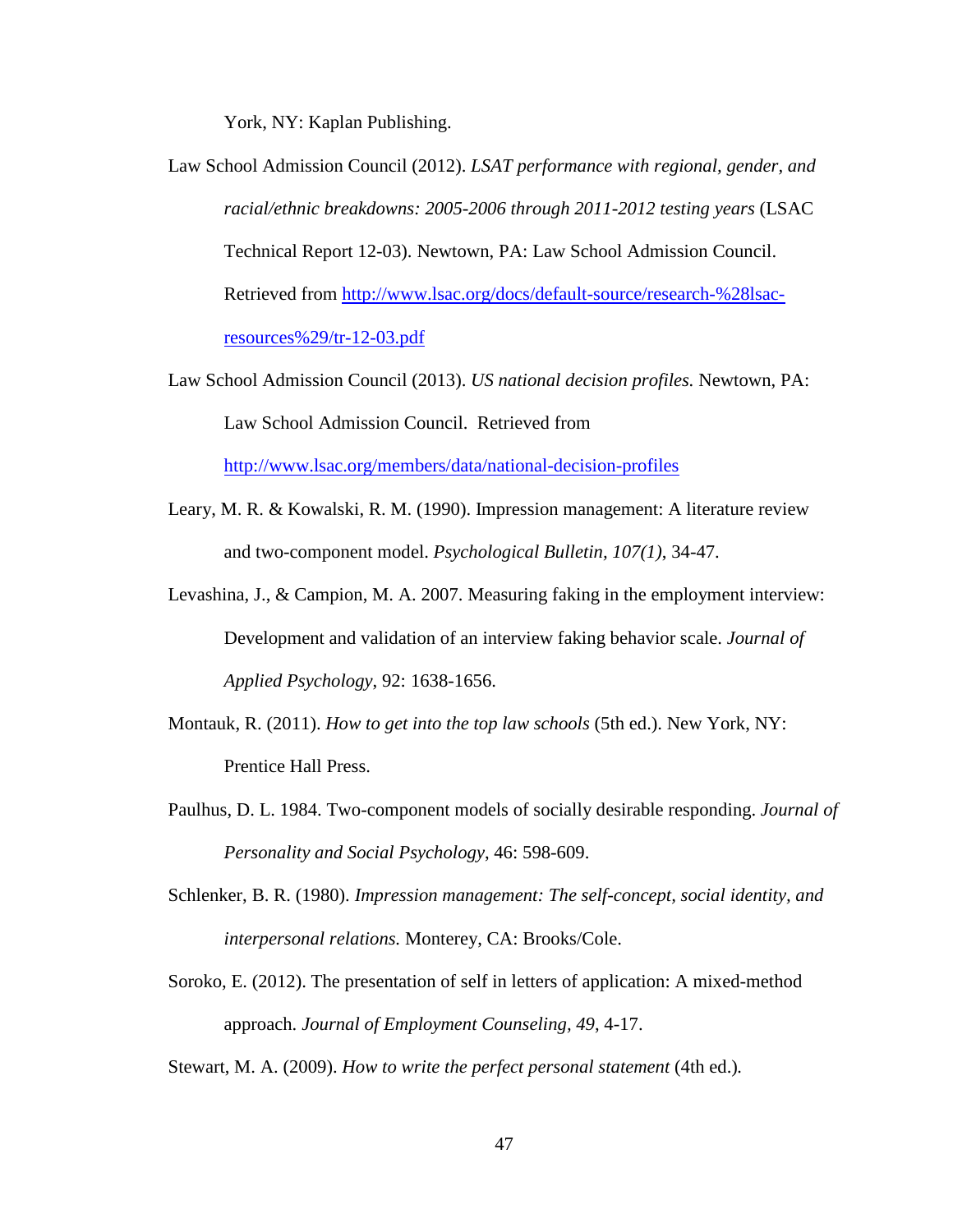Lawrenceville, NJ: Peterson's.

The Supreme Court of Ohio, Office of Bar Admission. Summary of Character and Fitness Process in Ohio, retrieved from The Supreme Court of Ohio website on March 31, 2014.

<http://www.supremecourt.ohio.gov/Boards/characterFit/CFProcess.pdf>

Tedeschi, J. T. & Riess, M. (1981). Identities, the phenomenal self, and laboratory research. In J. T. Tedeschi (ed.), *Impression management theory and social psychological research* (pp. 3-22). New York, NY: Academic Press, Inc.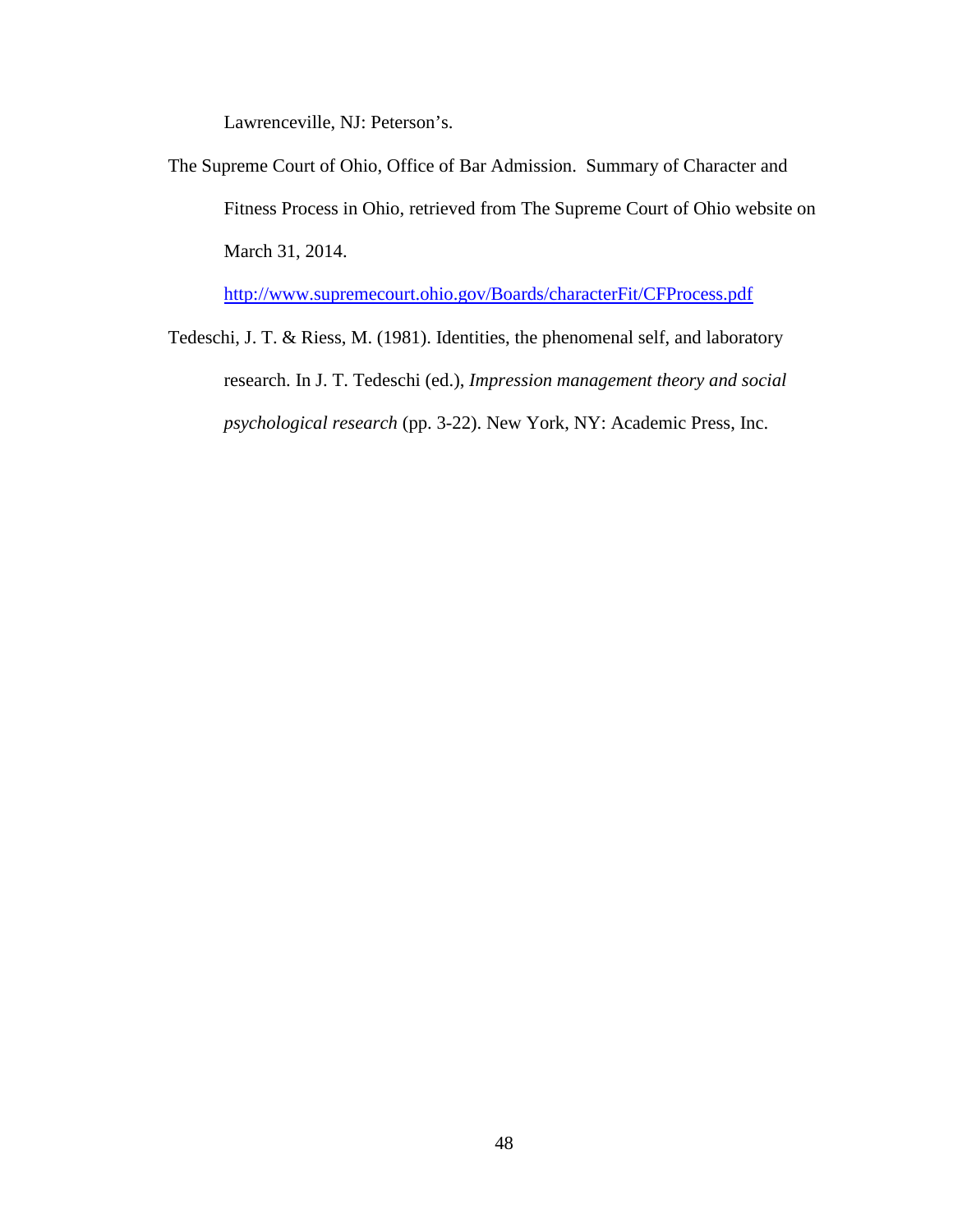## APPENDIX A

## CONDITION DESCRIPTIONS

**Ability:** major in college, upward trend in grades, time management, research & writing ability, outspoken, public speaking, master's degree

**Motivation**: drive to succeed, faith in self, commitment (self not outside influences)

**Experience with law**: experience with law (like divorce, foreclosure, foster care, etc.)

**Experience in law**: worked in the law (like job, internship, paralegal, legal assistant, etc.)

**Race/Gender**: ease in which could tell race and/or gender

**Quality of writing**: grammar, structure, proofreading, spelling

**Personal story**: theme, clear on why want to go to law school, connection between story and why law school

**Name-dropping**: using any name or organization to influence/leverage to get into law school (could include important lawyers, groups, where live, status), something exterior to self to enhance application

**Red Flags**: LSAT, grades, mental illness, theft/criminal activity, substance abuse

**Concise**: straightforward, length, to the point, direct, clear (i.e. not rambling)